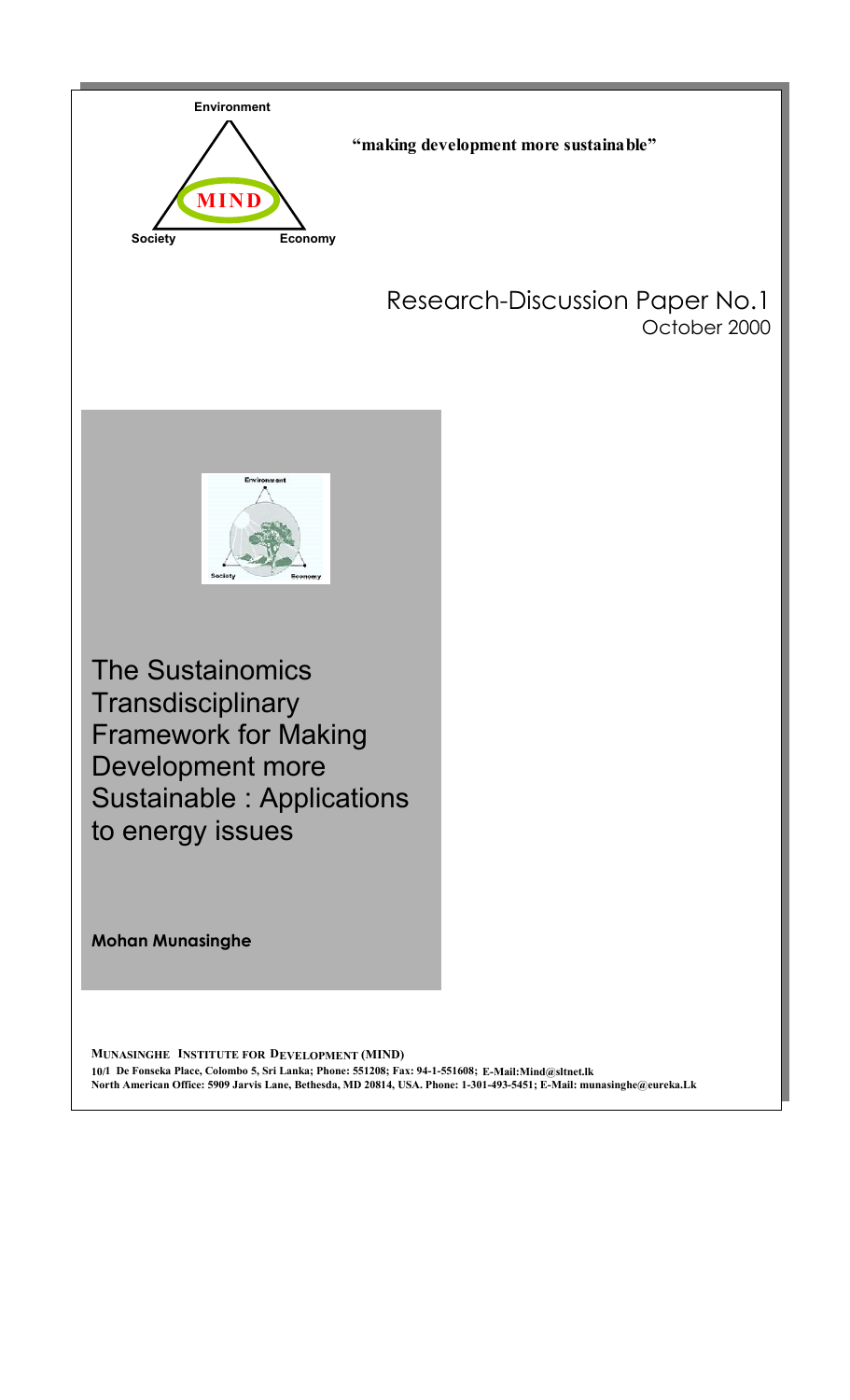# **RECENT MIND RESEARCH-DISCUSSION PAPERS**

- 1. The Sustainomics Transdisciplinary Framework for Making Development More Sustainable *by Mohan Munasinghe*
- 2. Towards Sustainable Energy Development: Assessing the economic, social and environmental implications of hydropower projects in Sri Lanka *by Risa Morimoto, Mohan Munasinghe and Peter Meier*
- 3. Climate Change Issues, the Clean Development Mechanism and Capacity Building in Asia *by the Staff of the Munasinghe Institute for Development (MIND) and Lanka International Forum on Environment (LIFE)*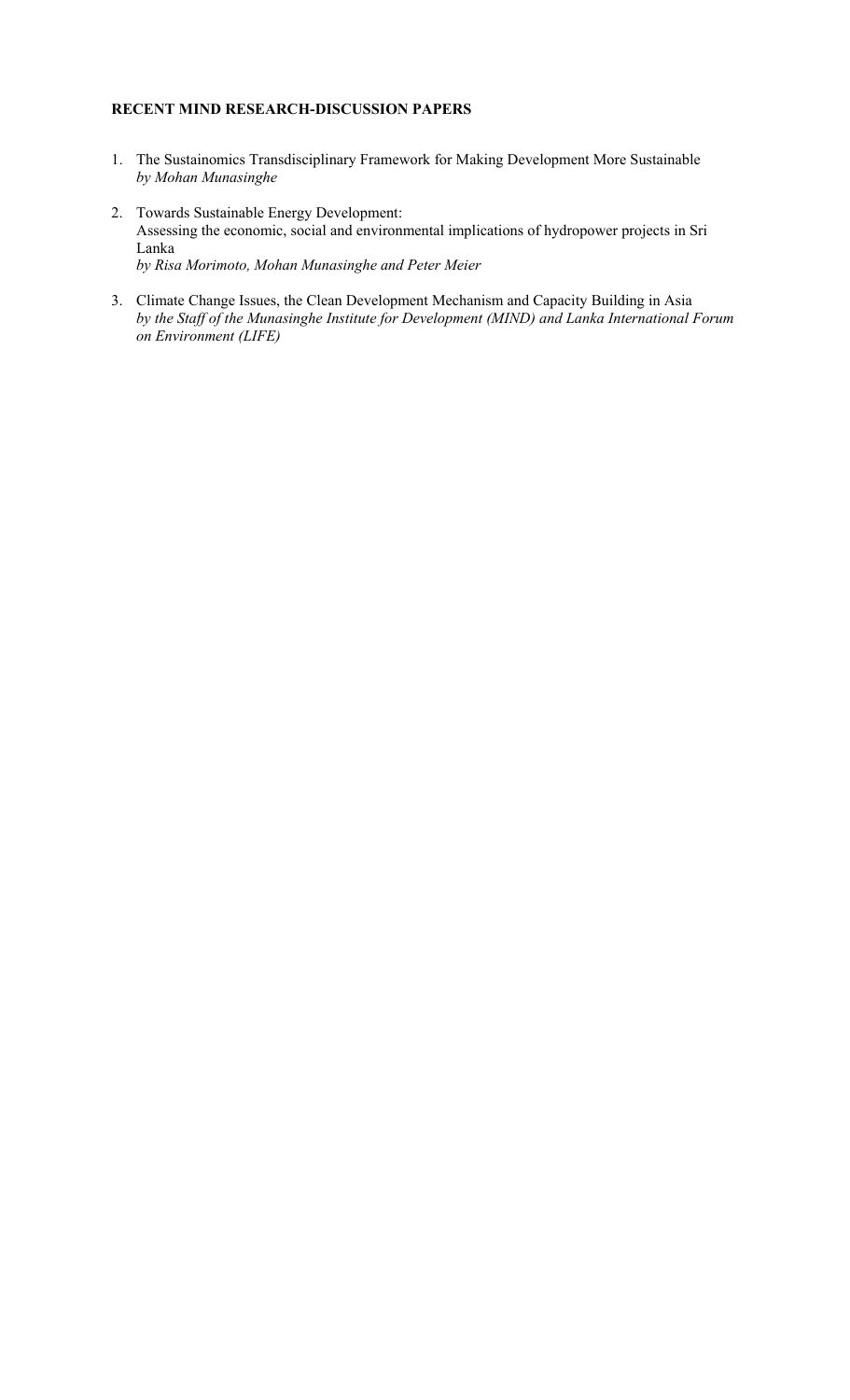# The Sustainomics Transdisciplinary Framework for Making Development more Sustainable : Applications to energy issues

Mohan Munasinghe

October 2000 Colombo, Sri Lanka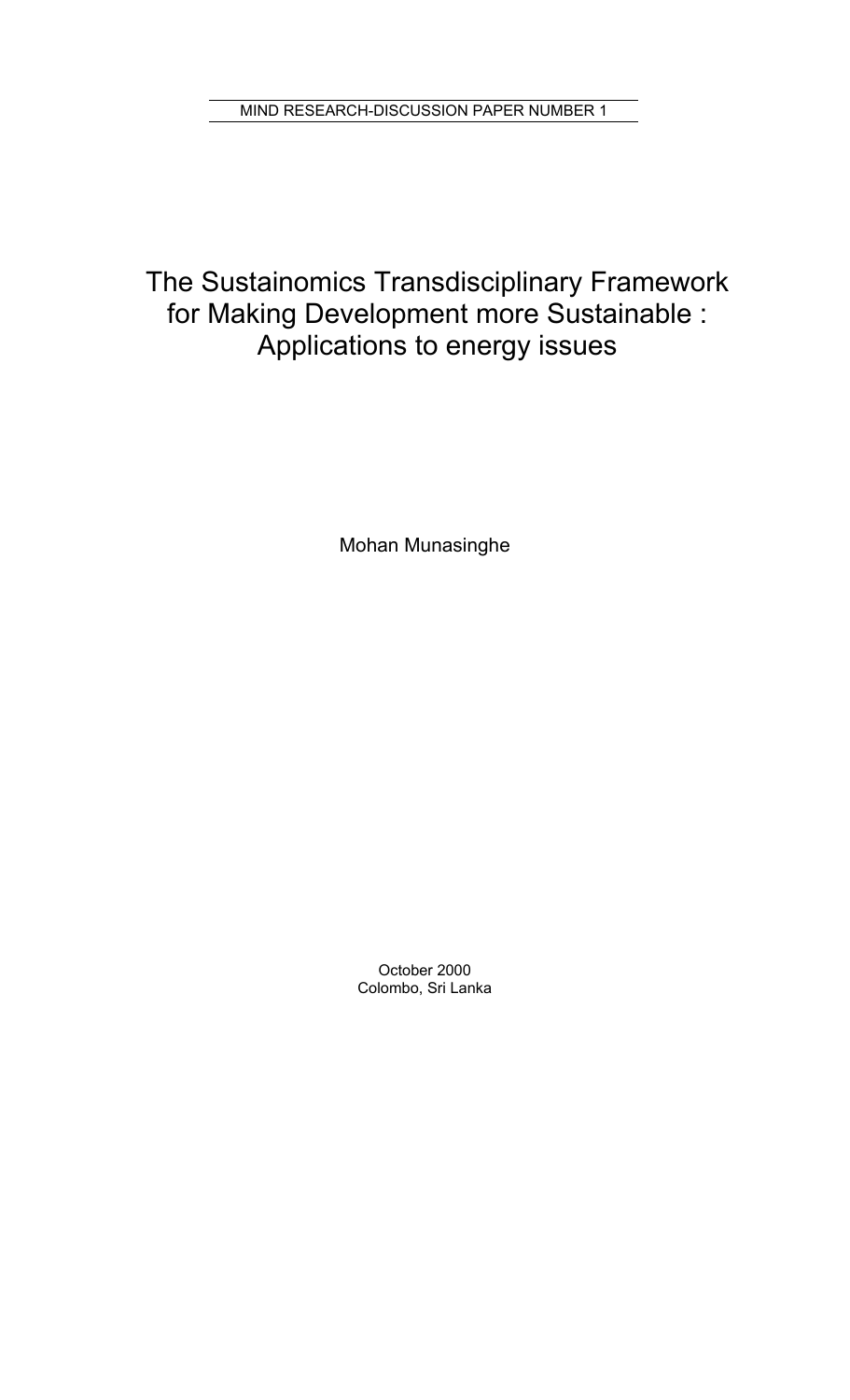Copyright © 2000

MUNASINGHE INSTITUTE FOR DEVELOPMENT 10/1 De Fonseka Place, Colombo 5, Sri Lanka

All rights reserved First printing October 2000

Research-Discussion papers are published to communicate the latest results of the MIND's work to the sustainable development community with the least possible delay. The typescript of this paper therefore has not been prepared in accordance with the procedures appropriate to formal printed texts, and MIND accepts no responsibility for errors. Some sources cited in this paper may be informal documents that are not readily available.

The findings, interpretations, and conclusions expressed in this paper are entirely those of the author(s) and should not be attributed in any manner to the MIND, or to members of its Board or other office bearers. MIND does not guarantee the accuracy of the data included in this paper and accepts no responsibility whatsoever for any consequence of their use.

The material in this paper is copyrighted. Requests for permission to reproduce portions of it should be sent to the Executive Secretary of MIND at the address shown in the copyright notice above. MIND encourages dissemination of its work and will normally give permission promptly and, when the reproduction is for noncommercial purposes, without asking a fee.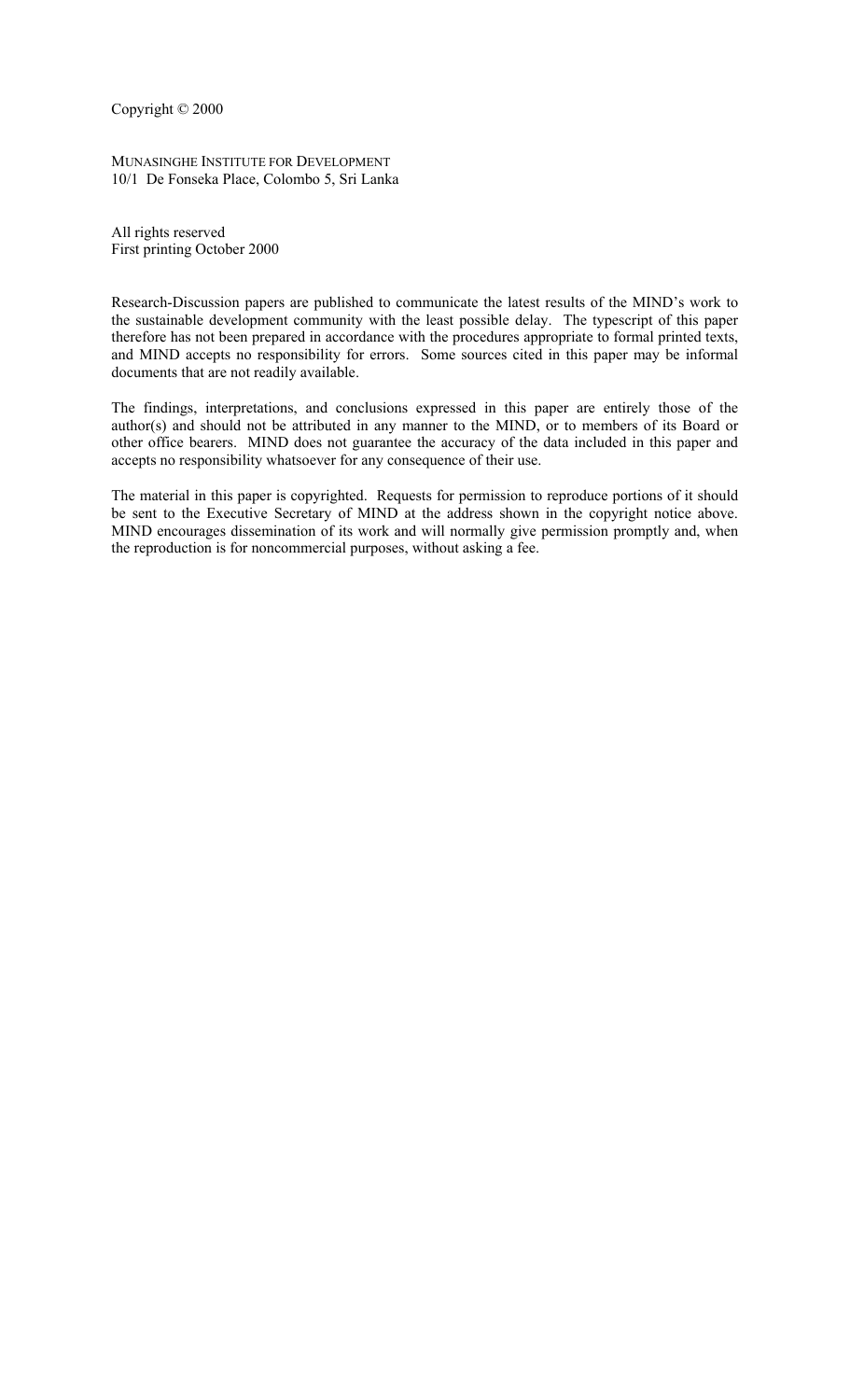# **TABLE OF CONTENTS**

| <b>ABSTRACT</b>  |                                                                               |  |
|------------------|-------------------------------------------------------------------------------|--|
| $\mathbf{1}$ .   |                                                                               |  |
| $\overline{2}$ . |                                                                               |  |
| 2.1              |                                                                               |  |
| 2.2              |                                                                               |  |
| 2.3              |                                                                               |  |
| 2.4              |                                                                               |  |
| 2.5              |                                                                               |  |
| 2.6              |                                                                               |  |
| 2.7              |                                                                               |  |
| 2.8              |                                                                               |  |
| 2.9              | Complementarity and convergence of optimal and durable approaches 14          |  |
| 2.10             |                                                                               |  |
| 2.11             |                                                                               |  |
| 2.12             |                                                                               |  |
| 2.13             |                                                                               |  |
| $\mathcal{E}$    |                                                                               |  |
| 3.1              |                                                                               |  |
| 3.2              |                                                                               |  |
| 3.3              | Sub-national scale: energy-sector planning and forest ecosystem management 33 |  |
| 3.4              |                                                                               |  |
| $\overline{4}$   |                                                                               |  |
| References       | 48                                                                            |  |

# **LIST OF FIGURES**

| Figure $1(a)$ |                                                                                             |    |
|---------------|---------------------------------------------------------------------------------------------|----|
| Figure $1(b)$ |                                                                                             |    |
| Figure B1     |                                                                                             |    |
| Figure 2      |                                                                                             |    |
| Figure 3      | Restructuring development to make the embedded socio-economic subsystem                     |    |
|               |                                                                                             |    |
| Figure 4      |                                                                                             |    |
| Figure 5      | Determining abatement targets : a) absolute standard; b) affordable safe                    |    |
|               |                                                                                             | 25 |
| Figure 6      |                                                                                             |    |
| Figure 7      |                                                                                             |    |
| Figure 8      |                                                                                             |    |
| Figure 9      | Trade-off curves between economic costs and (a) health impacts; and                         |    |
|               |                                                                                             |    |
| Figure 10     | Analysing the sustainability of an improved fuelwood stove using multicriteria analysis  42 |    |

# **LIST OF TABLES**

| Table 1  |                                                                                            |  |
|----------|--------------------------------------------------------------------------------------------|--|
| Table B4 | Relative biodiversity values of agro-ecological zones in Sri Lanka (adapted from Meier and |  |
|          |                                                                                            |  |
| Table 2  |                                                                                            |  |
| Table 3  |                                                                                            |  |

## **LIST OF BOXES**

| Box 1   |  |
|---------|--|
| Box 2   |  |
| $Box$ 3 |  |
| Box 4   |  |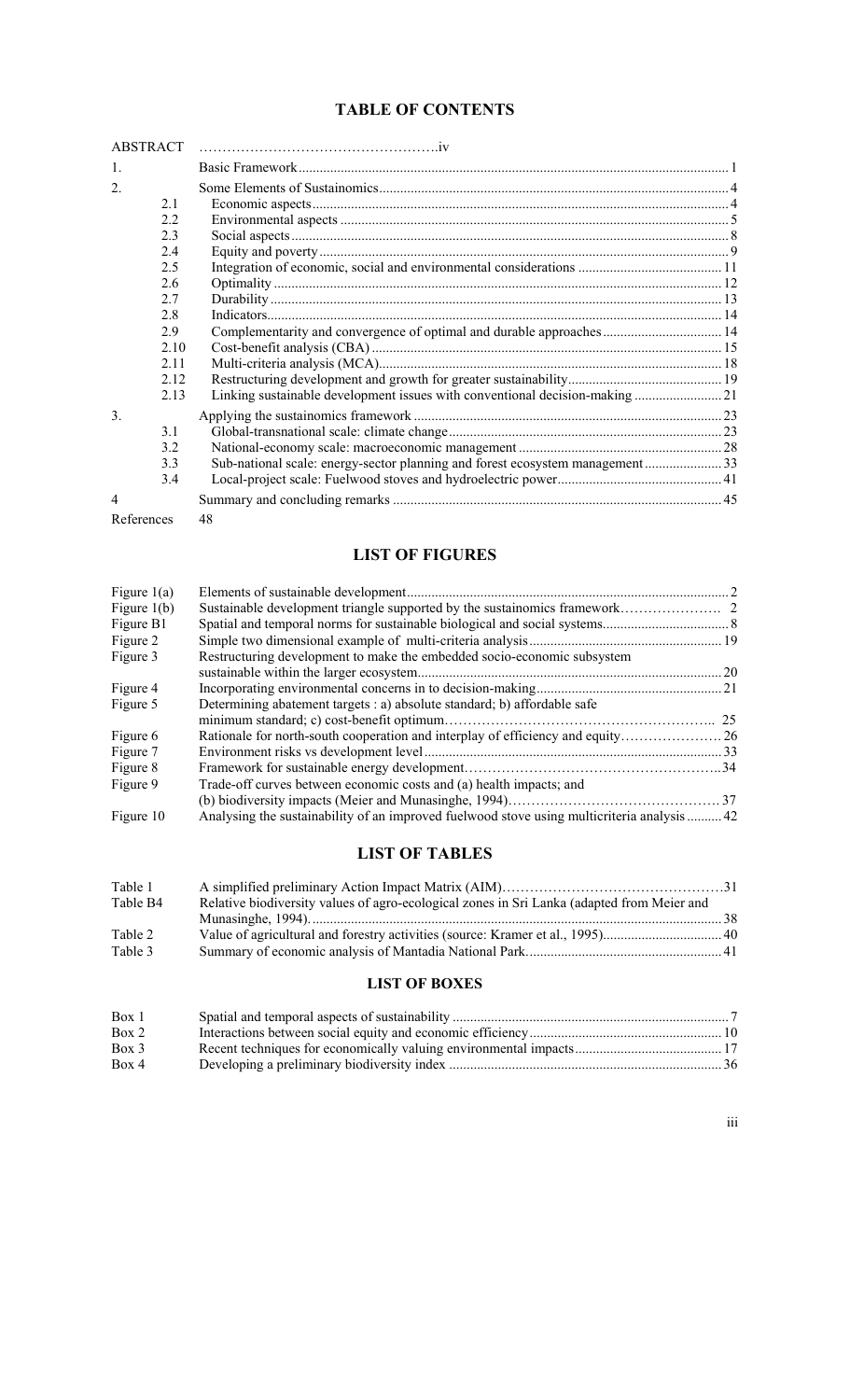## **ABSTRACT**

This paper describes sustainomics as 'a transdisciplinary, integrative, balanced, heuristic and practical meta-framework for making development more sustainable'. The neologism helps to focus attention explicitly on sustainable development, and avoid the implication of any disciplinary bias or hegemony. The paper sets out some key constituent elements of sustainomics and how they might fit together. Sustainability criteria, applicable to the interlinked panarchy of economic and environmental systems, play an important role in the sustainomics framework. Environmental and social sustainability focus on the overall health of ecological and social systems, with emphasis on increasing resilience to withstand shocks and reduce vulnerability. Economic sustainability aims to maximize the flow of income that could be generated while at least maintaining the stock of assets (or capital) that yield these beneficial outputs. Equity and poverty are also key issues. All these concepts are integrated through two broad approaches involving optimality and durability. Sustainomics helps decision-makers to focus on the structure of development, rather than just the magnitude of economic growth (conventionally measured). The framework facilitates the incorporation of ecological and social concerns into the decision-making process of human society. Operationally, it plays this bridging role by enabling implementation of sustainability assessments, especially through the mapping of the results of environmental and social assessments onto the framework of conventional economic analysis. These concepts are illustrated through case studies involving energy problems across a full range of spatial scales. At the global-transnational level, the first case study examines the interplay of optimality and durability in determining appropriate global GHG emission target levels, and the second explores methods of combining efficiency and equity to facilitate South-North cooperation for climate change mitigation. At the national-economy level, the third study describes how the action impact matrix may be used for policy analysis, and the fourth sets out approaches for restructuring growth to make long-term development more sustainable. On the subnational-sectoral scale, the fifth case outlines methods for achieving sustainable energy development in Sri Lanka, and the sixth examines rainforest management in Madagascar. Finally, at the project-local level, multi-criteria analysis is applied to a fuelwood stove project, and to compare small hydropower projects, using relevant economic, social and environmental indicators.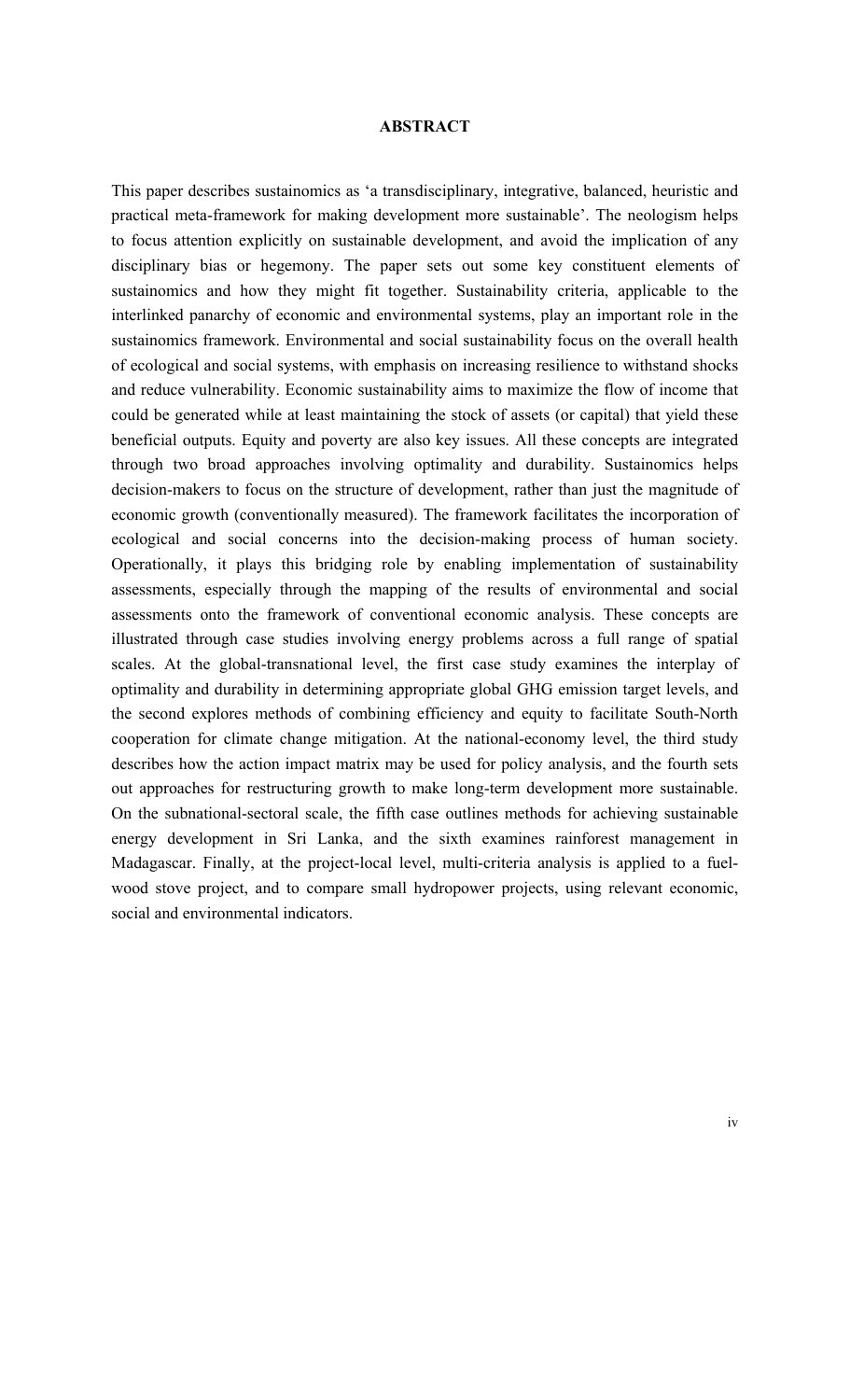# **The Sustainomics Transdisciplinary Framework for Making Development more Sustainable : Applications to energy issues**

Mohan Munasinghe

#### **1. Basic Framework**

World decision-makers are looking for new solutions to many critical problems, including traditional development issues (such as economic stagnation, persistent poverty, hunger, malnutrition, and illness), as well as newer challenges (such as worsening environmental degradation and accelerating globalization). One key approach that has received growing attention is based on the concept of sustainable development or 'development which lasts'. Following the 1992 Earth Summit in Rio de Janeiro and the adoption of the United Nations' Agenda 21, sustainable development has become well accepted worldwide(WCED, 1987; UN, 1993).

Although no universally acceptable practical definition of sustainable development exists as yet, the concept has evolved to encompass three major points of view: economic, social and environmental, as represented by the triangle in Figure 1a (see for example, Munasinghe, 1993). Each viewpoint corresponds to a domain (and system) that has its own distinct driving forces and objectives. The economy is geared mainly towards improving human welfare, primarily through increases in the consumption of goods and services. The environmental domain focuses on protection of the integrity and resilience of ecological systems. The social domain emphasizes the enrichment of human relationships and achievement of individual and group aspirations.



1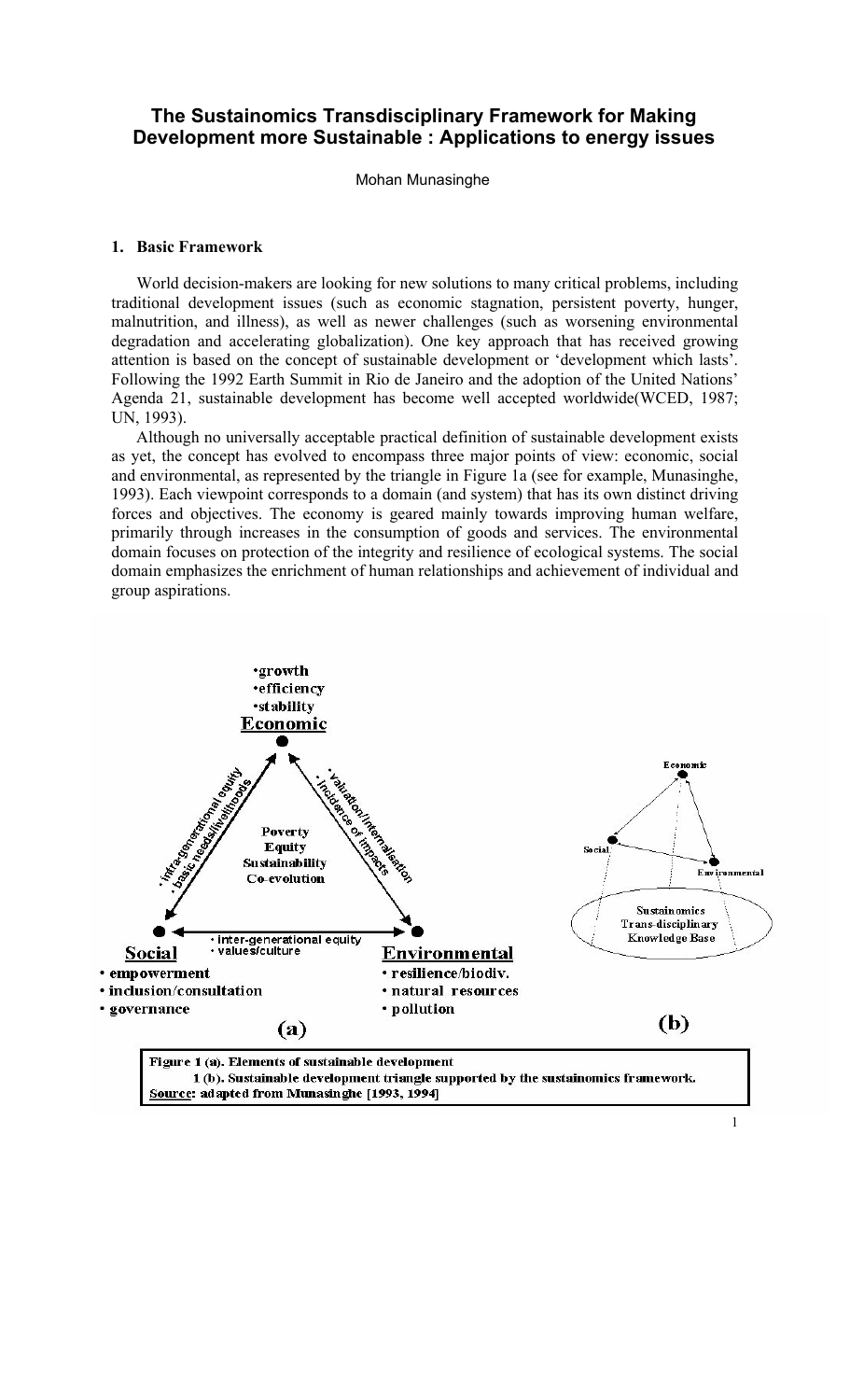Meanwhile, energy has emerged as one of the key resources whose use affects the economic, social and environmental dimensions of sustainable development. First, it has long been perceived as a major driving force underlying economic progress. Second, energy production and use are strongly interlinked with the environment. Third, energy is a basic human need, which significantly affects social well-being. In recent times, growing energy demand has also become associated with global climate change, which poses an unprecedented challenge to humanity. The wide-ranging potential impacts of energy production and consumption on sustainable development suggest that the linkages between these two topics need to be critically analysed. Accordingly, this paper sketches out a transdisciplinary meta-framework (named sustainomics) and seeks to apply it to the nexus of sustainable development and energy (including climate change).

Given the lack of a specific approach or framework that attempts to define, analyse, and implement sustainable development, Munasinghe (1993, 1994) proposed the term sustainomics to describe 'a transdisciplinary, integrative, comprehensive, balanced, heuristic and practical meta-framework for making development more sustainable.' The multiplicity and complexity of issues involved cannot be covered by a single discipline. Hitherto, multidisciplinary approaches involving teams of specialists from different disciplines have been applied to sustainable development issues. A further step has been taken through interdisciplinary work, which seeks to break down the barriers among various disciplines. However, what is now required is a truly transdisciplinary metaframework, which would weave the knowledge from existing disciplines into new concepts and methods that could address the many facets of sustainable development – from concept to actual practice. Thus, sustainomics would provide a comprehensive and eclectic knowledge base to support sustainable development efforts – see Figure 1b.

The sustainomics approach encompasses recent initiatives on a 'sustainability transition' and 'sustainability science', and goes even further in seeking to synthesize a 'science of sustainable development', which integrates knowledge from both the sustainability and development domains (Clark, 2000; Parris and Kates, 2001; Tellus Institute, 2001). Such a synthesis will need to draw on core disciplines such as ecology, economics, and sociology, as well as anthropology, botany, chemistry, demography, ethics, geography, law, philosophy, physics, psychology, zoology, etc. Technological skills such as engineering, biotechnology (e.g. to enhance food production), and information technology (e.g. to improve the efficiency of natural resource use), also play a key role. Methods that bridge the economy-societyenvironment interfaces are especially important. For example, environmental and resource economics attempts to incorporate environmental considerations into traditional neoclassical economic analysis (Freeman, 1993; Teitenberg, 1992). The growing field of ecological economics goes further in combining ecological and economic methods to address environmental problems, and emphasizes the importance of key concepts like the scale of economic activities (for a good introduction, see (Costanza et al., 1997). Newer areas related to ecological science, such as conservation ecology, ecosystem management and political ecology, have led to alternative approaches to the problems of sustainability, including crucial concepts like system resilience, and integrated analysis of ecosystems and human actors (Holling, 1992). Recent papers in sociology have explored ideas about the integrative glue that binds societies together, while drawing attention to the concept of social capital and the importance of social inclusion (Putnam, 1993). The literature on energetics and energy economics has focused on the relevance of physical laws, such as the first and second laws of thermodynamics (covering mass/energy balance and entropy, respectively). This research has yielded valuable insights into how energy flows link physical, ecological and socioeconomic systems together, and analysed the limits placed on ecological and socioeconomic processes by laws governing the transformation of 'more available' (low entropy) to 'less available' (high entropy) energy (Georgescu-Roegen, 1971; Munasinghe, 1990; Hall, 1995). Recent work on sociological economics, environmental sociology, cultural economics, economics of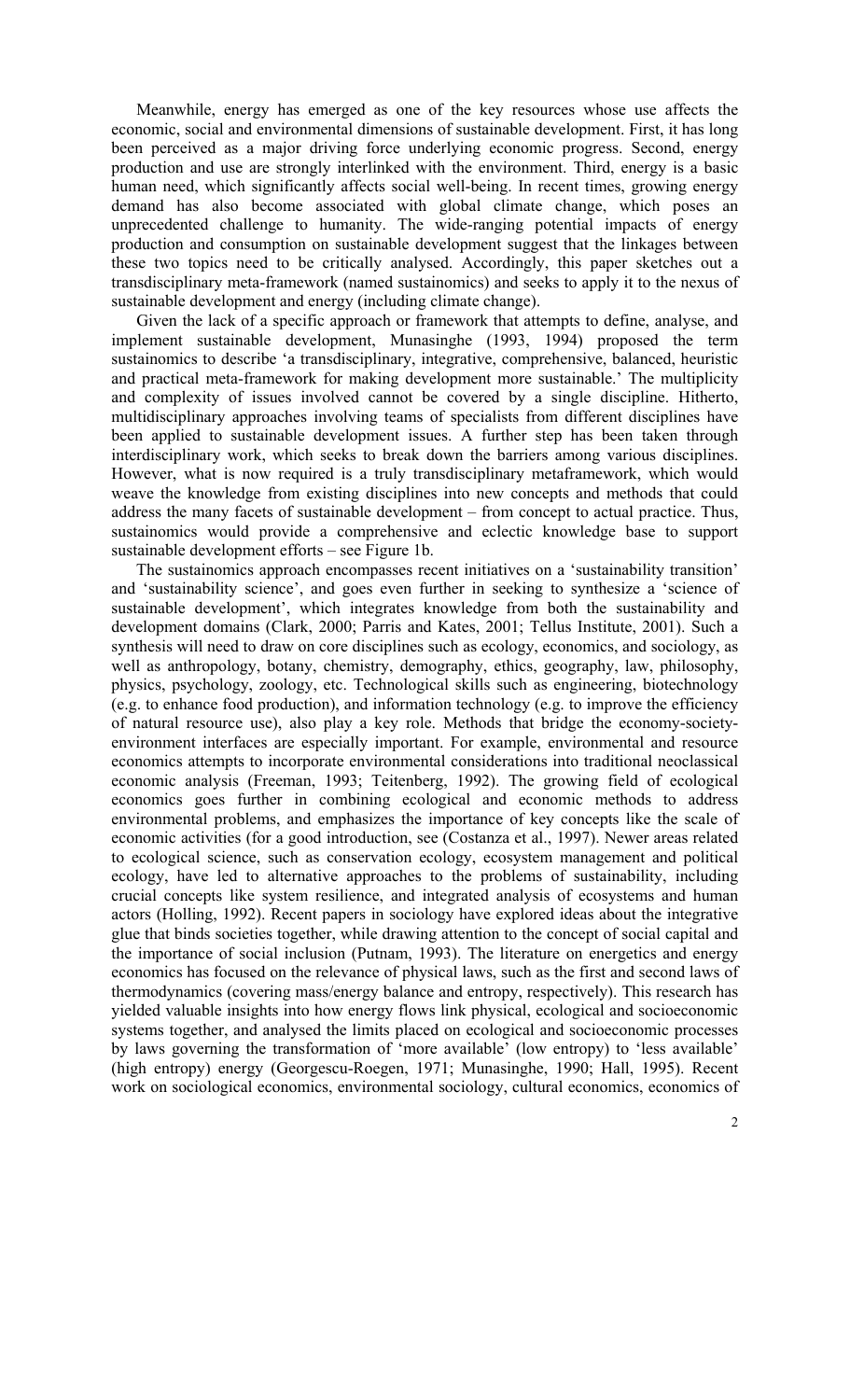sociology, and sociology of the environment is also relevant. The literature on environmental ethics has explored many issues, including the weights to be attached to values and human motivations, decision-making processes, consequences of decisions, intra- and intergenerational equity, the 'rights' of animals and the rest of nature, and human responsibility for the stewardship of the environment (Andersen, 1993; Environmental Ethics; Sen, 1987; Westra, 1994).

While seeking to build on such earlier work, sustainomics projects a more neutral image. The neologism is necessary to focus attention explicitly on sustainable development, and avoid the implication of any disciplinary bias or hegemony. For example, both biology and sociology can provide important insights into human behaviour, which challenge the 'rational actor' assumptions of neoclassical economics.Thus, recent studies seek to explain phenomena such as hyperbolic discounting (versus the more conventional exponential discounting), reciprocity, and altruistic responses (as opposed to selfish, individualistic behaviour) (Gintis, 2000; Robson, 2001). In the same vein, Siebhuner (2000) has sought to define 'homo sustinens' as a moral, cooperative individual with social, emotional and nature-related skills, as opposed to the conventional 'homo economicus' motivated primarily by economic self interest and competitive instincts. The substantive trans-disiplinary framework underlying sustainomics is the precursor of a more rigorous 'science of sustainable development'. The approach should lead to the balanced and consistent treatment of the economic, social and environmental dimensions of sustainable development (as well as other relevant disciplines and paradigms). Balance is also needed in the relative emphasis placed on traditional development versus sustainability. For example, much of the mainstream literature on sustainable development which originates in the North tends to focus on pollution, the unsustainability of growth, and population increase. These ideas have far less resonance in the South, whose priorities include continuing development, consumption and growth, poverty alleviation, and equity.

Many disciplines contribute to the sustainomics framework, while sustainable development itself involves every aspect of human activity, including complex interactions among socioeconomic, ecological and physical systems. The scope of analysis needs to extend from the global to the local scale, cover time spans extending to centuries (for example, in the case of climate change), and deal with problems of uncertainty, irreversibility, and non-linearity. The sustainomics framework seeks to establish an overarching design for analysis and policy guidance, while the constituent components (or disciplines) provide the 'reductionist' building blocks and foundation. The heuristic element underlines the need for continuous rethinking based on new research, empirical findings and current best practice, because reality is more complex than our models, our understanding is incomplete, and we have no consensus on the subject. Furthermore, the precise definition of sustainable development remains an elusive (and perhaps unreachable) goal. Thus, a less ambitious strategy that merely seeks to make development more sustainable might offer greater promise. Such an incremental (or gradient-based) method is more practical, because many unsustainable activities may be easier to recognize and eliminate. In particular, it will help us avoid sudden catastrophic ('cliff edge') outcomes.

This paper identifies some of the key constituent elements of sustainomics and how they might fit together. It also illustrates some of these concepts, by applying them to case studies involving energy problems (the theme of this special issue of IJSD) across the full range of spatial scales – at the global-transnational, national-economy, subnationalsectoral, and localproject levels. The current state of knowledge is inadequate to provide a comprehensive definition of sustainomics. Furthermore, sustainomics must provide a heuristic, dynamically evolving framework, in order to address rapidly changing sustainable development issues. Therefore, the intention here is to sketch out several preliminary ideas that would serve as a starting point, thereby stimulating discussion and encouraging further contributions that are needed to flesh out the initial framework.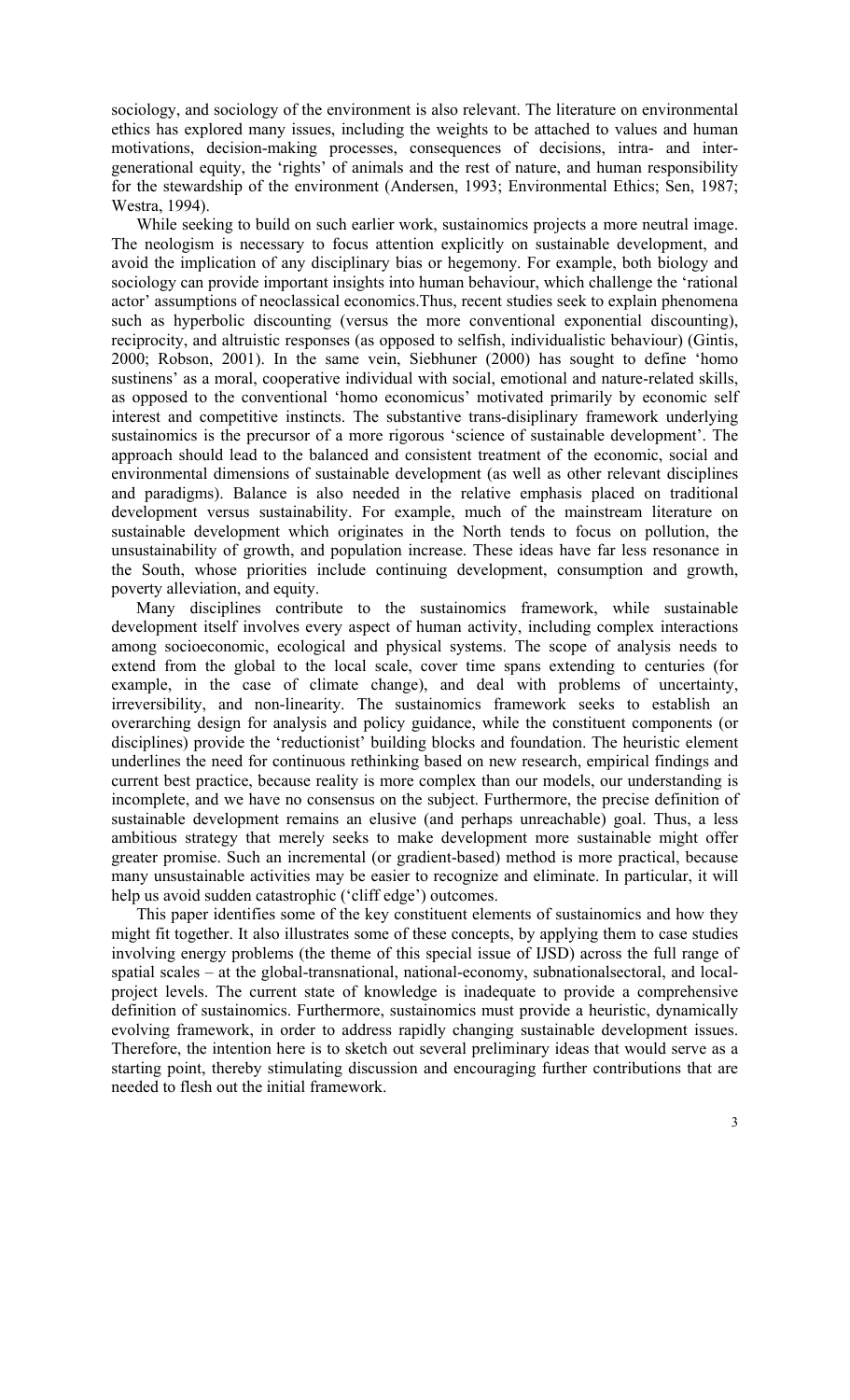#### **2. Some Elements of Sustainomics**

Current approaches to sustainable development draw on the experience of several decades of development efforts. Historically, the development of the industrialized world focused on material production. Not surprisingly, most industrialized and developing nations have pursued the economic goal of increasing output and growth during the twentieth century. Thus, the traditional approach to development was strongly associated with economic growth, but has important social dimensions as well (see the section on poverty and equity, below).

By the early 1960s the large and growing numbers of poor in the developing world, and the lack of 'trickle-down' benefits to them, resulted in greater efforts to improve income distribution directly. The development paradigm shifted towards equitable growth, where social (distributional) objectives, especially poverty alleviation, were recognized to be as important as economic efficiency, and distinct from the latter (see the section on poverty and equity, below).

Protection of the environment has now become the third major objective of sustainable development. By the early 1980s, a large body of evidence had accumulated that environmental degradation was a major barrier to development, and new proactive safeguards were introduced (such as the environmental assessments).

Broadly speaking, sustainable development may be described as a process for improving the range of opportunities that will enable individual human beings and communities to achieve their aspirations and full potential over a sustained period of time, while maintaining the resilience of economic, social and environmental systems (Munasinghe 1994). In other words, sustainable development requires increases both in adaptive capacity and in opportunities for improvement of economic, social and ecological systems (Gunderson and Holling 2001). Improving adaptive capacity will increase resilience and sustainability. Expanding the set of opportunities for improvement will give rise to development. Heuristic behaviour of individual organisms and systems facilitates learning, the testing of new processes, adaptation, and improvement. Adapting this general concept, a more focused and practical approach towards making development more sustainable would seek continuing improvements in the present quality of life at a lower intensity of resource use, thereby leaving for future generations an undiminished stock of productive assets (i.e., manufactured, natural and social capital) that will enhance opportunities for improving their quality of life.

#### *2.1 Economic aspects*

Economic progress is often evaluated in terms of welfare (or utility) – measured as willingness to pay for goods and services consumed. Thus, many economic policies typically seek to enhance income, and induce more efficient production and consumption of (mainly marketed) goods and services. The stability of prices and employment are among other important objectives. At the same time, the equation of welfare with monetary income and consumption has been challenged for many years. For example, Buddhist philosophy (over 2500 years old) still stresses that contentment is not synonymous with material consumption (Ven. Narada, 1988). More recently, Maslow (1970) and others have identified hierarchies of needs that provide psychic satisfaction, beyond mere goods and services.

The degree of economic efficiency is measured in relation to the ideal of Pareto optimality, which encourages actions that will improve the welfare of at least one individual without worsening the situation of anyone else. The idealized, perfectly competitive economy is an important (Pareto optimal) benchmark, where (efficient) market prices play a key role in both allocating productive resources to maximize output, and ensuring optimal consumption choices which maximize consumer utility. If significant economic distortions are present appropriate shadow prices need to be used. The well known cost-benefit criterion accepts all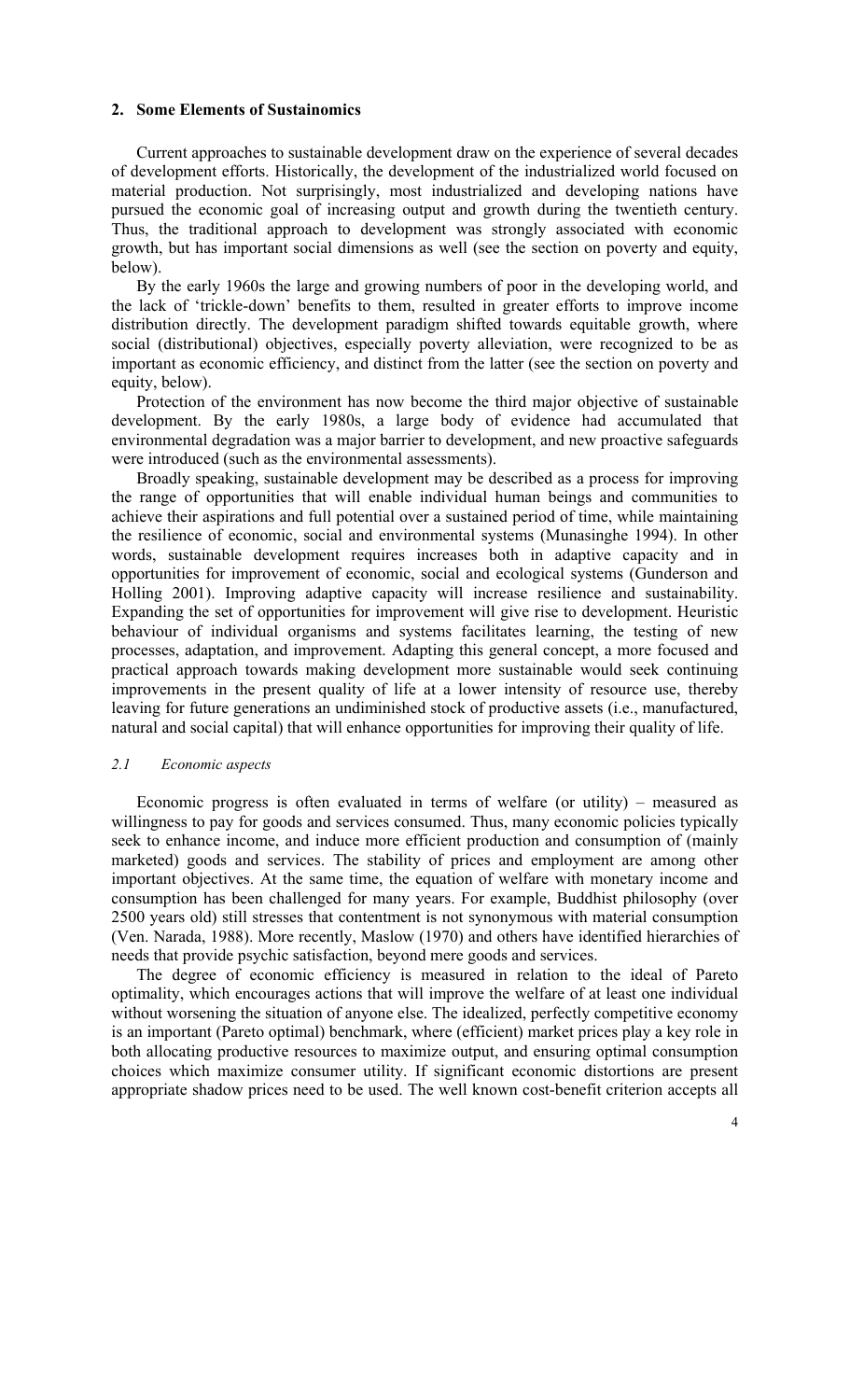projects whose net benefits are positive (i.e. aggregate benefits exceed costs) (Munasinghe, 1993). It is based on the weaker 'quasi' Pareto condition, which assumes that such net benefits could be redistributed from the potential gainers to the losers, so that no one is worse off than before. More generally, interpersonal comparisons of (monetized) welfare are fraught with difficulty – both within and across nations, and over time (e.g. the value of human life).

## *2.1.1 Economic sustainability*

The modern concept underlying economic sustainability seeks to maximize the flow of income that could be generated while at least maintaining the stock of assets (or capital) which yield these beneficial outputs (Solow, 1986; Maler, 1990). This approach is based on the pioneering work of Lindahl and Hicks. For example, Hicks (1946) implies that people's maximum sustainable consumption is 'the amount that they can consume without impoverishing themselves'. Much earlier Fisher (1906) had defined capital as 'a stock of instruments existing at an instant of time', and income as 'a stream of services flowing from this stock of wealth'. Economic efficiency continues to play a key role – in ensuring both efficient allocation of resources in production, and efficient consumption choices that maximize utility. Problems of interpretation arise in identifying the kinds of capital to be maintained (for example, manufactured, natural, and human resource stocks, as well as social capital have been identified) and their substitutability (see next section). Often, it is difficult to value these assets and the services they provide, particularly in the case of ecological and social resources (Munasinghe, 1993). Even key economic assets may be overlooked, for example, in informal or subsistence economies where nonmarket based transactions are important. The issues of uncertainty, irreversibility and catastrophic collapse pose additional difficulties in determining dynamically efficient development paths (Pearce and Turner, 1990). Many commonly used microeconomic approaches rely heavily on marginal analysis based on small perturbations (e.g. comparing incremental costs and benefits of economic activities). From the viewpoint of resilience theory (discussed below), this type of system soon returns to its dominant stable equilibrium and thus there is little risk of instability. Such methods assume smoothly changing variables and are therefore rather inappropriate for analysing large changes, discontinuous phenomena, and sudden transitions among multiple equilibria. More recent work (especially at the cutting edge of the economics-ecology interface) has begun to explore the behaviour of large, non-linear, dynamic and chaotic systems, as well as newer concepts like system vulnerability and resilience.

## *2.2 Environmental aspects*

Development in the environmental sense is a rather recent concern relating to the need to manage scarce natural resources in a prudent manner – because human welfare ultimately depends on ecological services. Ignoring safe ecological limits will increase the risk of undermining long-run prospects for development. Dasgupta and Maler (1997) point outthat until the 1990s, the mainstream development literature hardly mentioned the topic of environment (see for example, Stern, 1989; Chenery and Srinivasan, 1988, 1989; and Dreze and Sen, 1990). An even more recent review paper on economic growth in the well-known Journal of Economic Literature mentions the role of natural resources only in he passing (Temple, 1999). Examples of the growing literature on the theme of environment and sustainable development include books by Faucheux et al. (1996) describing models of sustainable development, and Munasinghe et al. (2001) explicitly addressing the links between growth and environment.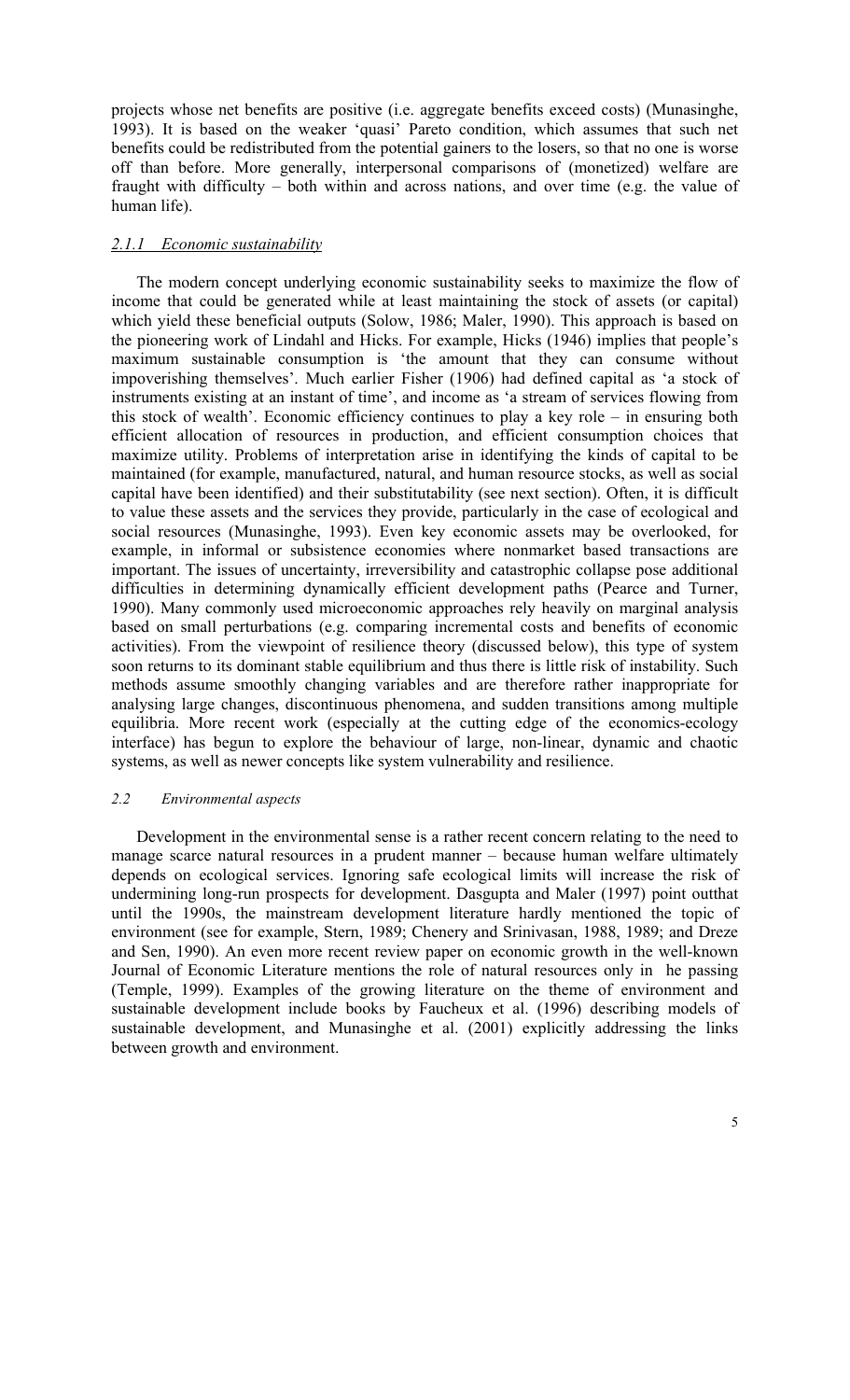## *2.2.1 Environmental sustainability*

The environmental interpretation of sustainability focuses on the overall viability and health of ecological systems – defined in terms of a comprehensive, multiscale, dynamic, hierarchical measure of resilience, vigour and organization (Costanza, 2000). The classic definition of resilience was provided by Holling (1973) in terms of the ability of an ecosystem to persist despite external shocks. Resilience is determined by the amount of change or disruption that will cause an ecosystem to switch from one system state to another. An ecosystem state is defined by its internal structure and set of mutually reenforcing processes. Petersen et al. (1998) argue that the resilience of a given ecosystem depends on the continuity of related ecological processes at both larger and smaller spatial scales (see Box 1). Further discussion of resilience may be found in Pimm (1991), and Ludwig et al. (1997). Vigour is associated with the primary productivity of an ecosystem. It is analogous to output and growth as an indicator of dynamism in an economic system. Organization depends on both complexity and structure in an ecological or biological system. For example, a multicellular organism like a human being is more highly organized (having more diverse subcomponents and interconnections among them), than a single celled amoeba. Higher states of organization imply lower levels of entropy. Thus, the second law of thermodynamics requires that the sustainability of more complex organisms depends on the use of low entropy energy derived from their environment, which is returned as (less useful) high entropy energy. The ultimate source of this energy is solar radiation.

In this context, natural resource degradation, pollution and loss of biodiversity are detrimental because they increase vulnerability, undermine system health, and reduce resilience (Perrings and Opschoor, 1994; Munasinghe and Shearer, 1995). The notion of a safe threshold (and the related concept of carrying capacity) are important – often to avoid catastrophic ecosystem collapse (Holling, 1986). It is useful to also think of sustainability in terms of the normal functioning and longevity of a nested hierarchy of ecological and socioeconomic systems, ordered according to scale  $-$  e.g. a human community would consist of many individuals, who are themselves composed of a large number of cells (see Box 1 for details). Gunderson and Holling (2001) use the term 'panarchy' to denote such a hierarchy of systems and their adaptive cycles across scales. A system at a given level is able to operate in its stable (sustainable) mode, because it is protected by the slower and more conservative changes in the super-system above it, while being simultaneously invigorated and energized by the faster cycles taking place in the sub-systems below it. In brief, both conservation and continuity from above, and innovation and change from below, are integral to the panarchybased approach, helping to resolve the apparent paradox between the need for stability as well as change.

Sustainable development is not necessarily synonymous with the maintenance of the ecological status quo. From an economic perspective, a coupled ecological socioeconomic system should evolve so as to maintain a level of biodiversity that will guarantee the resilience of the ecosystems on which human consumption and production depend. Sustainable development demands compensation for the opportunities foregone by future generations, because today's economic activity changes the level or composition of biodiversity in a way that will affect the flow of vital future ecological services, and narrow the options available to unborn generations. This holds true even if positive rates of economic growth indicate an increase in the instrumental (or use) values of options currently available.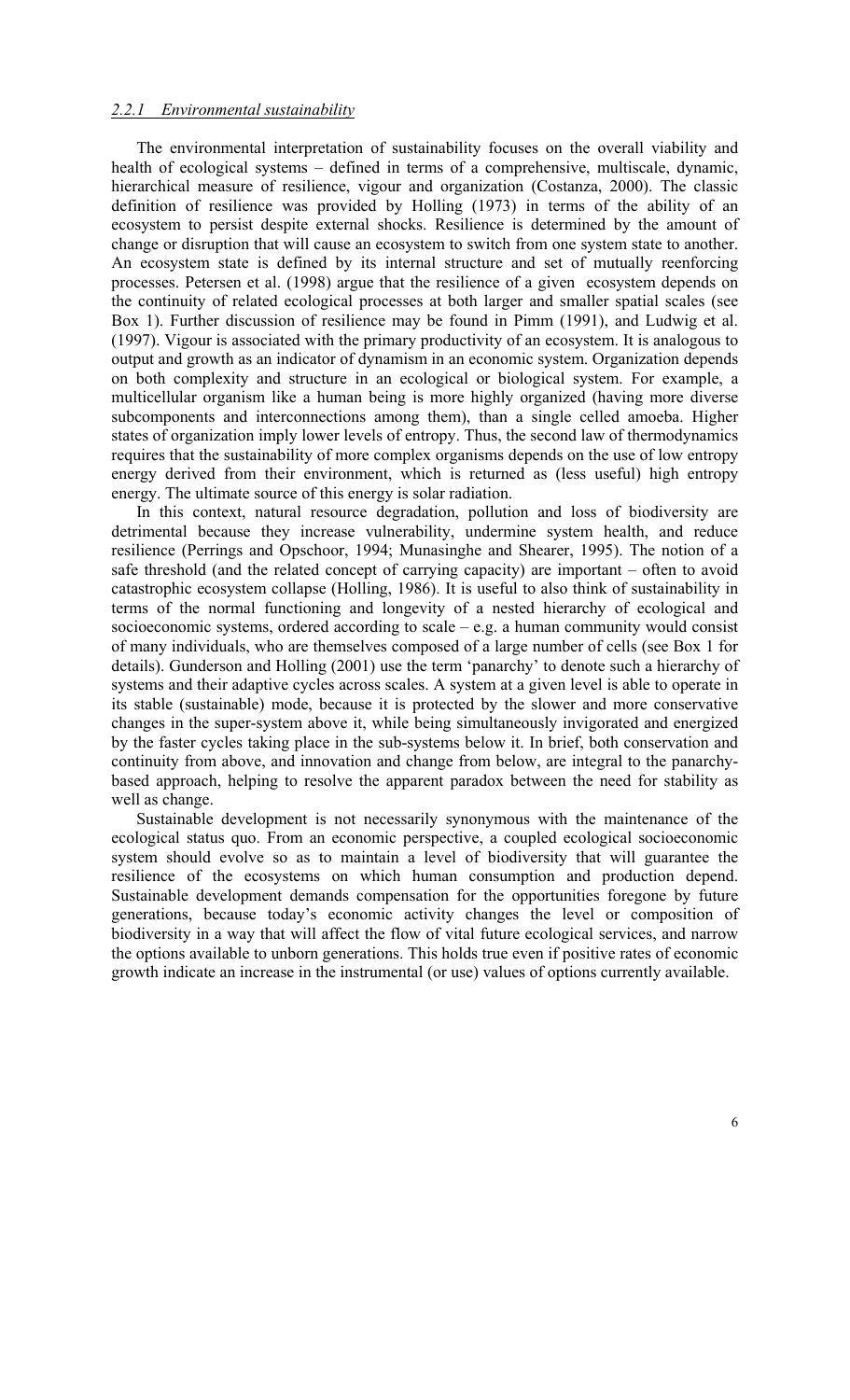An operationally useful concept of sustainability must refer to the persistence, viability and resilience of organic or biological systems, over their 'normal' lifespan (see the main text for a discussion of resilience). In this ecological context, sustainability is linked with both spatial and temporal scales, as shown in Figure B1. The X axis indicates lifetime in years and the Y axis shows linear size (both in logarithmic scale). The central O represents an individual human being – having a longevity and size of the order of 100 years and 1.5 metres, respectively. The diagonal band shows the expected or 'normal' range of lifespans for a nested hierarchy of living systems (both ecological and social), starting with single cells and culminating in the planetary ecosystem. The bandwidth accommodates the variability in organisms as well as longevity.

Environmental changes that reduce lifespans below the normal range imply that external conditions have made the systems under consideration unsustainable. In short, the regime above and to the left of the normal range denotes premature death or collapse. At the same time, it is unrealistic to expect any system to last forever. Indeed, each subsystem of a larger system (such as single cells within a multi-cellular organism) generally has a shorter lifespan than the larger system itself. If subsystem life spans increase too much, the system above it is likely to lose its plasticity and become 'brittle' – as indicated by the region below and to the right of the normal range (Holling, 1973). In other words, it is the timely death and replacement of subsystems that facilitate successful adaptation, resilience and evolution of larger systems.

Gunderson and Holling (2001) use the term 'panarchy' to denote such a nested hierarchy of systems and their adaptive cycles across scales. A system at a given level is able to operate in its stable (sustainable) mode, because it is protected by the slower and more conservative changes in the super-system above it, while being simultaneously invigorated and energized by the faster cycles taking place in the sub-systems below it. In brief, both conservation and continuity from above, and innovation and change from below, play a useful role in the panarchy.

We may argue that sustainability requires biological systems to be able to enjoy a normal life span and function normally, within the range indicated in Figure B1. Thus, leftward movements would be especially undesirable. For example, the horizontal arrow might represent a case of infant death – indicating an unacceptable deterioration in human health and living conditions. In this specific case, extended longevity involving a greater than normal lifespan would not be a matter for particular concern. On the practical side, forecasting up to a timescale of even several hundred years is rather imprecise. Thus, it is important to improve the accuracy of scientific models and data, in order to make very longterm predictions of sustainability (or its absence) more convincing – especially in the context of persuading decision makers to spend large sums of money to reduce unsustainability. One way of dealing with uncertainty, especially if the potential risk is large, relies on a precautionary approach – i.e. avoiding unsustainable behaviour using low cost measures, while studying the issue more carefully.

To conclude, sustainable development of ecological systems requires both adaptive capacity and opportunities for improvement. Improving adaptive capacity will increase resilience and sustainability. Expanding the set of opportunities for system improvement will give rise to development. Heuristic system behaviour facilitates learning, the testing of new processes, adaptation, and improvement.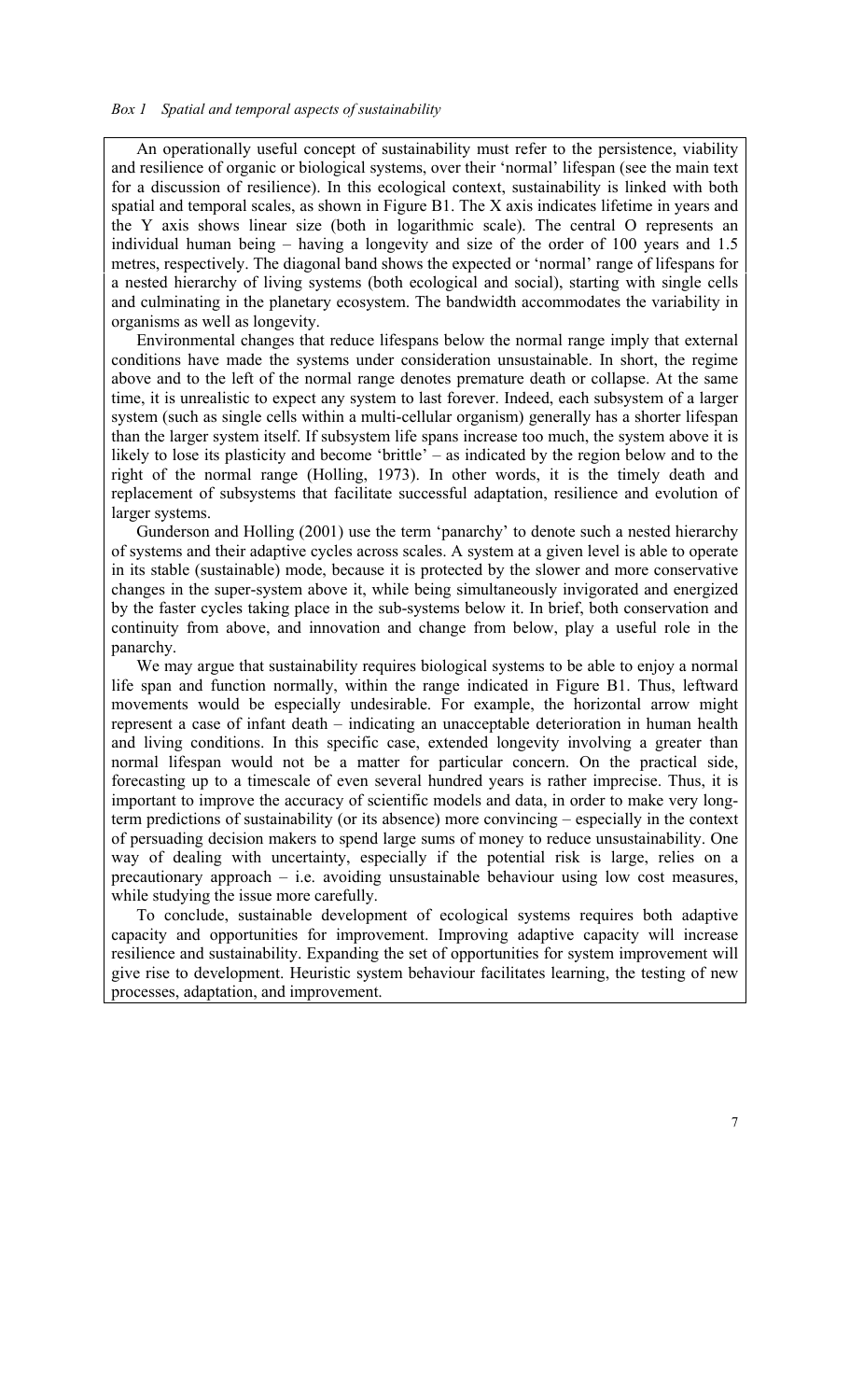

*Figure B1 Spatial and temporal norms for sustainable biological and social systems.* 

## *2.3 Social aspects*

Social development usually refers to improvements in both individual well-being and the overall welfare of society (more broadly defined), that result from increases in social capital – typically, the accumulation of capacity for individuals and groups of people to work together to achieve shared objectives. The institutional component of social capital refers mainly to the formal laws as well as to traditional or informal understandings that govern behaviour, while the organizational component is embodied in the entities (both individuals and social groups) that operate within these institutional arrangements. The quantity and quality of social interactions that underlie human existence, including the level of mutual trust and extent of shared social norms, help to determine the stock of social capital. Thus social capital tends to grow with greater use and erodes through disuse, unlike economic and environmental capital, which are depreciated or depleted by use. Furthermore, some forms of social capital may be harmful (e.g. cooperation within criminal gangs may benefit them, but impose far greater costs on the larger community).

There is an important element of equity and poverty alleviation as well (see below). Thus, the social dimension of development includes protective strategies that reduce vulnerability, improve equity and ensure that basic needs are met. Future social development will require socio-political institutions that can adapt to meet the challenges of modernization – which often destroy traditional coping mechanisms that have evolved in the past (especially to protect disadvantaged groups).

## *2.3.1 Social sustainability*

Social sustainability is able to draw on the ideas discussed earlier regarding environmental sustainability, since habitats may be interpreted broadly to include manmade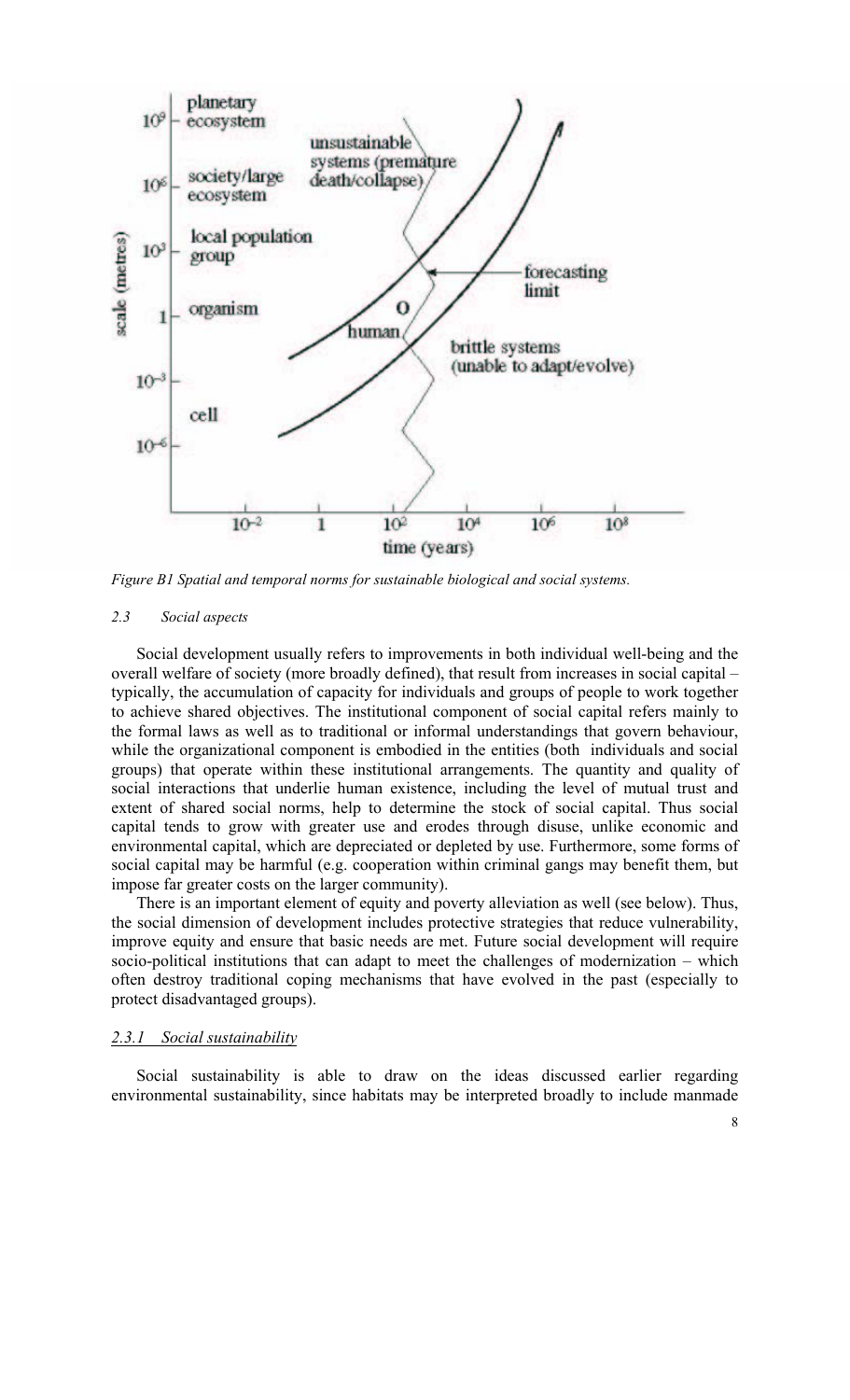environments like cities and villages (UNEP, IUCN, and WWF, 1991). Reducing the vulnerability and maintaining the health (i.e. resilience, vigour and organization) of social and cultural systems, and their ability to withstand shocks, is also important (Chambers, 1989; Bohle et al., 1994; Ribot et al., 1996). Enhancing human capital (through education) and strengthening social values and institutions (like trust and behavioural norms) are key aspects. Weakening social values, institutions and equity will reduce the resilience of social systems and undermine governance. Many such harmful changes occur slowly, and their long-term effects are often overlooked in socio-economic analysis. Preserving cultural diversity and cultural capital across the globe, strengthening social cohesion and networks of relationships, and reducing destructive conflicts, are integral elements of this approach. An important aspect of empowerment and broader participation is subsidiarity – i.e. decentralization of decision making to the lowest (or most local) level at which it is still effective. In summary, for both ecological and socioeconomic systems, the emphasis is on improving system health and its dynamic ability to adapt to change across a range of spatial and temporal scales, rather than the conservation of some 'ideal' static state (see also Box 1).

#### *2.4 Equity and poverty*

Equity and poverty are two important issues in the sustainomics framework, which have social, economic and environmental dimensions – see Figure 1a. Recent worldwide statistics are compelling. Over 2.8 billion people (almost half the global population) live on less than US\$2 per day, and 1.2 billion barely survive on under US\$1 per day. The top 20 percentile of the world's population consumes about 83 percent of total output, while the bottom 20 percentile consumes only 1.4 percent. Income disparities are worsening – the per capita ratio between the richest and the poorest 20 percentile groups was 30 to 1 in 1960 and over 80 to 1 by 1995. In poor countries, up to half the children under five years of age are malnourished, whereas the corresponding figure in rich countries is less than 5 percent.

Equity is an ethical and usually people-oriented concept with primarily social, and some economic and environmental dimensions. It focuses on the basic fairness of both the processes and outcomes of decision-making. The equity of any action may be assessed in terms of a number of generic approaches, including parity, proportionality, priority, utilitarianism, and Rawlsian distributive justice. For example, Rawls (1971) stated that 'Justice is the first virtue of social institutions, as truth is of systems of thought'. Societies normally seek to achieve equity by balancing and combining several of these criteria.

Poverty alleviation, improved income distribution and intra-generational (or spatial) equity are key aspects of economic policies seeking to increase overall human welfare (Sen, 1981, 1984). Brown (1998) points out shortcomings in utilitarianism, which underlies much of the economic approach to equity. Broadly speaking, economic efficiency provides guidance on producing and consuming goods and services more efficiently, but is unable to provide a means of choosing (from a social perspective) among various patterns of consumption that are efficient. Equity principles provide better tools for making judgements about such choices.

Social equity is also linked to sustainability, because highly skewed or unfair distributions of income and social benefits are less likely to be acceptable or lasting in the long run. Equity is likely to be strengthened by enhancing pluralism and grass-roots participation in decisionmaking, as well as by empowering disadvantaged groups (defined by income, gender, ethnicity, religion, caste, etc.) (Rayner and Malone, 1998). In the long term, considerations involving inter-generational equity and safeguarding the rights of future generations are key factors. In particular, the economic discount rate plays a key role with respect to both equity and efficiency aspects (Arrow et al., 1995). Further details of equity-efficiency interactions that need to be reconciled within the sustainomics framework are reviewed in Box 2.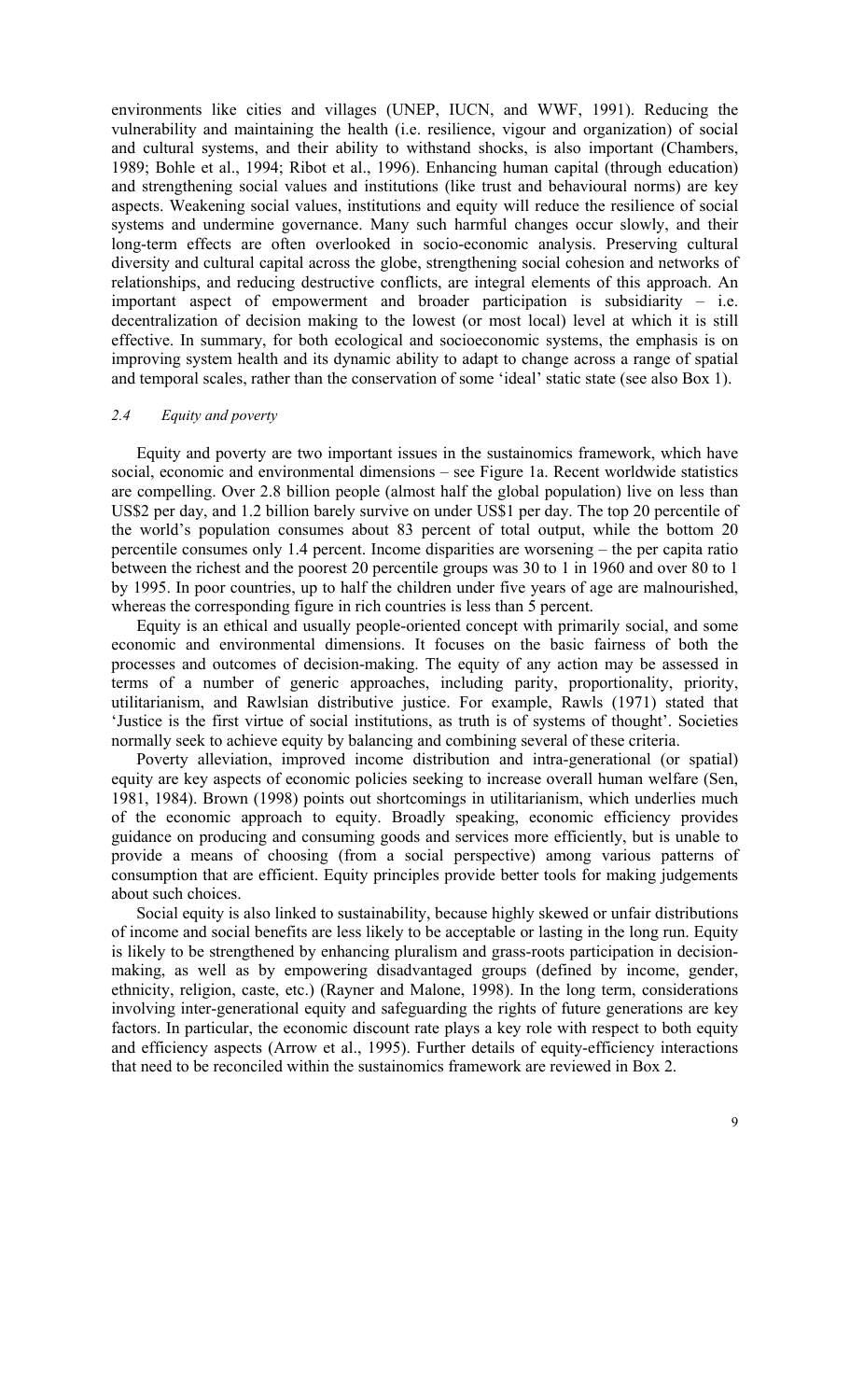#### *Box 2 Interactions between social equity and economic efficiency*

Conflicts between economic efficiency and equity may arise due to assumptions about the definition, comparison and aggregation of the welfare of different individuals or nations. For example, efficiency often implies maximization of output subject to resource constraints. The common assumption is that increases in average income per capita will make most or all individuals better off. However, this approach can potentially result in a less equitable income distribution. Overall welfare could drop depending on how welfare is defined in relation to the distribution of income. Conversely, total welfare might increase if policies and institutions can ensure appropriate resource transfers – typically from the rich to the poor.

In the same context, aggregating and comparing welfare across different countries is a disputable issue. Gross National Product (GNP) is simply a measure of the total measurable economic output of a country, and does not represent welfare directly. Aggregating GNP across nations is not necessarily a valid measure of global welfare. However, national economic policies frequently focus more on the growth of GNP rather than its distribution, indirectly implying that additional wealth is equally valuable to rich and poor alike, or that there are mechanisms to redistribute wealth in a way that satisfies equity goals. Attempts have been made to incorporate equity considerations within a purely economic framework, by the weighting of costs and benefits so as to give preference to the poor. Although systematic procedures exist for determining such weights, often the element of arbitrariness in assigning weights has caused many practical problems.

At the same time, it should be recognized that all decision-making procedures do assign weights (arbitrarily or otherwise). For example, progressive personal income taxes are designed to take proportionately more from the rich. On the other hand, traditional costbenefit analysis based on economic efficiency (which seeks to maximize net benefits) assigns the same weight of unity to all monetary costs and benefits – irrespective of income levels. More pragmatically, in most countries the tension between economic efficiency and equity is resolved by keeping the two approaches separate, e.g. by maintaining a balance between maximizing GNP, and establishing institutions and processes charged with redistribution, social protection, and provision of various social goods to meet basic needs. The interplay of equity and efficiency at the international level is illustrated later, in the climate change case study.

Equity in the environmental sense has received more attention recently, because of the disproportionately greater environmental damages suffered by disadvantaged groups. In the same vein, poverty alleviation efforts (which traditionally focused on raising monetary incomes), are being broadened to address the degraded environmental and social conditions facing the poor.

In summary, both equity and poverty have not only economic but also social and environmental dimensions and, therefore, they need to be assessed using a comprehensive set of indicators (rather than income distribution alone). From an economic policy perspective, emphasis needs to be placed on expanding employment and gainful opportunities for poor people through growth, improving access to markets, and increasing both assets and education. Social policies would focus on empowerment and inclusion, by making institutions more responsive to the poor, and removing barriers that exclude disadvantaged groups. Environmentally related measures to help poor people might seek to reduce their vulnerability to disasters and extreme weather events, crop failures, loss of employment, sickness, economic shocks, etc. Thus, an important objective of poverty alleviation is to provide poor people with assets (e.g. enhanced physical, human and financial resources) that will reduce their vulnerability. Such assets increase the capacity for both coping (i.e. making short-run changes) and adapting (i.e. making permanent adjustments) to external shocks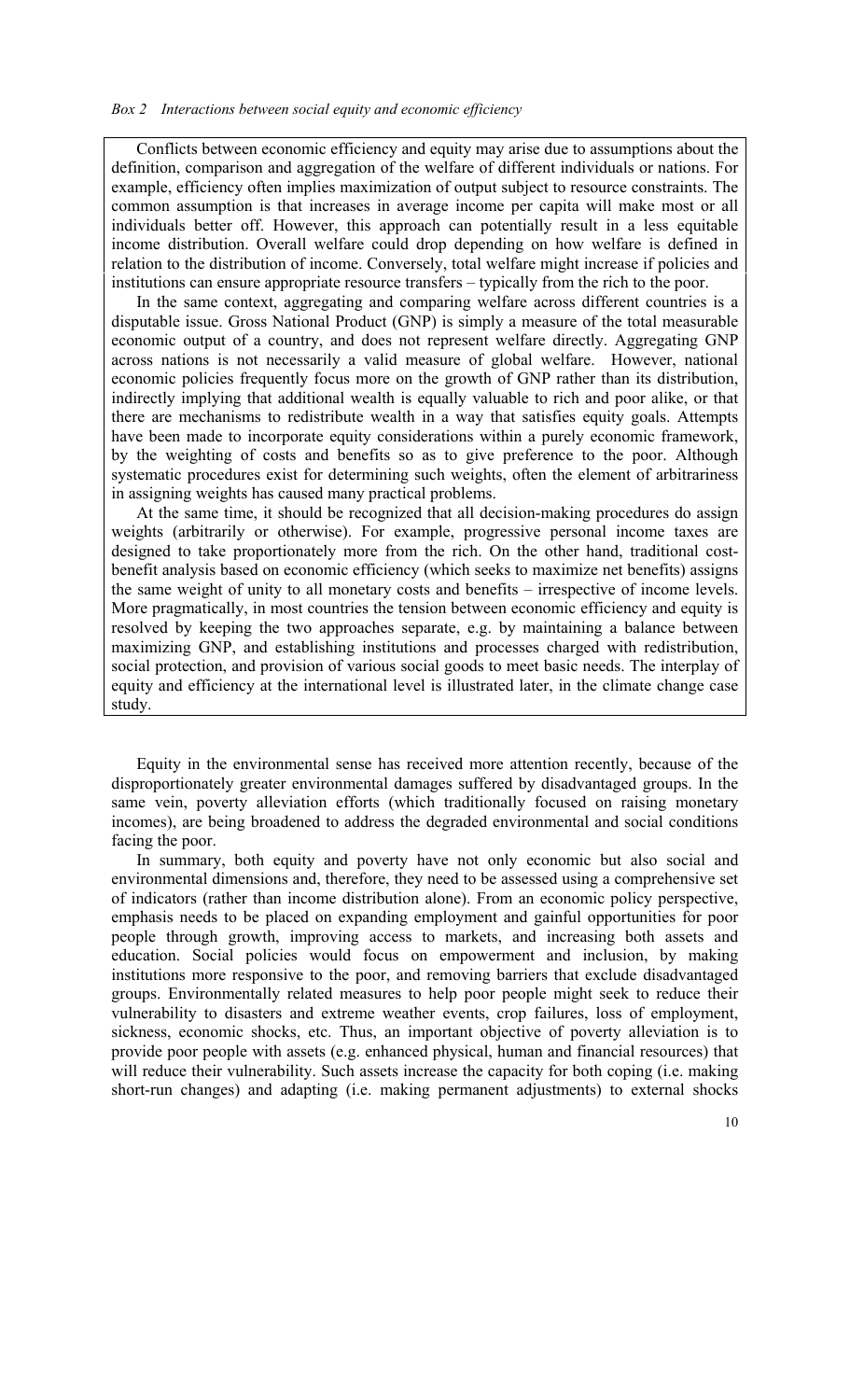(Moser, 1998). The foregoing ideas merge quite naturally with the sustainable livelihoods approach, which focuses on access to portfolios of assets (social, natural and manufactured), the capacity to withstand shocks, gainful employment, and social processes, within a community or individual oriented context.

An even broader non-anthropocentric approach to equity involves the concept of fairness in the treatment of non-human forms of life or even inanimate nature. One view asserts that humans have the responsibility of prudent 'stewardship' (or 'trusteeship') over nature, which goes beyond mere rights of usage (see for example, Brown, 1998).

#### *2.5 Integration of economic, social and environmental considerations*

As a prelude to integration, it is useful to compare the concepts of ecological, social and economic sustainability. One useful idea is that of the maintenance of the set of opportunities, as opposed to the preservation of the value of the asset base (Githinji and Perrings, 1992). In fact, if preferences and technology vary through successive generations, merely preserving a constant value of the asset base becomes less meaningful. By concentrating on the size of the opportunity set, the importance of biodiversity conservation becomes more evident, for the sustainability of an ecosystem. The preservation of biodiversity allows the system to retain resilience by protecting it from external shocks, in the same manner that preservation of the capital stock protects economic assets for future consumption. Differences emerge because under the Hicks-Lindahl income measure, a society that consumes its fixed capital without replacement is not sustainable, whereas using an ecological approach, loss of resilience implies a reduction in the self-organization of the system, but not necessarily a loss in productivity. In the case of social systems, resilience depends to a certain extent on the capacity of human societies to adapt and continue functioning in the face of stress and shocks. Thus, linkages between socio-cultural and ecological sustainability emerge through the organizational similarities between human societies and ecological systems, and the parallels between biodiversity and cultural diversity. From a longer term perspective, the concept of co-evolution of social, economic and ecological systems, within a larger, more complex adaptive system, provides useful insights regarding the harmonious integration of the various elements of sustainable development – see Figure 1a (Munasinghe, 1994; Costanza, 1997).

One may conclude that the exact definition of sustainable development paths is likely to be extremely difficult at this stage, and may be considered a long-run or ideal objective. However, a more promising and practical shorter run goal that is consistent with the sustainomics approach, is to seek strategies that might make future development prospects more sustainable. In such an approach, one key step would be to begin by eliminating the many unsustainable activities that are readily identifiable.

It is important to integrate and reconcile the economic, social and environmental aspects within a holistic and balanced sustainable development framework. Economic analysis has a special role in contemporary national policy making, since some of the most important decisions fall within the economic domain. While mainstream economics which is used for practical policy making has often ignored many crucial aspects of the environmental and social dimensions of sustainable development, there is a small but growing body of literature which seeks to address such shortcomings – see for example, recent issues of the journals *Ecological Economics and Conservation Ecology* (published on the internet).

Two broad approaches are relevant for integrating the economic, social and environmental dimensions of sustainable development. They are distinguished by the degree to which the concepts of *optimality and durability* are emphasized. While there are overlaps between the two approaches, the main thrust is somewhat different in each case. Uncertainty often plays a key role in determining which approach would be preferred. For example, relatively steady and well-ordered conditions may encourage optimizing behaviour that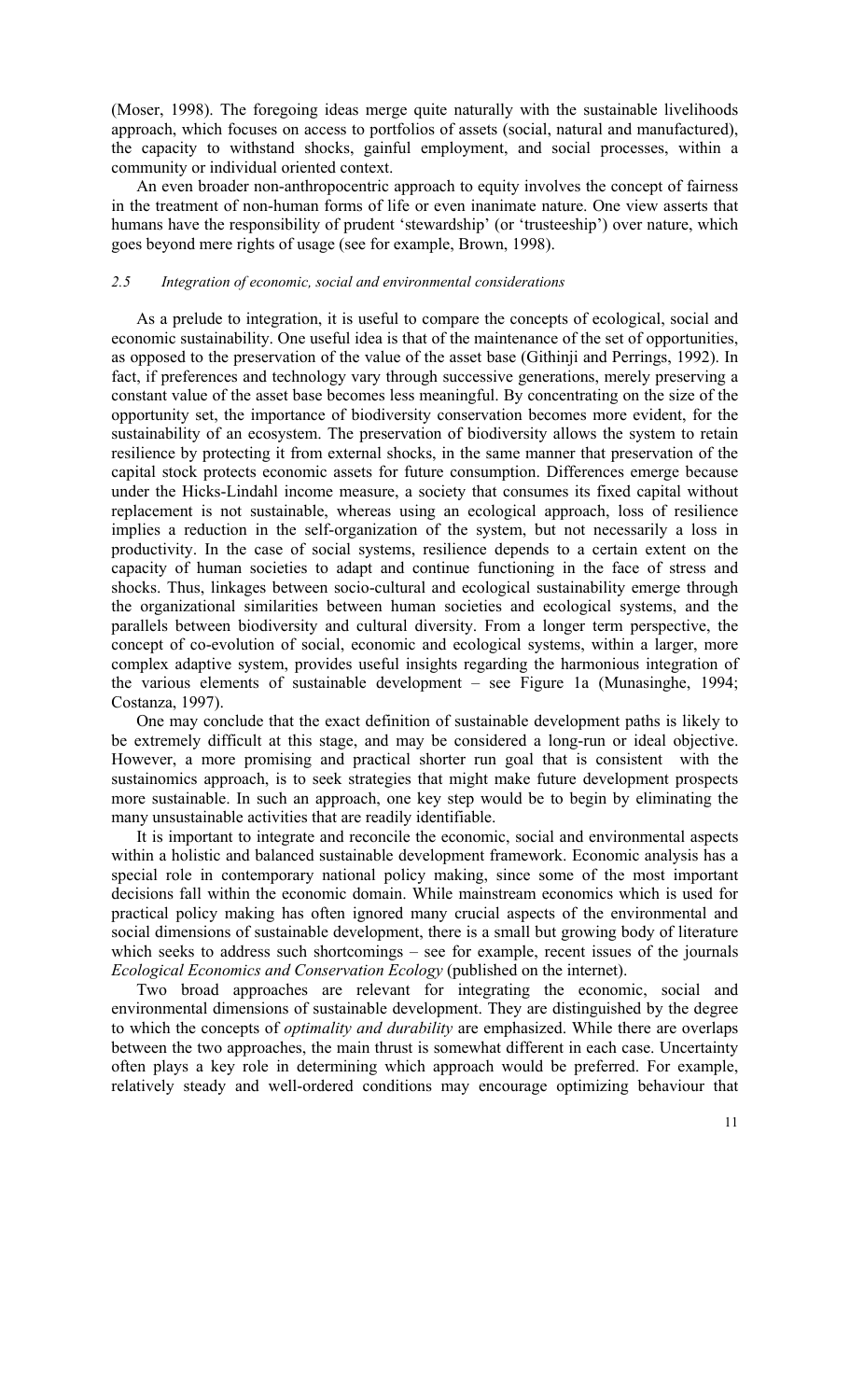attempts to control and even fine-tune outcomes, whereas a subsistence farmer facing chaotic and unpredictable circumstances might opt for a more durable response that simply enhances survival prospects.

#### *2.6 Optimality*

The optimality-based approach has been widely used in economic analysis to generally maximize welfare (or utility), subject to the requirement that the stock of productive assets (or welfare itself) is non-decreasing in the long term This assumption is common to most sustainable economic growth models – for useful reviews, see Pezzey (1992) and Islam (2001). The essence of the approach is illustrated by the simple example of maximization of the flow of aggregate welfare (*W*), cumulatively discounted over infinite time (*t*), as represented by the expression:

$$
\text{Max} \int_0^\infty W(C, Z) . e^{-rt} dt.
$$

Here, *C* represents the consumption rate, *Z* is a set of other relevant variables, and *r* is the discount rate. Side constraints might be imposed to satisfy sustainability requirements  $-$  e.g. non-decreasing stocks of productive assets (including natural resources).

Some ecological models also optimize variables such as energy use, nutrient flow, or biomass production – giving more weight to system vigour as a measure of sustainability. In economic models, utility is often measured mainly in terms of the net benefits of economic activities, i.e. the benefits derived from development activities minus the costs incurred to carry out those actions (for more details about valuation, see Box 3 below, and Munasinghe, 1993, or Freeman, 1993). More sophisticated economic optimization approaches seek to include environmental and social variables (e.g. by attempting to value environmental externalities, system resilience, etc.). However, given the difficulties of quantifying and valuing many such 'non-economic' assets, the costs and benefits associated with marketbased activities tend to dominate in most economic optimization models.

Basically, the optimal growth path maximizes economic output, while the sustainability requirement is met (within this framework) by ensuring non-decreasing stocks of assets (or capital). Some analysts support a 'strong sustainability' constraint, which requires the separate preservation of each category of critical asset (for example, manufactured, natural, socio-cultural and human capital), assuming that they are complements rather than substitutes. One version of this rule might correspond roughly to maximizing economic output, subject to side constraints on environmental and social variables that are deemed critical for sustainability (e.g. biodiversity loss or meeting the basic needs of the poor). Other researchers have argued in favour of 'weak sustainability', which seeks to maintain the aggregate monetary value of the total stock of assets, assuming that the various asset types may be valued and that there is some degree of substitutability among them (see for example, Nordhaus and Tobin, 1972).

Side constraints are often necessary because the underlying basis of economic valuation, optimization and efficient use of resources may not be easily applied to ecological objectives, such as protecting biodiversity and improving resilience, or to social goals, such as promoting equity, public participation and empowerment. Thus, such environmental and social variables cannot be easily combined into a single valued objective function with other measures of economic costs and benefits (see sections on cost-benefit and multi-criteria analysis, below). Moreover, the price system (which has time lags) might fail to anticipate reliably irreversible environmental and social harm, and non-linear system responses that could lead to catastrophic collapse. In such cases, noneconomic indicators of environmental and social status would be helpful – e.g. area under forest cover, and incidence of conflict (see for example, Munasinghe and Shearer, 1995; Hanna and Munasinghe, 1995; UNDP,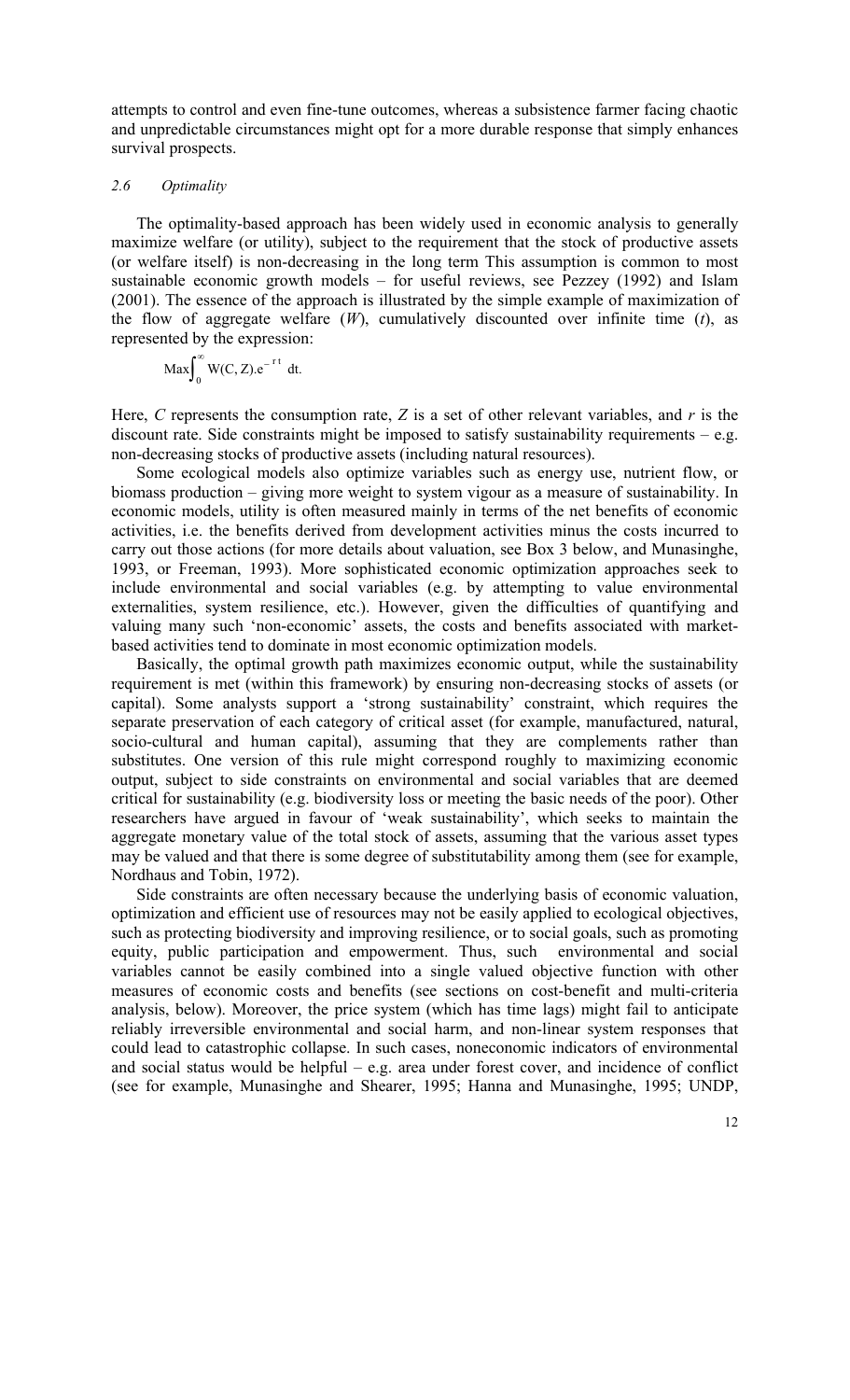1998; World Bank, 1998). The constraints on critical environmental and social indicators are proxies representing safe thresholds, which help to maintain the viability of those systems. In this context, techniques like multicriteria analysis may be required, to facilitate trade-offs among a variety of noncommensurable variables and objectives (see for example, Meier and Munasinghe, 1994). Risk and uncertainty will also necessitate the use of decision analysis tools (for a concise review of climate change decision-making frameworks, see Toth, 1999). Recent work has underlined the social dimension of decision science, by pointing out that risk perceptions are subjective and depend on the risk measures used, as well as other factors such as ethno-cultural background, socio-economic status, and gender (Bennet, 2000).

#### *2.7 Durability*

The second broad integrative approach would focus primarily on sustaining the quality of life – e.g. by satisfying environmental, social and economic sustainability requirements. Such a framework favours 'durable' development paths that permit growth, but are not necessarily economically optimal. There is more willingness to trade off some economic optimality for the sake of greater safety, in order to stay within critical environmental and social limits – especially among increasingly risk-averse and vulnerable societies or individuals who face chaotic and unpredictable conditions (see the discussion on the precautionary principle in Section 3.1). The economic constraint might be framed in terms of maintaining consumption levels (defined broadly to include environmental services, leisure and other 'non-economic' benefits) – i.e. per capita consumption that never falls below some minimum level, or is nondeclining. The environmental and social sustainability requirements may be expressed in terms of indicators of 'state' that seek to measure the durability or health (resilience, vigour and organization) of complex ecological and socio-economic systems. As an illustrative example, consider a simple durability index (*D*) for an ecosystem measured in terms of its expected lifespan (in a healthy state), as a fraction of the normal lifespan (see also Box 1). We might specify:  $D = D(R, V, O, S)$ , to indicate the dependence of durability on resilience  $(R)$ , vigour  $(V)$ , organization  $(O)$ , and the state of the external environment  $(S)$  – especially in relation to potentially damaging shocks. There is the likelihood of further interaction here, owing to linkages between the sustainability of social and ecological systems – e.g. social disruption and conflict could exacerbate damage to ecosystems, and vice versa. For example, long-standing social norms in many traditional societies have helped to protect the environment (Colding and Folke, 1997).

Durability encourages a holistic systemic viewpoint, which is important in sustainomics analysis. The self-organizing and internal structure of ecological and socioeconomic systems makes 'the whole more durable (and valuable) than the sum of the parts'. A narrow definition of efficiency based on marginal analysis of individual components may be misleading (Schutz, 1999). For example, it is more difficult to value the integrated functional diversity in a forest ecosystem than the individual species of trees and animals. Therefore, the former is more likely to fall victim to market failure (as an externality). Furthermore, even where correct environmental shadow prices prevail, some analysts point out that cost minimization could lead to homogenization and consequent reductions in system diversity (Daly and Cobb, 1989; Perrings et al., 1995). Systems analysis also helps to identify the benefits of cooperative structures and behaviour, which a more partial analysis may neglect.

The possibility of many durable paths favours simulation-based methods, including consideration of alternative world views and futures (rather than one optimal result). This approach is consonant with recent research on integrating human actors into ecological models (*Ecological Economics, 2000*). Key elements include multiple-agent modelling to account for heterogeneous behaviour, recognition of bounded rationality leading to different perceptions and biases, and more emphasis on social interactions that give rise to responses like imitation, reciprocity and comparison.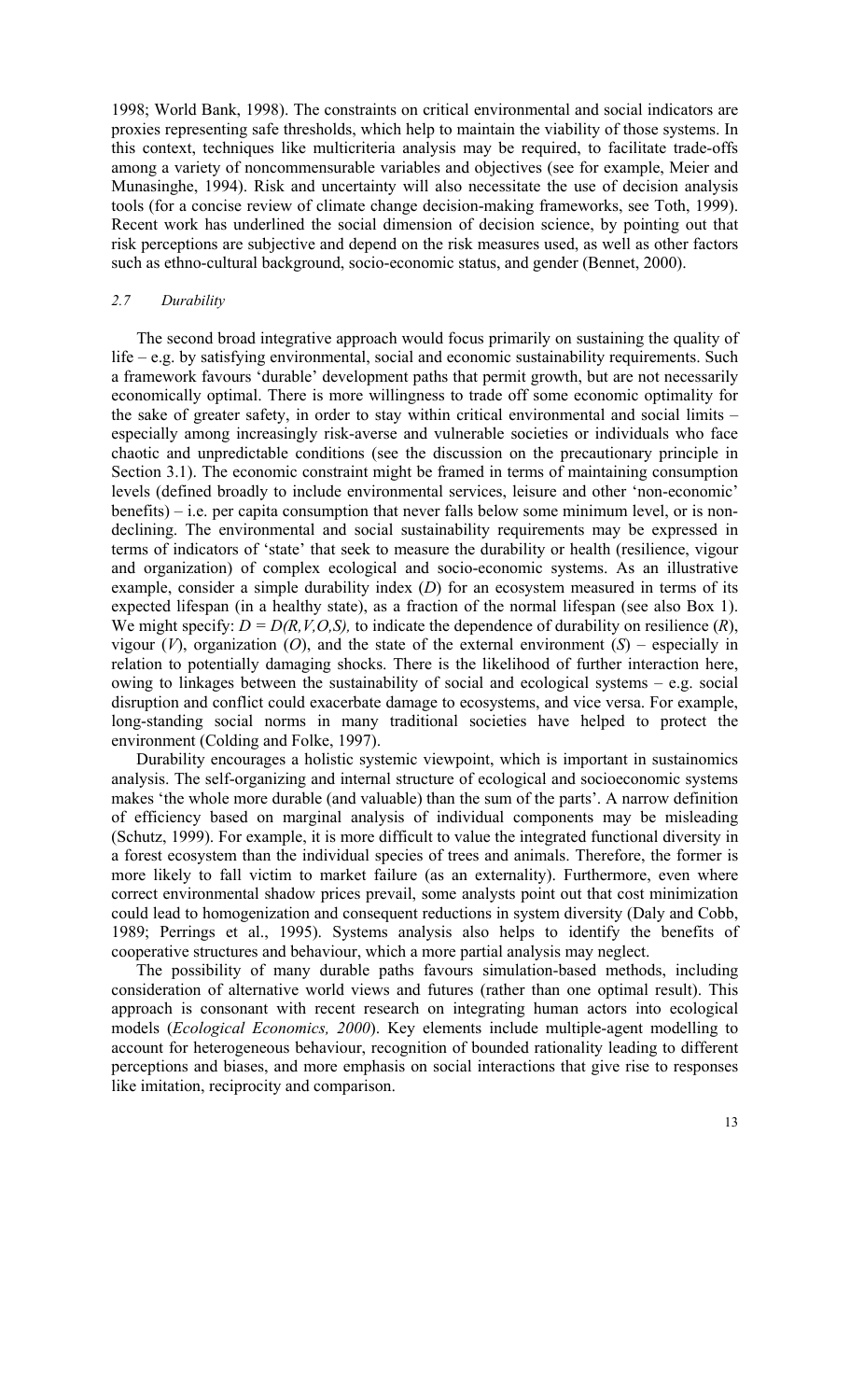In the durability approach, constraints based on sustainability could be represented also by the approach discussed earlier, which focuses on maintaining stocks of assets. Here, the various forms of capital are viewed as a bulwark that decreases vulnerability to external shocks and reduces irreversible harm, rather than mere accumulations of assets that produce economic outputs. System resilience, vigour, organization and ability to adapt will depend dynamically on the capital endowment as well as the magnitude and rate of change of a shock.

## *2.8 Indicators*

In view of the importance of asset stocks to both the optimal and durable approaches, the practical implementation of sustainomics principles will require the identification of specific economic, social and environmental indicators, at different levels of aggregation ranging from the global/macro to local/micro, that are relevant. It is important that the indicators be comprehensive in scope, multi-dimensional in nature (where appropriate), and account for spatial differences. A wide variety of indicators are described already in the literature (Munasinghe and Shearer, 1995; UNDP, 1998; World Bank, 1998; Liverman et al., 1988; Kuik and Verbruggen, 1991; Opschoor and Reijnders, 1991; Holmberg and Karlsson, 1992; Adriaanse, 1993; Alfsen and Saebo, 1993; Bergstrom, 1993; Gilbert and Feenstra, 1994; Moffat, 1994; OECD, 1994; Azar, 1996; UN, 1996; Commission on Sustainable Development (CSD), 1998; World Bank, 1997).

Measuring economic, environmental (natural), human and social capital also raises various problems. Manufactured capital may be estimated using conventional neoclassical economic analysis. As described later in the section on cost-benefit analysis, market prices are useful when economic distortions are relatively low, and shadow prices could be applied in cases where market prices are unreliable (e.g. Squire and van der Tak, 1975). Natural capital needs to be quantified first in terms of key physical attributes. Typically, damage to natural capital may be assessed by the level of air pollution (e.g. concentrations of suspended particulate, sulfur dioxide or GHGs), water pollution (e.g. BOD or COD), and land degradation (e.g. soil erosion or deforestation). Then the physical damage could be valued using a variety of techniques based on environmental and resource economics (e.g. Munasinghe, 1993; Freeman, 1993; Teitenberg, 1992). Human resource stocks are often measured in terms of the value of educational levels, productivity and earning potential of individuals. Social capital is the one that is most difficult to assess (Grootaert, 1998). Putnam (1993) described it as 'horizontal associations' among people, or social networks and associated behavioural norms and values, which affect the productivity of communities. A somewhat broader view was offered by Coleman (1990), who viewed social capital in terms of social structures, which facilitate the activities of agents in society – this permitted both horizontal and vertical associations (like firms). An even wider definition is implied by the institutional approach espoused by North (1990) and Olson (1982), which includes not only the mainly informal relationships implied by the earlier two views, but also the more formal frameworks provided by governments, political systems, legal and constitutional provisions, etc. Recent work has sought to distinguish between social and political capital (i.e. the networks of power and influence that link individuals and communities to the higher levels of decision-making).

## *2.9 Complementarity and convergence of optimal and durable approaches*

National economic management often provides good examples of how the two approaches complement one another. For example, economy-wide policies involving both fiscal and monetary measures (e.g. taxes, subsidies, interest rates and foreign exchange rates) might be optimized on the basis of quantitative macroeconomic models. Nevertheless, decision-makers inevitably modify these economically 'optimal' policies before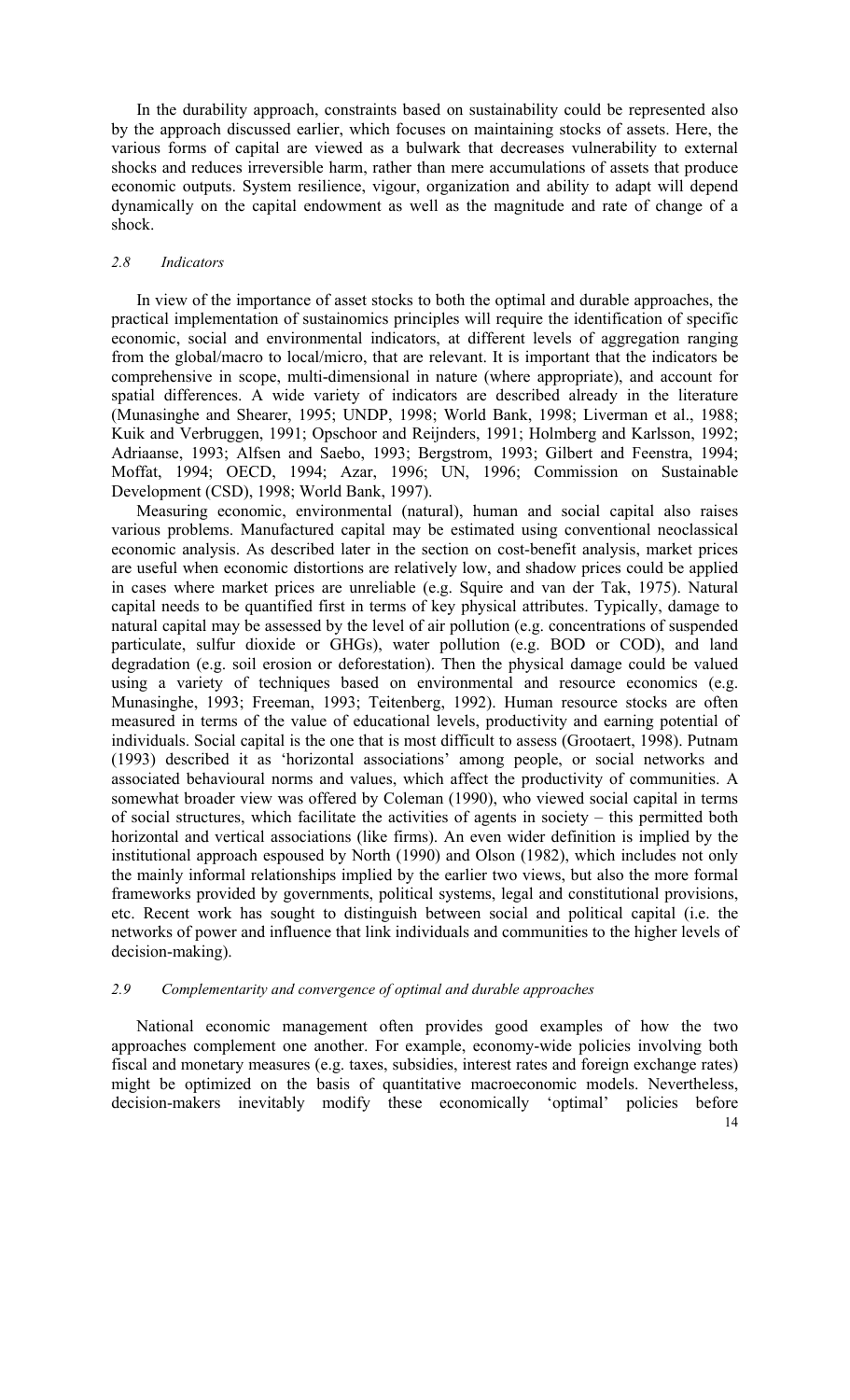implementing them, to take into account other sociopolitical considerations based more on durability (such as protection of the poor, regional factors, etc.), which facilitate governance and stability. The determination of an appropriate target trajectory for future global GHG emissions (and corresponding target GHG concentration) provides another useful illustration of the interplay of the durability and optimality approaches (for details see IPCC, 1996a; Munasinghe, 1998a, and Case Study 1 below).

The practical potential for convergence of the two approaches may be realized in several ways. First, wastes ought to be generated at rates less than or equal to the assimilative capacity of the environment – for example, emissions of greenhouse gases and ozonedepleting substances into the global atmosphere. Second, renewable resources, especially if they are scarce, should be utilized at rates less than or equal to the natural rate of regeneration. Third, non-renewable resource use should be managed in relation to the substitutability between these resources and technological progress. Both wastes and natural resource input use might be minimized by moving from the linear throughput to the closed loop mode. Thus, factory complexes are being designed in clusters – based on the industrial ecology concept – to maximize the circular flow of materials and recycling of wastes among plants. Finally, inter- and intra-generational equity (especially poverty alleviation), pluralistic and consultative decision-making, and enhanced social values and institutions, are important additional aspects that should be considered (at least in the form of safe limits or constraints).

Greenhouse gas mitigation provides an interesting example of how such an integrative framework could help to incorporate climate change response measures within a national sustainable development strategy. The rate of total GHG emissions (*G*) may be decomposed by means of the following identity:

*G = [Q/P] x [Y/Q] x [G/Y] x P;* 

where  $(Q/P)$  is quality of life per capita;  $(Y/Q)$  is the material consumption required per unit of quality of life; (*G/Y*) is the GHG emission per unit of consumption; and P is the population. A high quality of life can be consistent with low total GHG emissions, provided that each of the other three terms on the right-hand side of the identity could be minimized (see also the discussion below on 'tunnelling' and 'leapfrogging'). Reducing (*Y/Q*) implies 'social decoupling' (or 'dematerialization') whereby satisfaction becomes less dependent on material consumption – through changes in tastes, behaviour and social values. Similarly (*G/Y*) may be reduced by 'technological decoupling' (or 'decarbonization') that reduces the intensity of GHG emissions in consumption and production. Finally, population growth needs to be reduced, especially where emissions per capita are already high. The linkages between social and technological decoupling need to be explored (see for example, IPCC, 1999). For example, changes in public perceptions and tastes could affect the directions of technological progress, and influence the effectiveness of mitigation and adaptation policies.

Climate change researchers are currently exploring the application of large and complex integrated assessment models or IAMs, which contain coupled submodels that represent a variety of ecological, geophysical and socioeconomic systems (IPCC, 1997). There is considerable scope to examine how both the optimality and durability approaches might be applied in a consistent manner to the various submodels within an IAM, where appropriate.

## *2.10 Cost-benefit analysis (CBA)*

Cost-benefit analysis (CBA) is one well-known example of a single-valued approach, which seeks to assign economic values to the various consequences of an economic activity. The resulting costs and benefits are combined into a single decision-making criterion, such as the net present value (NPV), internal rate of return (IRR), or benefit cost ratio (BCR). The basic criterion for accepting a project is that the net present value (NPV) of benefits is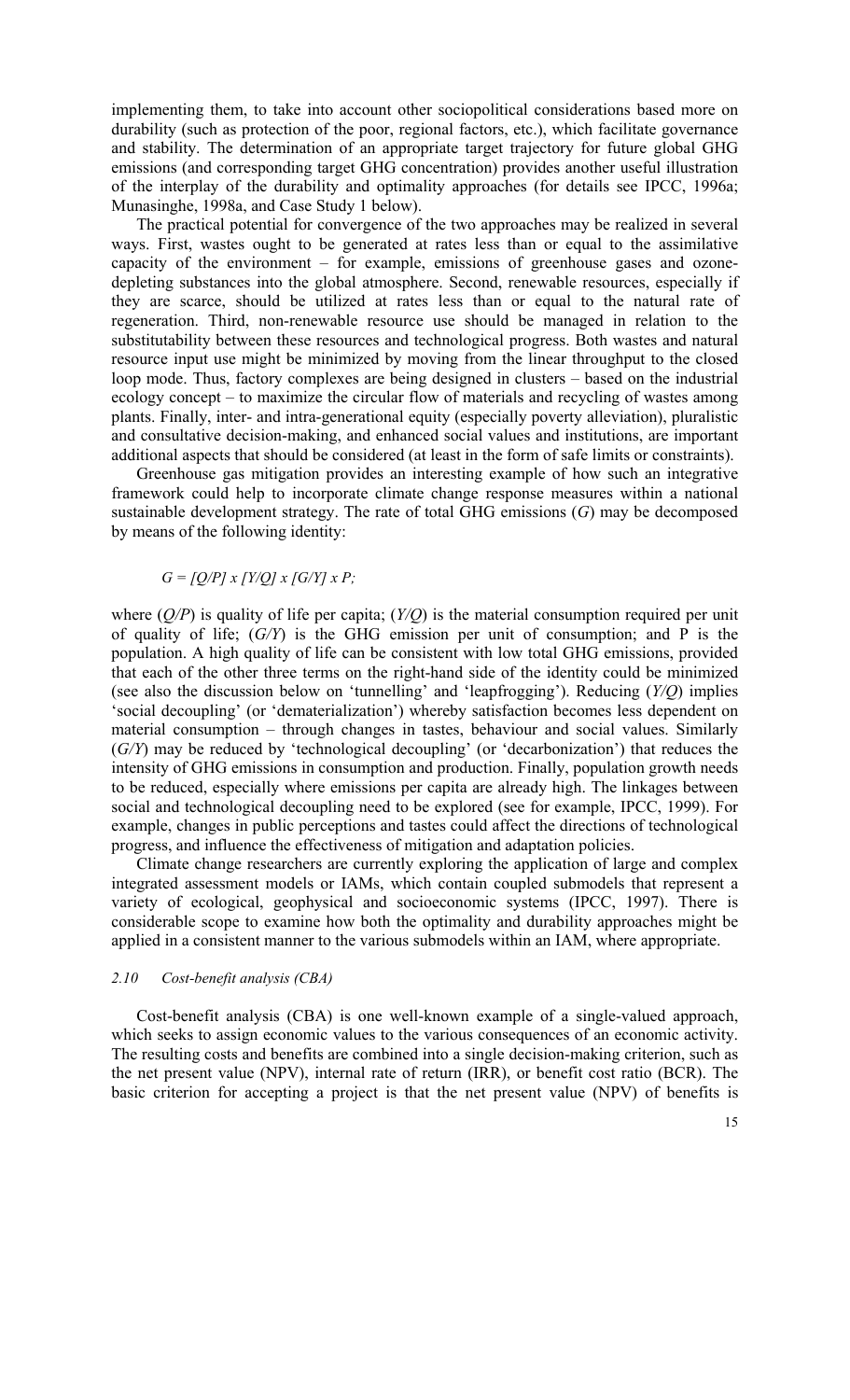positive. Typically,  $NPV = PVB - PVC$ , where

$$
PVB = \sum_{t=0}^{T} B_t / (1+r)^t; \text{ and } PVC = \sum_{t=0}^{T} C_t / (1+r)^t
$$

 $B_t$  and  $C_t$  are the project benefits and costs in year *t*, *r* is the discount rate, and *T* is the time horizon. Both benefits and costs are defined as the difference between what would occur with and without the project being implemented.

When two projects are compared, the one with the higher NPV is deemed superior. Furthermore, if both projects yield the same benefits (PVB), then it is possible to derive the least cost criterion – where the project with the lower PVC is preferred. The IRR is defined as that value of the discount rate for which PVB = PVC, whereas BCR = PVB/PVC. Further details of these criteria, as well as their relative merits in the context of sustainable development, are provided in Munasinghe, 1993.

If a purely financial analysis is required from the private entrepreneurs viewpoint, then *B*, *C*, and *r* are defined in terms of market or financial prices, and NPV yields the discounted monetary profit. This situation corresponds to the economist's ideal world of perfect competition, where numerous profit-maximizing producers and utility-maximizing consumers achieve a Pareto-optimal outcome. However, conditions in the real world are far from perfect, owing to monopoly practices, externalities (such as environmental impacts which are not internalized in the private market), and interference in the market process (e.g. taxes). Such distortions cause market (or financial) prices for goods and services to diverge from their economically efficient values. Therefore, the economic efficiency viewpoint usually requires that shadow prices (or opportunity costs) be used to measure *B*, *C* and *r*. In simple terms, the shadow price of a given scarce economic resource is given by the change in value of economic output caused by a unit change in the availability of that resource. In practice, there are many techniques for measuring shadow prices – e.g. removing taxes, duties and subsidies from market prices (for details, see Munasinghe, 1993; Squire and van der Tak, 1975).

|                    | Conventional market  | Implicit market      | Constructed market   |
|--------------------|----------------------|----------------------|----------------------|
| Actual behaviour   | Effect on production | Travel cost          | Artificial market    |
|                    | Effect on health     | Wage differences     |                      |
|                    | Defensive or         | Property values      |                      |
|                    | preventive costs     |                      |                      |
|                    |                      | Proxy marketed goods |                      |
| Intended behaviour | Replacement costs    |                      | Contingent valuation |
|                    | Shadow project       |                      |                      |

The incorporation of environmental considerations into the economist's single-valued CBA criterion requires further adjustments. All significant environmental impacts and externalities need to be valued as economic benefits and costs. As explained earlier in the section on indicators, environmental assets may be quantified in physical or biological units. Recent techniques for economically valuing environmental impacts are summarized in Box 3. However, many of them (such as biodiversity) cannot be accurately valued in monetary terms, despite the progress that has been made in recent years (Munasinghe, 1993; Freeman, 1993). Therefore, criteria like NPV often fail to adequately represent the environmental aspect of sustainable development.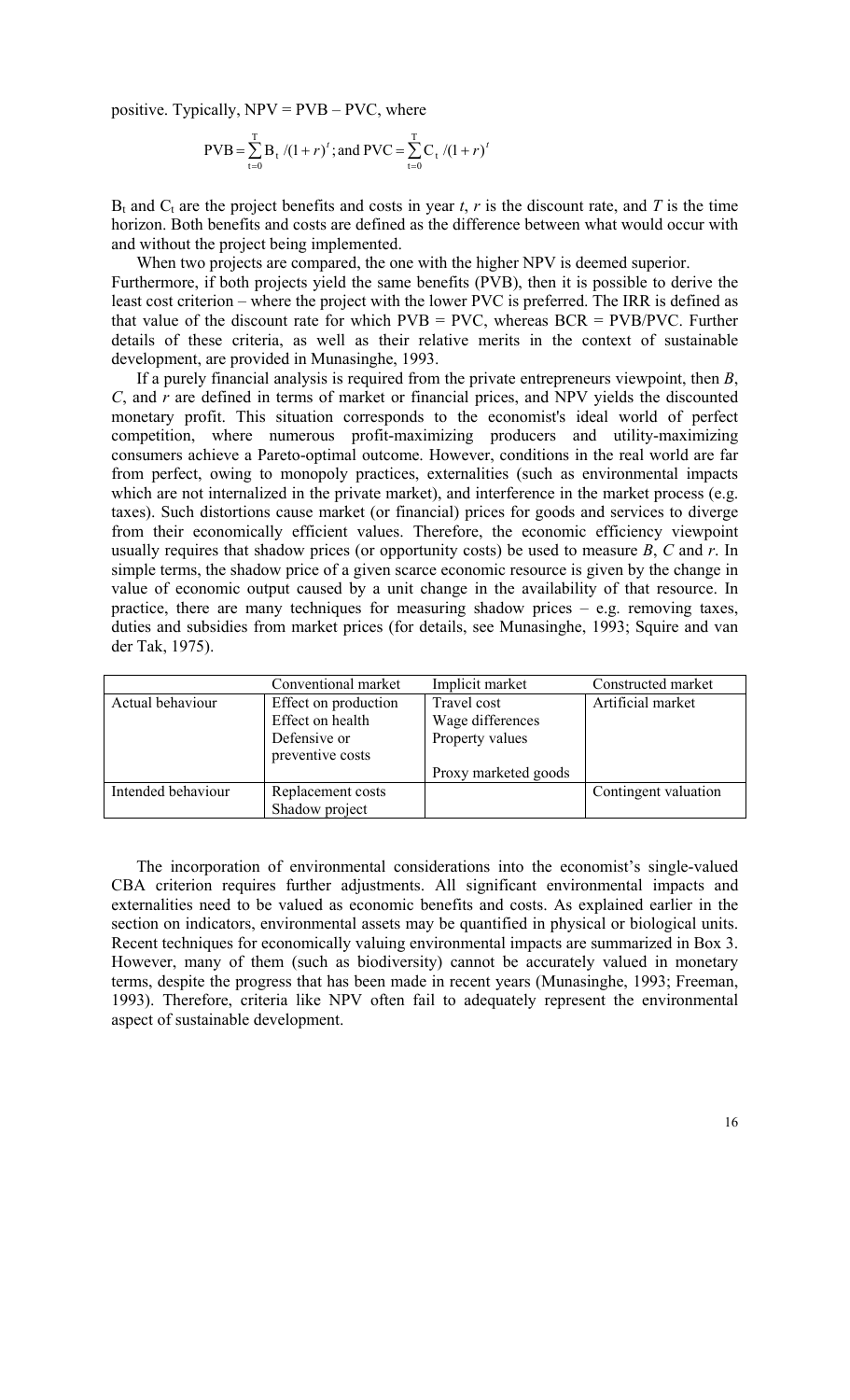*Box 3 Recent techniques for economically valuing environmental impacts*  (Source: Munasinghe, 1993).

*Effect on production.* An investment decision often has environmental impacts, which in turn affect the quantity, quality or production costs of a range of productive outputs that may be valued readily in economic terms.

*Effect on health*. This approach is based on health impacts caused by pollution and environmental degradation. One practical measure related to the effect on production is the value of human output lost due to ill health or premature death. The loss of potential net earnings (called the human capital technique) is one proxy for foregone output, to which the costs of health care or prevention may be added.

**Defensive or preventive costs**. Often, costs may be incurred to mitigate the damage caused by an adverse environmental impact. For example, if the drinking water is polluted, extra purification may be needed. Then, such additional defensive or preventive expenditures (ex-post) could be taken as a minimum estimate of the benefits of mitigation.

*Replacement cost and shadow project.* If an environmental resource that has been impaired is likely to be replaced in the future by another asset that provides equivalent services, then the costs of replacement may be used as a proxy for the environmental damage – assuming that the benefits from the original resource are at least as valuable as the replacement expenses. A shadow project is usually designed specifically to offset the environmental damage caused by another project. For example, if the original project was a dam that inundated some forest land, then the shadow project might involve the replanting of an equivalent area of forest, elsewhere.

*Travel cost*. This method seeks to determine the demand for a recreational site (e.g. number of visits per year to a park), as a function of variables like price, visitor income, and socioeconomic characteristics. The price is usually the sum of entry fees to the site, costs of travel, and opportunity cost of time spent. The consumer surplus associated with the demand curve provides an estimate of the value of the recreational site in question.

**Property Value**. In areas where relatively competitive markets exist for land, it is possible to decompose real estate prices into components attributable to different characteristics like house and lot size, air and water quality. The marginal willingness to pay (WTP) for improved local environmental quality is reflected in the increased price of housing in cleaner neighborhoods. This method has limited application in developing countries, since it requires a competitive housing market, as well as sophisticated data and tools of statistical analysis.

*Wage differences*. As in the case of property values, the wage differential method attempts to relate changes in the wage rate to environmental conditions, after accounting for the effects of all factors other than environment (e.g. age, skill level, job responsibility, etc.) that might influence wages.

*Proxy marketed goods*. This method is useful when an environmental good or service has no readily determined market value, but a close substitute exists which does have a competitively determined price. In such a case, the market price of the substitute may be used as a proxy for the value of the environmental resource.

*Artificial market.* Such markets are constructed for experimental purposes, to determine consumer WTP for a good or service. For example, a home water purification kit might be marketed at various price levels, or access to a game reserve may be offered on the basis of different admission fees, thereby facilitating the estimation of values.

*Contingent valuation*. This method puts direct questions to individuals to determine how much they might be willing to pay for an environmental resource, or how much compensation they would be willing to accept if they were deprived of the same resource. The contingent valuation method (CVM) is more effective when the respondents are familiar with the environmental good or service (e.g. water quality) and have adequate information on which to base their preferences. Recent studies indicate that CVM, cautiously and rigorously applied, could provide rough estimates of value that would be helpful in economic decision-making, especially when other valuation methods were unavailable.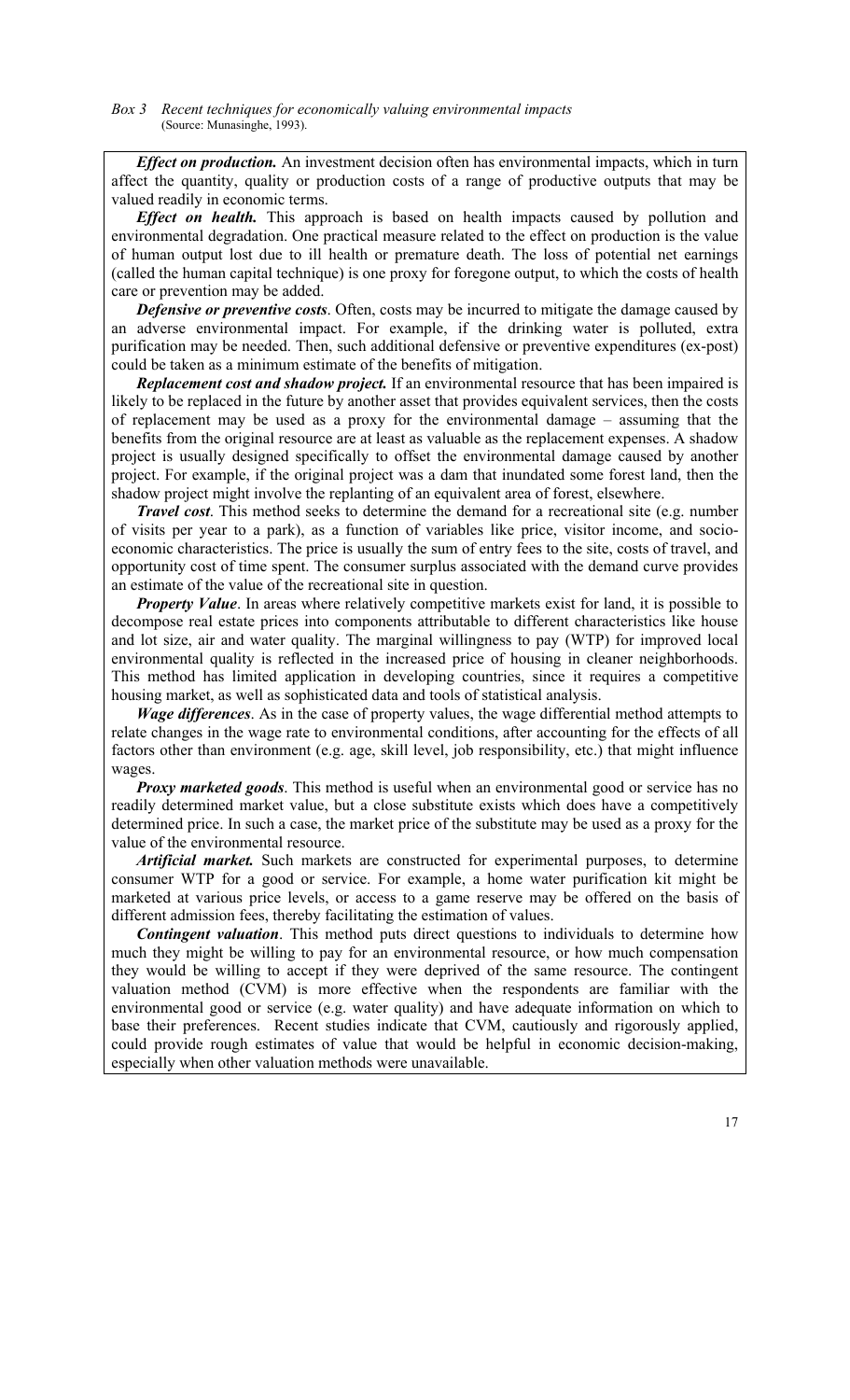Capturing the social dimension of sustainable development within CBA is even more problematic. Some attempts have been made to attach 'social weights' to costs and benefits so that the resultant NPV favours poorer groups (see also Box 2). However, such adjustments (or preferential treatment for the poor) are rather arbitrary, and have weak foundations in economic theory. Other key social considerations, such as empowerment and participation, are hardly represented within CBA. In summary, the conventional CBA methodology would tend to favour the market-based economic viewpoint, although environmental and social considerations might be introduced in the form of side constraints.

#### *2.11 Multi-criteria analysis (MCA)*

Multi-criteria analysis (MCA) or multi-objective decision-making is particularly useful in situations when a single criterion approach like CBA falls short. In MCA, desirable objectives are specified, usually within a hierarchical structure. The highest level represents the broad overall objectives (for example, improving the quality of life), which are often vaguely stated. However, they can be broken down usually into more operationally relevant and easily measurable lower level objectives (e.g. increased income). Sometimes only proxies are available – e.g. if the objective is to preserve biological diversity in a rainforest, the practically available attribute may be the number of hectares of rainforest remaining. Although value judgments may be required in choosing the proper attribute (especially if proxies are used), actual measurement does not have to be in monetary terms – unlike CBA. More explicit recognition is given to the fact that a variety of objectives and indicators may influence planning decisions.

Figure 2 is a two-dimensional representation of the basic concepts underlying MCA. Consider an electricity supplier, who is evaluating a hydroelectric project that could potentially cause biodiversity loss. Objective  $Z_1$  is the additional project cost required to protect biodiversity, and  $Z_2$  is an index indicating the loss of biodiversity. The points A, B, C and D in the Figure represent alternative projects (e.g. different designs for the dam). In this case, project B is superior to (or dominates) A in terms of both  $Z_1$  and  $Z_2$  – because B exhibits lower costs as well as less bio-diversity loss relative to A. Thus, alternative A may be discarded. However, when we compare B and C, the choice is more complicated since the former is better than the latter with respect to costs but worse with respect to biodiversity loss. Proceeding in this fashion, a trade-off curve (or locus of best options) may be defined by all the non-dominated feasible project alternatives such as B, C and D. Such a curve implicitly places both economic and environmental attributes on a more equal footing, in the spirit of sustainomics.

Further ranking of alternatives is not possible without the introduction of value judgments (for an unconstrained problem). Typically, additional information may be provided by a family of equi-preference curves that indicate the way in which the decision-maker or society trades off one objective against the other (see Figure 2). Each such equi-preference curve indicates the locus of points along which society is indifferent to the trade-off between the two objectives. The preferred alternative is the one that yields the greatest utility – i.e. at the point of tangency D of the trade-off curve with the best equi-preference curve (i.e. the one closest to the origin).

Because equi-preference curves are usually not measurable, other practical techniques may be used to narrow down the set of feasible choices on the trade-off curve. One approach uses limits on objectives or 'exclusionary screening'. For example, the decision-maker may face an upper bound on costs (i.e. a budgetary constraint), depicted by  $C_{\text{max}}$  in Figure 2. Similarly, ecological experts might set a maximum value of biodiversity loss Bmax (e.g. a level beyond which the ecosystem suffers catastrophic collapse). These two constraints may be interpreted in the context of durability considerations, mentioned earlier. Thus, exceeding  $C_{\text{max}}$  is likely to threaten the viability of the electricity supplier, with ensuing social and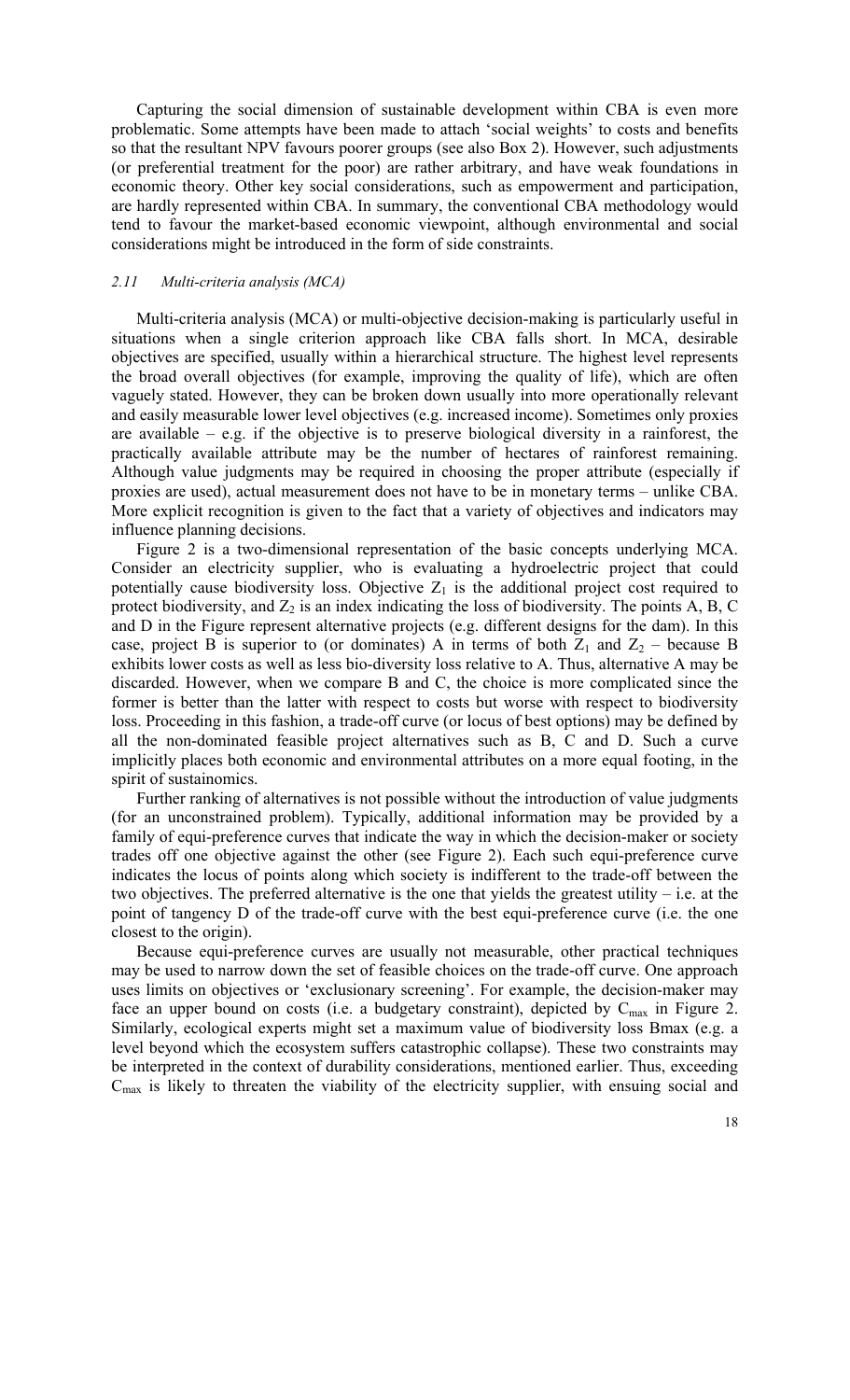economic consequences (e.g. jobs, incomes, returns to investors etc.). Similarly, violating the biodiversity constraint will undermine the resilience and sustainability of the forest ecolosystem. In a more practical sense,  $C_{\text{max}}$  and  $B_{\text{max}}$  help to define a more restricted portion of the trade-off curve (darker line) – thereby narrowing and simplifying the choices available to the single alternative D, in Figure 2. This type of analysis may be expanded to include other dimensions and attributes. For example, in our hydroelectric dam case, the number of people displaced (or resettled) could be represented by another social variable  $Z_3$ 



*Figure 2 Simple two dimensional example of multi-criteria analysis* 

## *2.12 Restructuring development and growth for greater sustainability*

Growth is a major objective of almost all developing countries – especially the poorest ones. This promise cannot be fulfilled unless economic growth is sustained into the long term. The developing countries need to ensure that their endowments of natural resources are not taken for granted and squandered. If valuable resources such as air, forests, soil, and water are not protected, development is unlikely to be sustainable – not just for a few years, but for many decades. Furthermore, on the social side, it is imperative to reduce poverty, create employment, improve human skills and strengthen our institutions.

Next, let us examine the alternative growth paths available, and the role of sustainomics principles in choosing options. Lovelock (1975) made a pioneering contribution with his Gaia hypothesis. He proposed that the totality of life on Earth might be considered an integrated web which works to create a favourable environment for survival. As a corollary, unregulated expansion of human activity might threaten the natural balance. In this spirit, Figure 3a shows how the socioeconomic subsystem (solid rectangle) has always been embedded in a broader ecological system (large oval). National economies are inextricably linked to, and dependent on natural resources –since everyday goods and services are in fact derived from natural resources inputs that originate from the larger ecological system. We extract oil from the ground and timber from trees, and we freely use water and air. At the same time, such activities have continued to expel polluting waste into the environment, quite liberally. The broken line in Figure 3a symbolically shows that in many cases, the scale of human activity has increased to the point where it is now impinging on the underlying ecosystem. This is evident today, if we consider that forests are disappearing, water resources are being polluted, soils are being degraded, and even the global atmosphere is under threat. Consequently, the critical question involves how human society might contain or manage this problem?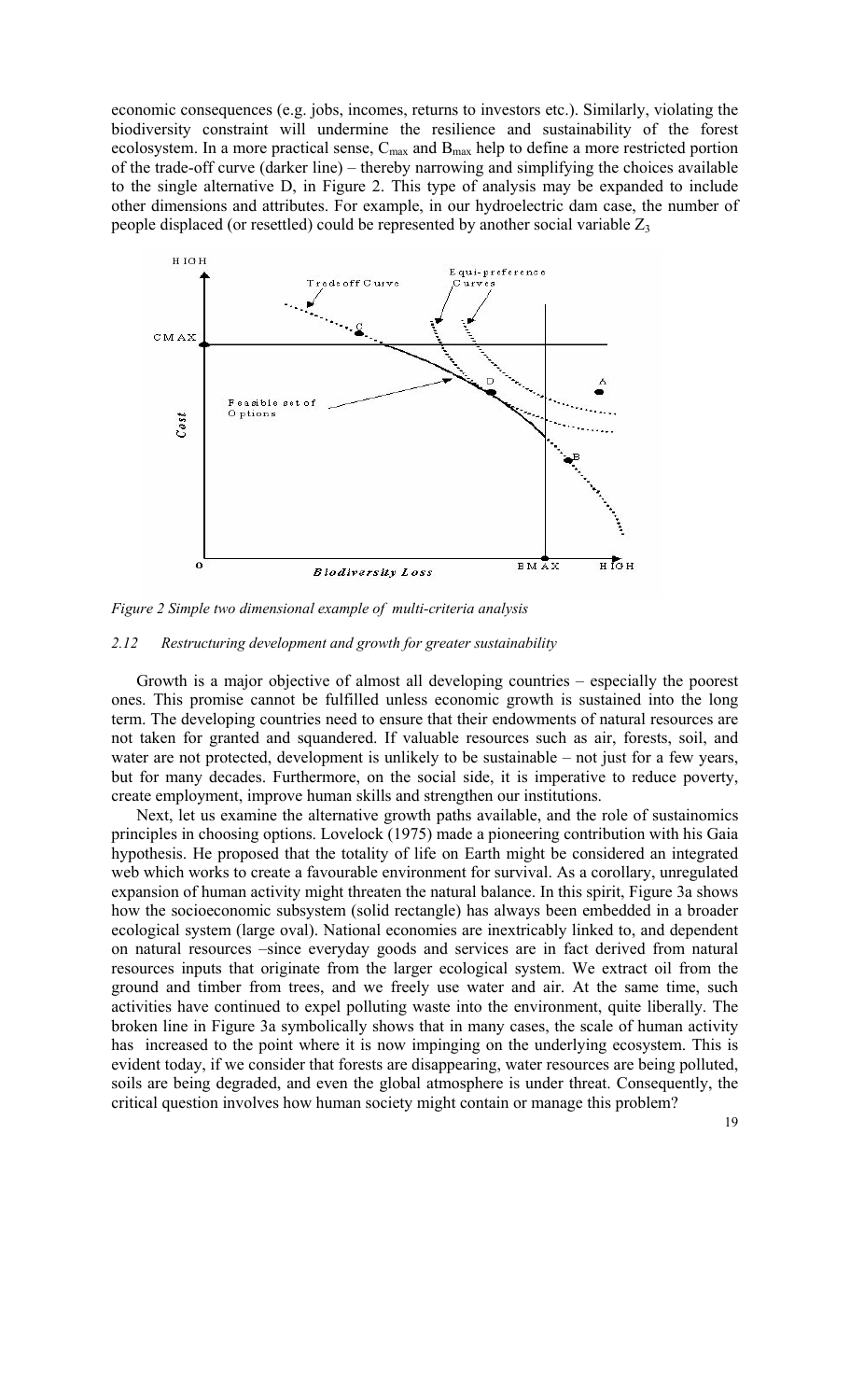

*Figure 3 Restructuring development to make the embedded socio-economic subsystem sustainable within the larger ecosystem* 

One traditional view that has caused confusion among leaders around the world is the assumption that concern for the environment is not necessarily good for economic activity. Thus, until recently the conventional wisdom held that it was not possible to have economic growth and a good environment at the same time, because they were mutually incompatible goals. However, the more modern viewpoint (embodied also in sustainomics), indicates that growth and environment are indeed complements. One key underlying assumption is that it is often possible to devise so-called 'win-win' policies, which lead to economic as well as environmental gains (Munasinghe et al., 2001). As illustrated earlier in Figure 3a, the traditional approach to development would certainly lead to a situation where the economic system would impinge upon the boundaries of the ecosystem in a harmful manner. On the other hand, Figure 3b summarizes the modern approach that would allow us to have the same level of prosperity without severely damaging the environment. In this case, the oval outer curve is matched by an oval inner curve – where economic activities have been restructured in a way that is more harmonious with the ecosystem.

It would be fruitful to seek specific interventions that might help to make the crucial change in mindset, where the emphasis would be on the structure of development, rather than the magnitude of growth (conventionally measured). Policies that promote environmentallyand socially-friendly technologies that use natural resource inputs more frugally and efficiently, reduce polluting emissions, and facilitate public participation in decision-making, are important. One example is the information technology (IT) revolution, which might facilitate desirable restructuring from an environmental perspective, by making modern economies more services oriented, and shifting activities away from highly polluting and material intensive types of manufacturing and extractive industries (Munasinghe, 1994, 1989). If properly managed, IT could also make development more socially sustainable, by improving access to information, increasing public participation in decision-making, and empowering disadvantaged groups. The correct blend of market forces and regulatory safeguards are required.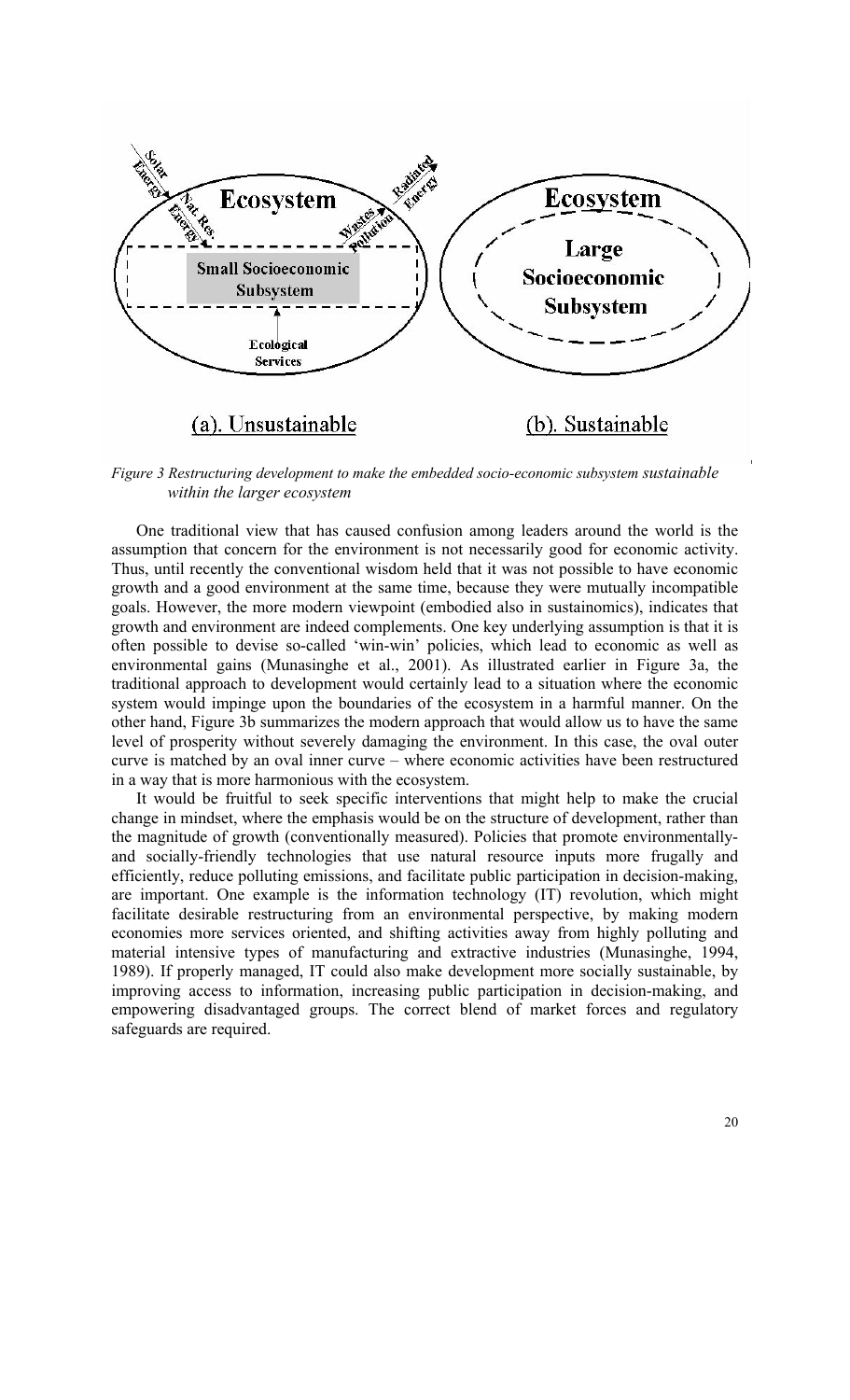#### *2.13 Linking sustainable development issues with conventional decision-making*

Sustainomics helps in identifying practical economic, social and natural resource management options that facilitate sustainable development. It serves as an essential bridge between the traditional techniques of (economic) decision-making and modern environmental and social analysis. In this context, sustainable development assessment (SDA) is an important tool to ensure balanced analysis of both development and sustainability concerns. The 'economic' component of SDA is based on conventional economic and financial analysis (including cost benefit analysis), as described earlier. The other two key components are environmental and social assessment (EA and SA) – see for example World Bank (1998). Poverty assessment is often interwoven with SDA. Economic, environmental and social analyses need to be integrated and harmonized within SDA. Since traditional decision making relies heavily on economics, a first step towards such an integration would be the systematic incorporation of environmental and social concerns into the policy framework of human society.

Figure 4 provides an example of how environmental assessment is combined with economic analysis. The right-hand side of the diagram indicates the hierarchical nature of conventional decision-making in a modern society. The global and transnational level consists of sovereign nation states. In the next level are individual countries, each having a multisectored macroeconomy. Various economic sectors (like industry and agriculture) exist in each country. Finally, each sector consists of different subsectors and projects. The usual decision making process on the right side of Figure 4 relies on technoengineering, financial and economic analyses of projects and policies. In particular, conventional economic analysis has been well developed in the past, and uses techniques such as project evaluation/costbenefit analysis (CBA), sectoral/regional studies, multisectoral macroeconomic analysis, and international economic analysis (finance, trade, etc.) at the various hierarchic levels.



*Figure 4 Incorporating environmental concerns in to decision-making* 

 $21$ Unfortunately, environmental and social analysis cannot be carried out readily using the above decision-making structure. We examine how environmental issues might be incorporated into this framework (with the understanding that similar arguments may be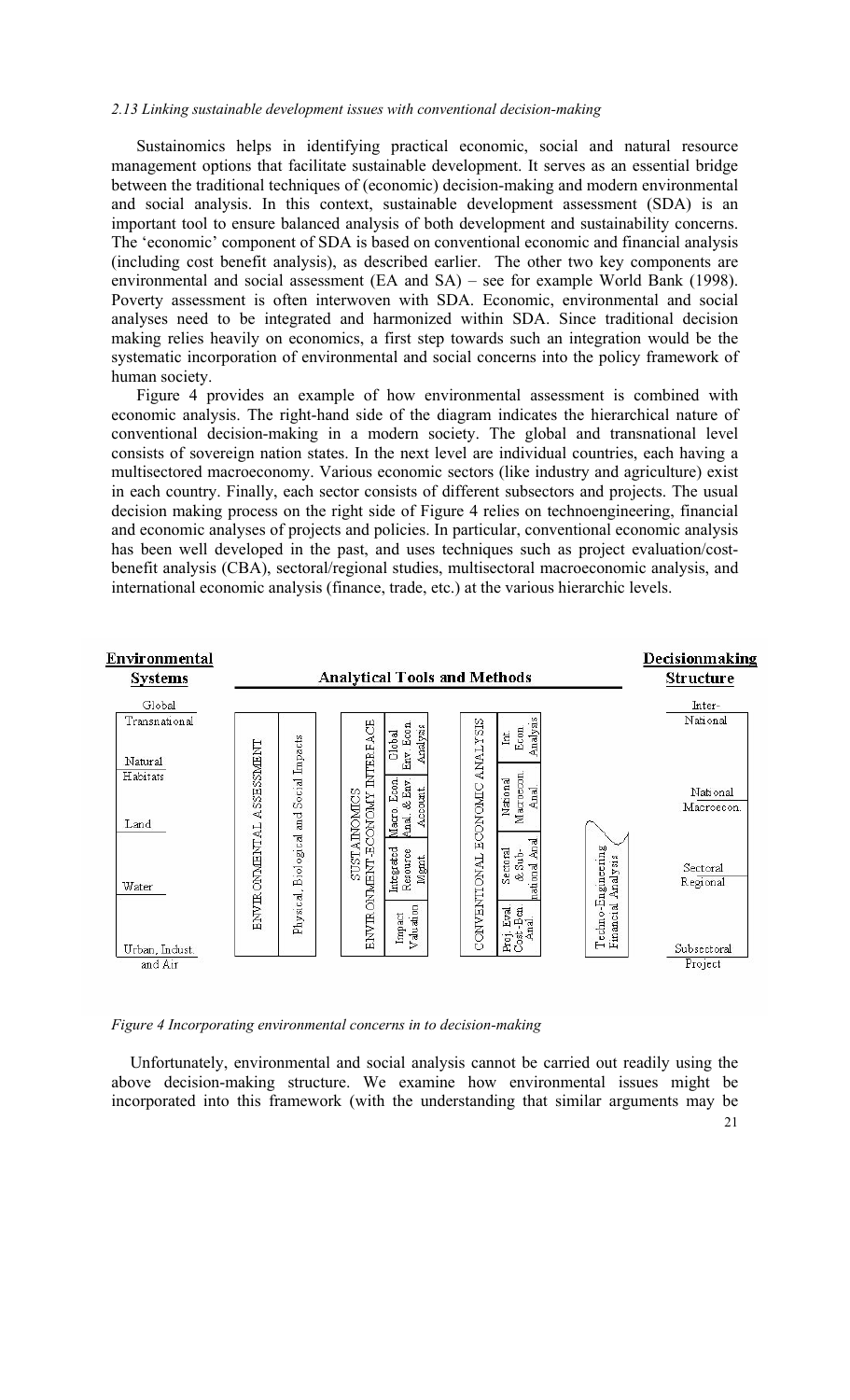made with regard to social issues). The left side of Figure 4 shows one convenient environmental breakdown in which the issues are: • global and transnational (e.g. climate change, ozone layer depletion);

- natural habitats (e.g. forests and other ecosystems);
- land (e.g. agricultural zone);
- water resource (e.g. river basin, aquifer, watershed);
- urban-industrial (e.g. metropolitan area, airshed).

In each case, a holistic environmental analysis would seek to study a physical or ecological system in its entirety. Complications arise when such natural systems cut across the structure of human society. For example, a large and complex forest ecosystem (like the Amazon) could span several countries, and also interact with many economic sectors within each country.

The causes of environmental degradation arise from human activity (ignoring natural disasters and other events of non-human origin), and therefore, we begin on the right side of the Figure. The ecological effects of economic decisions must then be traced through to the left side. The techniques of environmental assessment (EA) have been developed to facilitate this difficult analysis (World Bank, 1998). For example, destruction of a primary moist tropical forest may be caused by hydroelectric dams (energy sector policy), roads (transport sector policy), slash and burn farming (agriculture sector policy), mining of minerals (industrial sector policy), land clearing encouraged by land-tax incentives (fiscal policy), and so on. Disentangling and prioritizing these multiple causes (right side) and their impacts (left side) will involve a complex analysis.

Figure 4 also shows how sustainomics could play its bridging role at the ecologyeconomy interface, by mapping the EA results (measured in physical or ecological units) onto the framework of conventional economic analysis. A variety of environmental economic techniques including valuation of environmental impacts (at the local/project level), integrated resource management (at the sector/regional level), environmental macroeconomic analysis and environmental accounting (at the economy level), and global/transnational environmental economic analysis (at the international level), facilitate this process of incorporating environmental issues into traditional decision making. Since there is considerable overlap among the analytical techniques described above, this conceptual categorization should not be interpreted too rigidly. Furthermore, when economic valuation of environmental impacts is difficult, techniques such as multicriteria analysis (MCA) would be useful (see Figure 2 and earlier discussion on MCA).

Once the foregoing steps are completed, projects and policies must be redesigned to reduce their environmental impacts and shift the development process towards a more sustainable path. Clearly, the formulation and implementation of such policies is itself a difficult task. In the deforestation example described earlier, protecting this ecosystem is likely to raise problems of coordinating policies in a large number of disparate and (usually) non-cooperating ministries and line institutions (i.e. energy, transport, agriculture, industry, finance, forestry, etc.).

Analogous reasoning may be readily applied to social assessment (SA) at the societyeconomy interface, in order to incorporate social considerations more effectively into the conventional economic decision making framework. In this case, the left side of Figure 4 would include key elements of SA, such as asset distribution, inclusion, cultural considerations, values and institutions. Impacts on human society (i.e. beliefs, values, knowledge and activities), and on the biogeophysical environment (i.e. both living and nonliving resources), are often linked via second and higher order paths, requiring integrated application of SA and EA. This insight reflects current thinking on the coevolution of socioeconomic and ecological systems.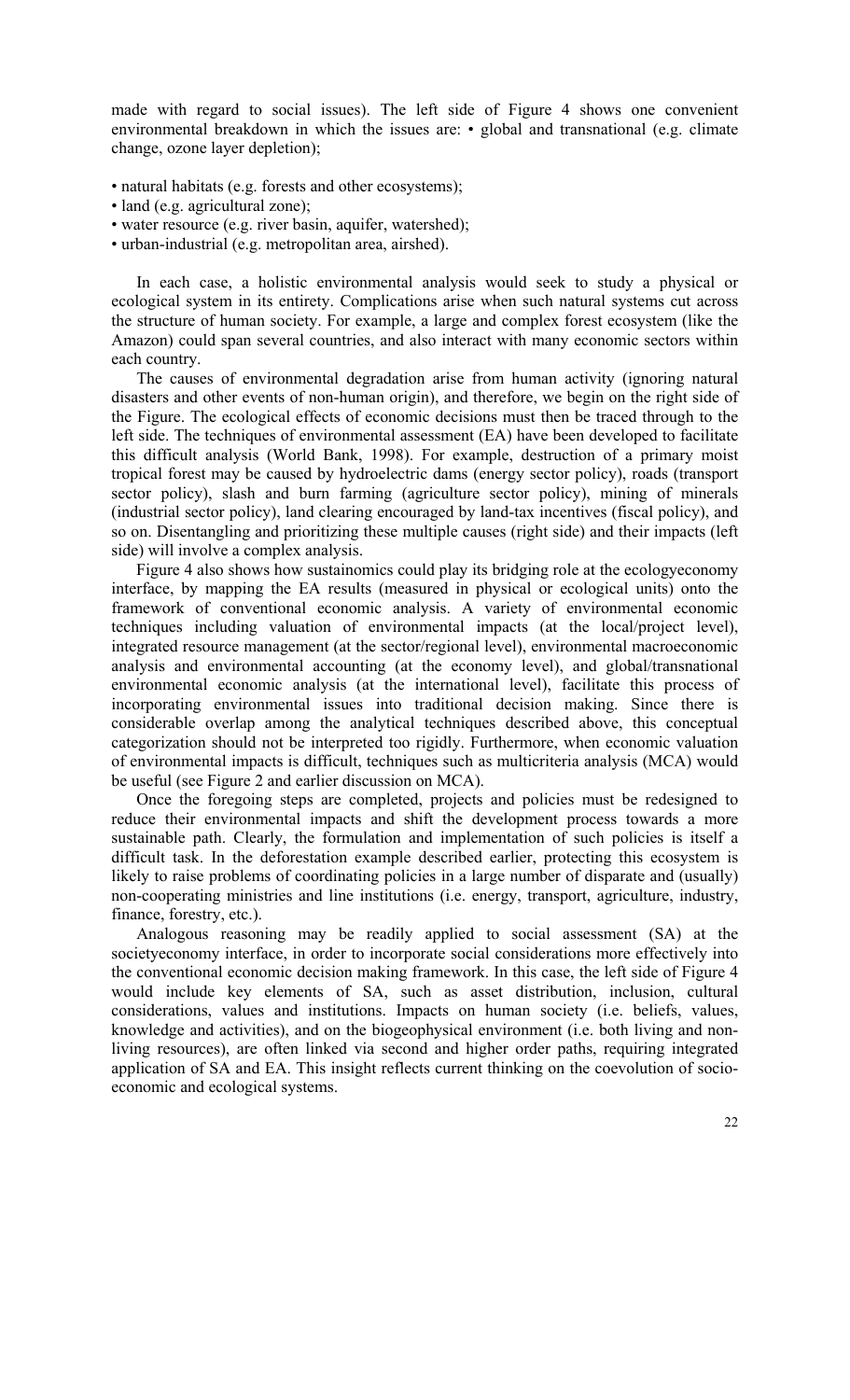In the framework of the figure, the right side represents a variety of institutional mechanisms (ranging from local to global) which would help to implement policies, measures and management practices to achieve a more sustainable outcome. Implementation of sustainable development strategies and good governance would benefit from the transdisciplinary approach advocated in sustainomics. For example, economic theory emphasises the importance of pricing policy to provide incentives that will influence rational consumer behaviour. However, cases of seemingly irrational or perverse behaviour abound, which might be better understood through findings in areas like behavioural and social psychology, and market research. Such work has identified basic principles that help to influence society and modify human actions, including reciprocity (or repaying favours), behaving consistently, following the lead of others, responding to those we like, obeying legitimate authorities, and valuing scarce resources (Cialdini, 2001).

## **3. Applying the sustainomics framework**

In this section, practical case studies are presented which illustrate the application of sustainomics principles to make development sustainable at the global-transnational, national, sub-national and local-project scales.

#### *3.1 Global-transnational scale: climate change*

The climate change problem fits readily within the broad conceptual framework of sustainomics, described above. Decision-makers are beginning to show more interest in the assessment of how serious a threat climate change poses to the future basis for improving human welfare (Munasinghe, 2000; Munasinghe and Swart, 2000). For example, increased GHG emissions and other unsustainable practices are likely to undermine the security of nations and communities, through economic, social and environmental impoverishment, as well as inequitable distribution of adverse impacts – with undesirable consequences such as large numbers of 'environmental' refugees (Lonergan, 1993; Ruitenbeek, 1996; Westing, 1992). Some of the potential linkages, and the sustainomics-related principles and concepts that apply in this context, are outlined below.

## *3.1.1 Economic, social and environmental risks*

First, global warming poses a significant potential threat to the future economic wellbeing of large numbers of human beings. In its simplest form, the economic efficiency viewpoint will seek to maximize the net benefits (or outputs of goods and services) from the use of the global resource represented by the atmosphere. Broadly speaking, this implies that the stock of atmospheric assets, which provide a sink function for GHGs, needs to be maintained at an optimum level. As indicated in the case study below, this target level is defined at the point where the marginal GHG abatement costs are equal to the marginal avoided damages. The underlying principles are based on optimality and the economically efficient use of a scarce resource, i.e. the global atmosphere.

Second, climate change could also undermine social welfare and equity in an unprecedented manner. In particular, more attention needs to be paid to the vulnerability of social values and institutions, which are already stressed due to rapid technological changes (Adger, 1999). Especially within developing countries, erosion of social capital is undermining the basic glue that binds communities together  $-e.g.$  the rules and arrangements that align individual behaviour with collective goals (Banuri et al., 1994). Existing international mechanisms and systems to deal with transnational and global problems are fragile, and unlikely to be able to cope with worsening climate change impacts.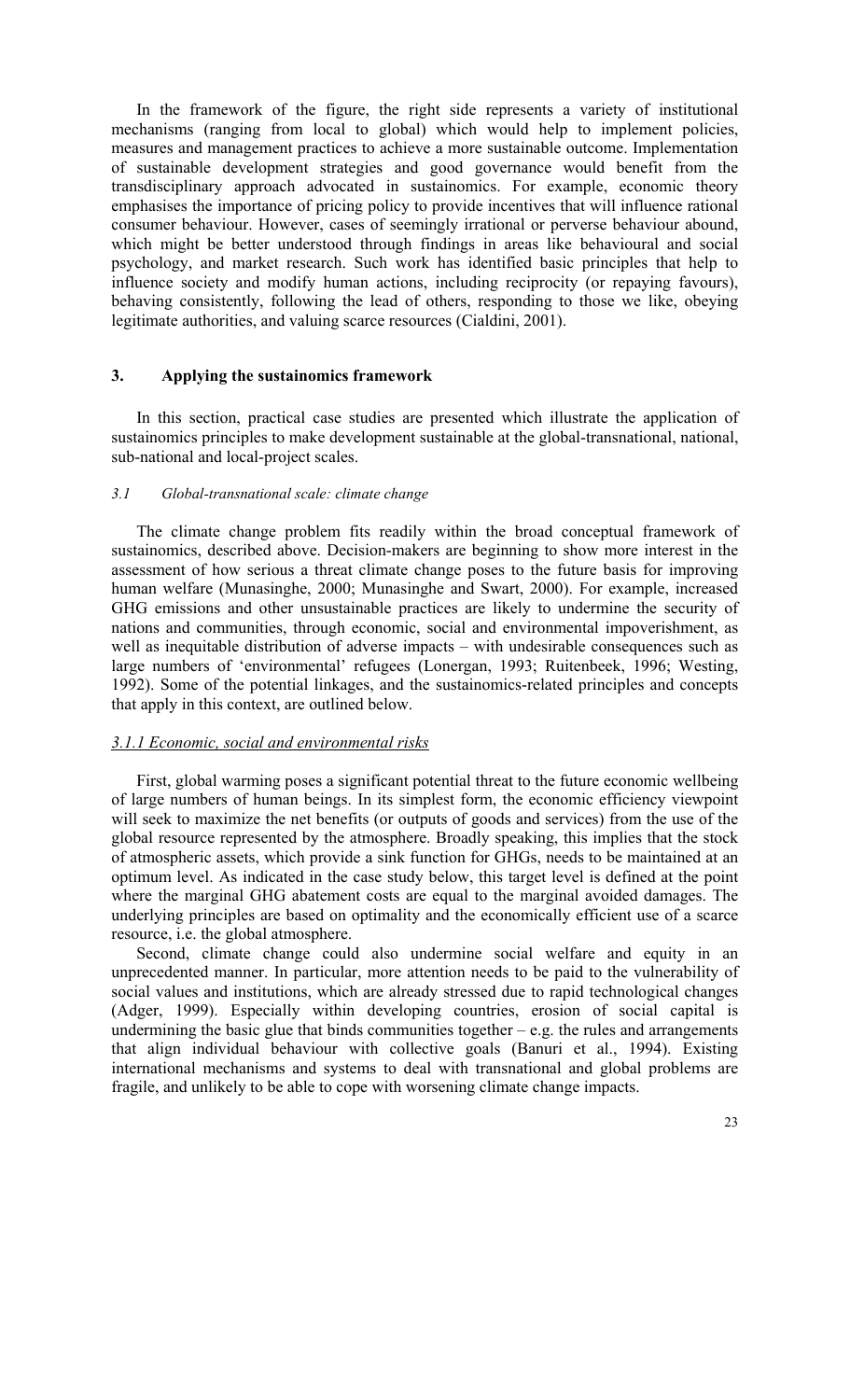Furthermore, both intra- and inter-generational equity are likely to be worsened (IPCC, 1996a). Existing evidence clearly demonstrates that poorer nations and disadvantaged groups within nations are especially vulnerable to disasters (Clarke and Munasinghe, 1995; Banuri, 1998). Climate change is likely to result in inequities due to the uneven distribution of the costs of damage, as well as of necessary adaptation and mitigation efforts – such differential effects could occur both among and within countries. Although relevant information is unavailable on global-scale phenomena such as climate change, some historical evidence based on large-scale disasters like El Nino provide useful insights.

Two catastrophic famines or holocausts during the late 19th century killed tens of millions in the developing world. Recent research indicates that they were the outcome of negative synergies between adverse global environmental factors (i.e., the El Nino droughts of 1876-78 and 1898-1901), and the inadequate response of socio-economic systems (i.e. vulnerability of tropical farming forcibly integrated into world commodity markets). In the 18th century, the quality of life in countries like Brazil, China, and India was at least on a par with European standards. However, colonial dictates and rapid expansion of world trade reoriented production in developing countries to service distant European markets. By the time the El Nino droughts struck in the 19th century, the domination of commodity and financial markets by Britain forced developing country smallholders to export at ever-deteriorating terms of trade. This process undermined local food security, impoverished large populations, and culminated in holocausts on an unprecedented scale – identified as one major cause of the present state of underdevelopment in the Third World. From a sustainomics perspective, the corollary is clear, based on the precautionary principle (see next section). The future vulnerability of developing country food production systems to a combination of climate change impacts and accelerated globalization of commodity and financial markets, poses significant risks to the survival of billions, especially in the poorest nations.

Inequitable distributions are not only ethically unappealing, but also may be unsustainable in the long run (Burton, 1997). For example, a future scenario that restricts per capita carbon emissions in the South to 0.5 tonnes per year while permitting a corresponding level in the North of over three tonnes per year will not facilitate the cooperation of developing countries, and therefore is unlikely to be durable. More generally, inequity could undermine social cohesion and exacerbate conflicts over scarce resources.

Third, the environmental viewpoint draws attention to the fact that increasing anthropogenic emissions and accumulations of GHGs might significantly perturb a critical global subsystem – the atmosphere (UNFCCC, 1993). Environmental sustainability will depend on several factors, including:

- climate change intensity (e.g. magnitude and frequency of shocks);
- system vulnerability (e.g. extent of impact damage);
- system resilience (i.e. ability to recover from impacts).

Changes in the global climate (e.g. mean temperature, precipitation, etc.) could also threaten the stability of a range of critical, interlinked physical, ecological and social systems and subsystems (IPCC, 1996b).

## *3.1.2 Relevant principles for policy formulation*

When considering climate change response options, several principles and ideas that are widely used in environmental economics analysis would be useful – these include the polluter pays principle, economic valuation, internalization of externalities, and property rights. The polluter pays principle argues that those who are responsible for damaging emissions should pay the corresponding costs. The economic rationale is that this provides an incentive for polluters to reduce their emissions to optimal (i.e. economically efficient) levels. Here, the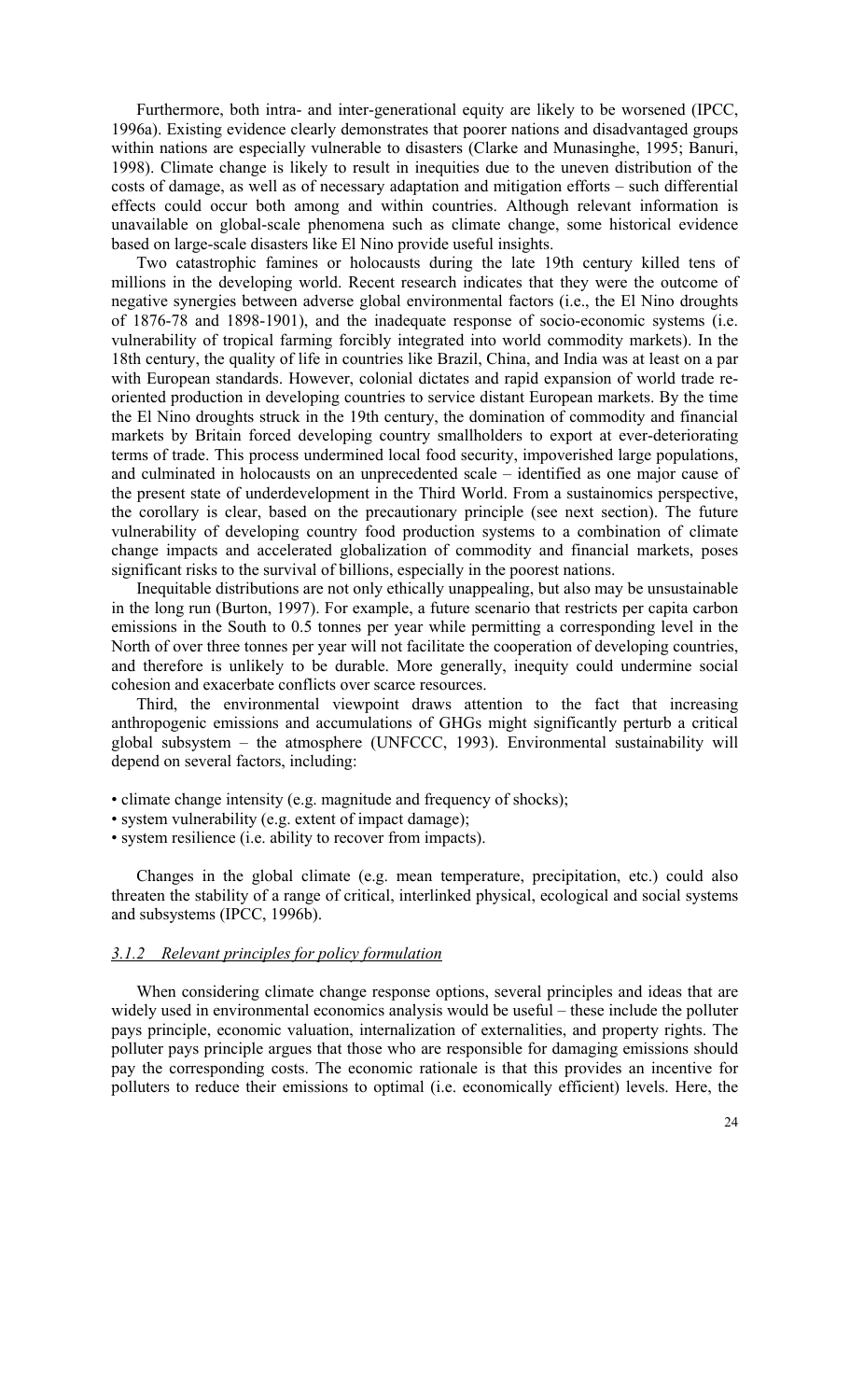idea of economic valuation becomes crucial. Quantification and economic valuation of potential damage from polluting emissions is an important prerequisite. In the case of a common property resource like the atmosphere, GHG emitters can freely pollute without penalties. Such 'externalities' need to be internalized by imposing costs on polluters that reflect the damage caused. An externality occurs when the welfare of one party is affected by the activity of another party who does not take these repercussions into account in his/her decision-making (e.g. no compensating payments are made). The theoretical basis for this is well known since Pigou (1932) originally defined and treated externalities in rigorous fashion. In this context, the notion of property rights is also relevant to establish that the atmosphere is a valuable and scarce resource that cannot be used freely and indiscriminately.

An important social principle is that climate change should not be allowed to worsen existing inequities – although climate change policy cannot be expected to address all prevailing equity issues. Some special aspects include:

- the establishment of an equitable and participative global framework for making and implementing collective decisions about climate change;
- reducing the potential for social disruption and conflicts arising from climate change impacts;
- protection of threatened cultures and preservation of cultural diversity.

From the social equity viewpoint, the polluter pays principle is based not only on economic efficiency, but also on fairness. An extension of this idea is the principle of recompensing victims – ideally by using the revenues collected from polluters. There is also the moral/equity issue concerning the extent of the polluters' obligation to compensate for past emissions (i.e. a form of environmental debt). As mentioned earlier, weighting the benefits and costs of climate change impacts according to the income levels of those who are affected, has also been suggested as one way of redressing inequitable outcomes. Kverndokk (1995) argued that conventional justice principles would favour the equitable allocation of future GHG emission rights on the basis of population. Equal per capita GHG emission rights (i.e. equal access to the global atmosphere) is consistent also with the UN human rights declaration underlining the equality of all human beings.

Traditionally, economic analysis has addressed efficiency and distributional issues separately  $-$  i.e. the maximization of net benefits is distinct from who might receive such gains. Recent work has sought to interlink efficiency and equity more naturally. For example, environmental services could be considered public goods, and incorporated into appropriate markets as privately produced public goods (Chichilnisky and Heal, 2000). Some social equity and economic efficiency interactions are discussed in Box 2.

Several concepts from contemporary environmental and social analysis are relevant for developing climate change response options, including the concepts of durability, optimality, safe limits, carrying capacity, irreversibility, non-linear responses, and the precautionary principle. Broadly speaking, durability and optimality are complementary and potentially convergent approaches (see earlier discussion). Under the durability criterion, an important goal would be to determine the safe limits for climate change within which the resilience of global ecological and social systems would not be seriously threatened. In turn, the accumulations of GHGs in the atmosphere would have to be constrained to a point that prevented climate change from exceeding these safe margins. It is considered important to avoid irreversible damage to bio-geophysical systems and prevent major disruption of socioeconomic systems. Some systems may respond to climate change in a non-linear fashion, with the potential for catastrophic collapse. Thus, the precautionary principle argues that lack of scientific certainty about climate change effects should not become a basis for inaction, especially where relatively low cost steps to mitigate climate change could be undertaken as a form of insurance (UNFCCC, 1993).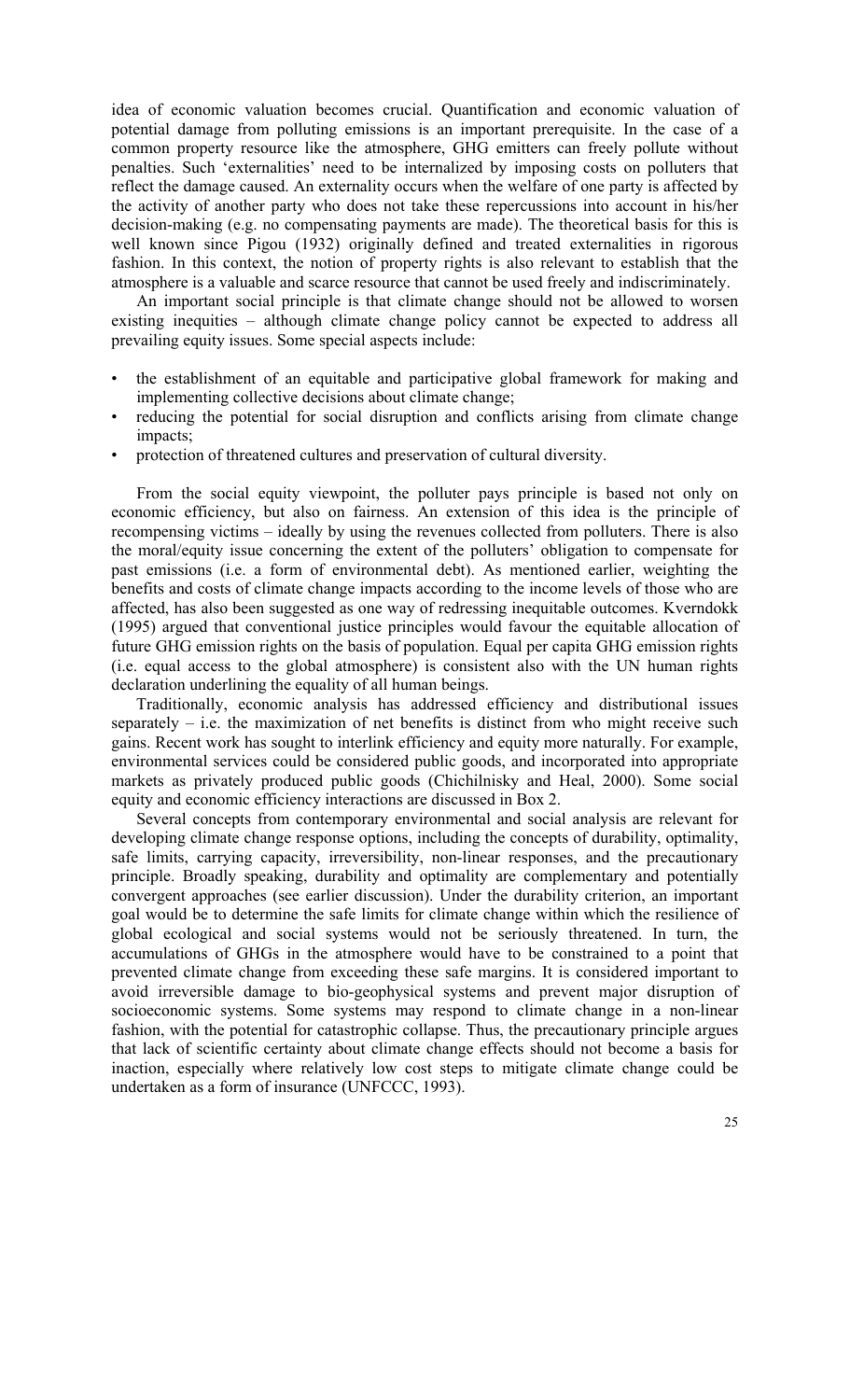## *3.1.3 Case Study 1: The interplay of optimality and durability in determining appropriate global GHG emission target levels.*

Optimization and durability based approaches can facilitate the determination of target GHG emission levels (Munasinghe, 1998a). Under an economic optimizing framework, the ideal solution would be first to estimate the long-run marginal abatement costs (MAC) and the marginal avoided damages (MAD) associated with different GHG emission profiles – see Figure 5c, where the error bars on the curves indicate measurement uncertainties (IPCC, 1996a). The optimal emission levels would be determined at the point where future benefits (in terms of climate change damage avoided by reducing one unit of GHG emissions) are just equal to the corresponding costs (of mitigation measures required to reduce that unit of GHG emissions), i.e. MAC = MAD at point  $R_{OP}$ .

Durable strategies become more relevant when we recognize that MAC and/or MAD might be poorly quantified and uncertain. Figure 5b assumes that MAC is better defined than MAD. First, MAC is determined using techno-economic least-cost analysis – an optimizing approach. Next, the target emissions are set on the basis of the affordable safe minimum standard (at RAM), which is the upper limit on costs that will still avoid unacceptable socioeconomic disruption – this is closer to the durability approach.

Finally, Figure 5a indicates an even more uncertain world, where neither MAC nor MAD is defined. Here, the emission target is established on the basis of an absolute standard (RAS) or safe limit, which would avoid an unacceptably high risk of damage to ecological (and/or social) systems. This last approach would be more in line with the durability concept.



*Figure 5 Determining abatement targets : a) absolute standard; b) affordable safe minimum standard; c) cost-benefit optimum* 

26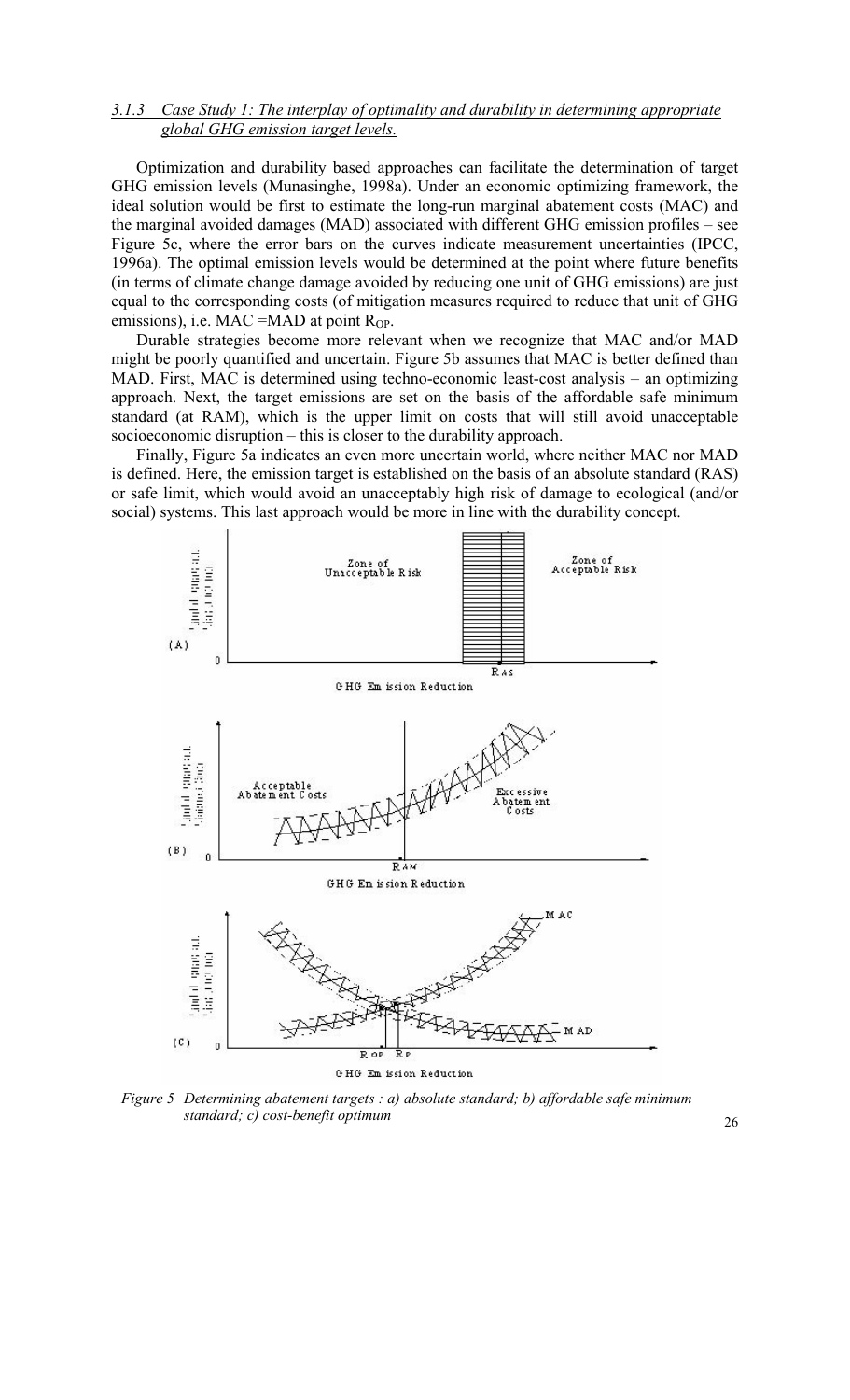## *3.1.4 Case Study 2: Combining efficiency and equity to facilitate South-North cooperation for climate change mitigation*

GHG mitigation efforts will require worldwide cooperation. Figure 6 clarifies the basic rationale for greater North to South resource transfers and technical cooperation, and also highlights how the sustainomics approach elucidates the complex interaction of economic efficiency, social equity and global environmental considerations in addressing the climate change problem. The curve ABCDE indicates the combined marginal abatement costs (MAC) for a pair of countries (one developing or southern and the other industrialized or northern). In other words, the graph shows the additional costs of adopting various GHGreducing schemes (over and above the costs of conventional technologies), plotted against the amount of avoided emissions. The portion AB indicates negative costs, to represent so-called 'win-win' or 'no regrets' options – like energy efficiency schemes for which cost-benefit analysis will show a net economic gain even before GHG abatement benefits have been considered (i.e. where the value of conventional energy savings exceed project costs).

Other measures like fuel switching, new and renewable technologies, carbon sinks, and advanced energy technologies are likely to appear on the rising part (BCDE) of the curve. Many lower cost options for GHG emissions reduction (such as CF), would be in the developing country, whereas more costly alternatives would lie in the industrialized nation.

On its own, a typical developing country would be willing to pursue abatement measures only up to the point  $K$  – where MAC is equal to the benefit of avoided climate change costs or MAD(DC) accruing purely to that country. Ideally, all options should be pursued in both countries, up to the point E, where the additional costs (MAC combined) of the marginal unit of emissions curtailed are equal to the corresponding benefits (MAD global) of avoided global warming impacts. Although the benefits curves will not be known with precision, the precautionary principle and the high risk involved would suggest that the point E would be far to the right of K.

First, we explore the implications of this broad environmental rationale for resource transfers from the North to the South. In this context, consider a representative GHG mitigation project (e.g. re-afforestation) in the developing country, where the additional costs of GHG emissions reduction is CF. It would be economically efficient for the global community to finance these costs (on a grant basis) in the developing country, because they will thereby realize the global net benefits HC (i.e.  $HC = HF \ CF$ ). This would effectively internalize the global environmental externality.



*Figure 6 Rationale for north-south cooperation and interplay of efficiency and equity*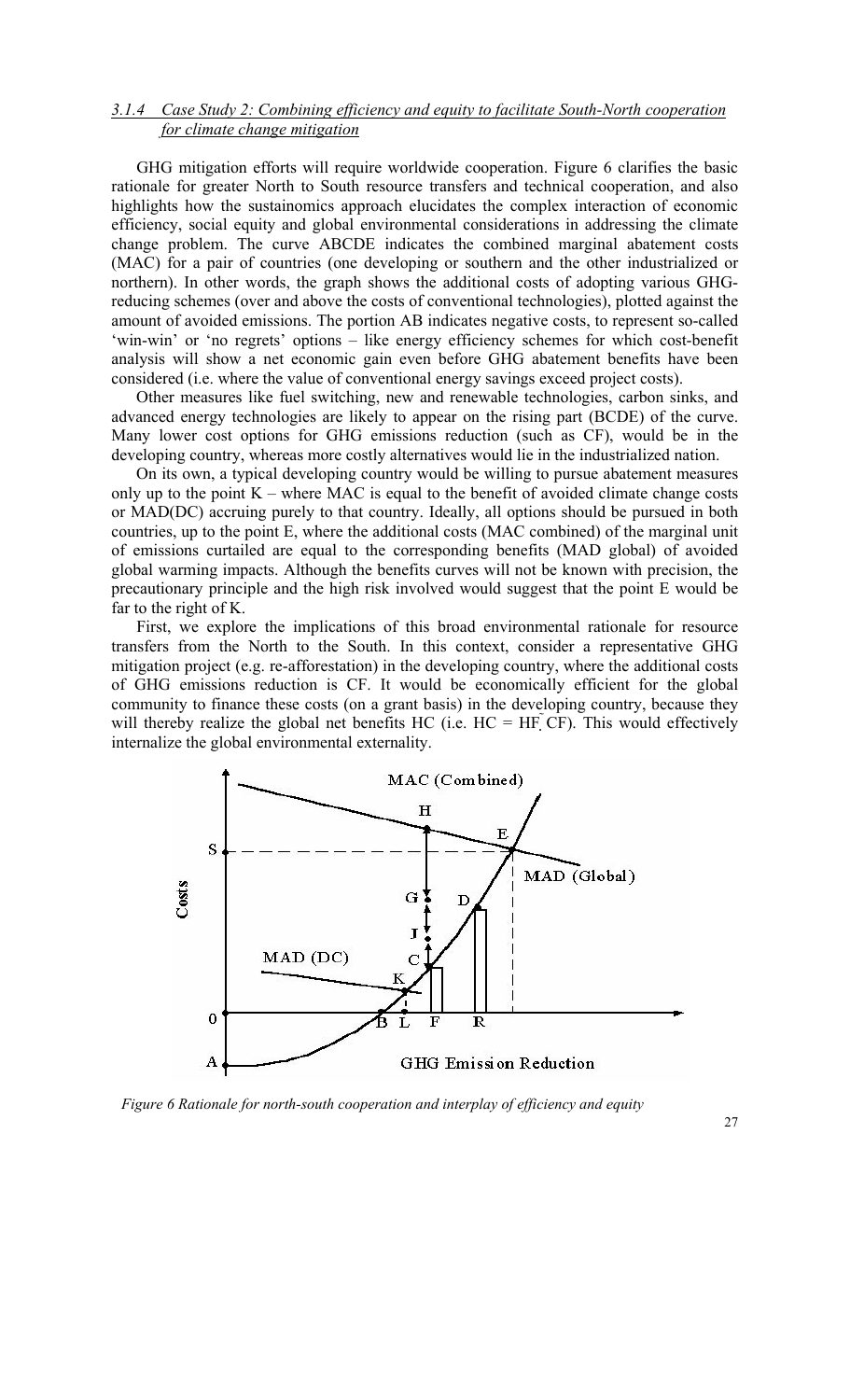Second, we make the case for a bilateral transfer of resources from an industrialized to a developing country. Consider the cost of a project DR (e.g. conversion of coal plants), which seeks to reduce GHG emissions in the industrialized country. This country could realize a cost saving GC by transferring an amount CF to the developing country, while still achieving the same global emissions reduction. The foregoing could be the basis for bilateral cooperative schemes such as joint implementation (JI) and/or the clean development mechanism (CDM), under the Kyoto Protocol. To the extent that net benefits HC, and cost savings GC are significant, it would be both equitable and efficient for the industrial nation to give the poorer developing country more resources than the (minimum) breakeven reimbursement CF. In other words, the equity principle of sustainomics would favour the sharing of cost savings GC between the two cooperating nations. The underlying ethical argument would be based on the facts that:

- both the historical and current levels of per capita GHG emissions from the industrial country are likely to be many times the corresponding contribution from the developing nation;
- the per capita income and ability to pay of the industrial country would be many times greater than those of the developing country.

This would also provide a greater incentive for the developing country to participate in such a scheme. The same argument has been made in the case of South-North cooperation to reduce ozone-depleting substances under the Montreal Protocol. (Munasinghe and King, 1992).

#### *3.2 National-economy scale: macroeconomic management*

Conventional economic valuation of environmental impacts is a key step in incorporating the results of project level environmental assessment into economic decision-making –e.g. cost-benefit analysis (see also Figure 4 and associated discussion). At the macroeconomic level, recent work has focused on incorporating environmental considerations such as depletion of natural resources and pollution damage into the system of national accounts (UN Statistical Office, 1993; Atkinson et al., 1997). These efforts have yielded useful new indicators and measures such as the system of environmentally adjusted environmental accounts (SEEA), green gross national product, and genuine savings, which adjust conventional macroeconomic measures to allow for environmental effects.

Meanwhile, national policy-makers routinely make many key macro-level decisions that could have (often inadvertent) environmental and social impacts, which are far more significant than the effects of local economic activities. These pervasive and powerful measures are aimed at achieving economic development goals like accelerated growth – which invariably have a high priority in national agendas. Typically, many macroeconomic policies seek to induce rapid growth, which in turn could potentially result in greater environmental harm or impoverishment of already disadvantaged groups. More attention needs to be paid to such economy policies, whose environmental and social linkages have not been adequately explored in the past (Munasinghe and Cruz, 1994).

Clearly, sustainable development strategies that are consistent with other national development policies are more likely to be effective than isolated technological or policy options. In particular, the highest priority needs to be given to finding 'win-win policies', which not only achieve conventional macroeconomic objectives, but also make local and national development efforts more sustainable. Such policies could help to build support for sustainable development strategies among the traditional decision-making community, and conversely make sustainable development specialists more sensitive to shorter term macroeconomic needs. They would reduce the potential for conflict between two powerful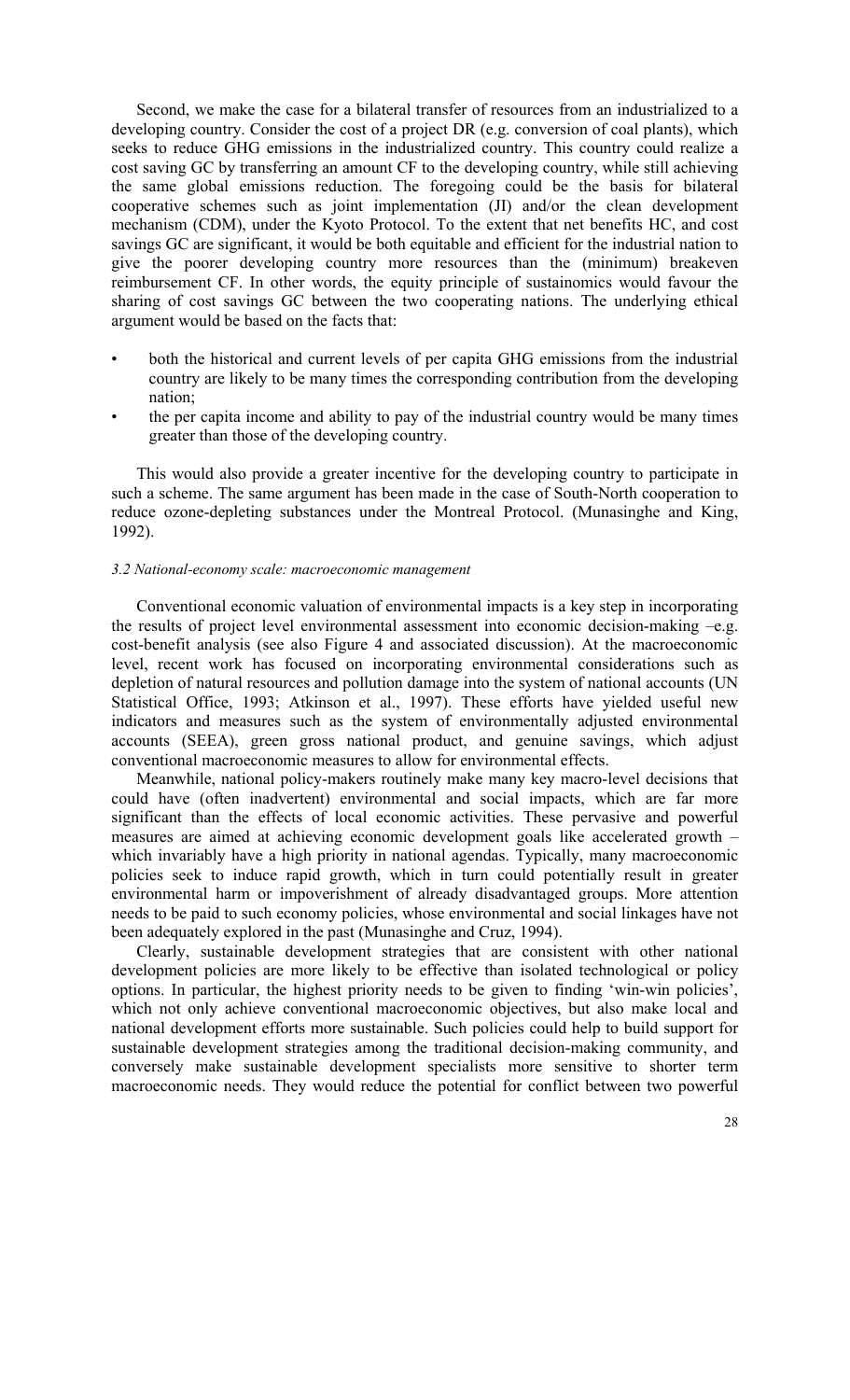current trends – the growth oriented, market based economic reform process, and protection of the environment.

## *3.2.1 Scope of policies and range of impacts*

The most powerful economic management tools currently in common use are economy reforms, which include structural adjustment packages. Economy (or countrywide) policies consist of both sectoral and macroeconomic policies which have widespread effects throughout the economy. Sectoral measures mainly involve a variety of economic instruments, including pricing in key sectors (for example, energy or agriculture) and broad sectorwide taxation or subsidy programmes (for example, agricultural production subsidies, and industrial investment incentives). Macroeconomic measures are even more sweeping, ranging from exchange rate, interest rate, and wage policies, to trade liberalization, privatization, and similar programs. Since space limitations preclude a comprehensive review of interactions between economy policies and sustainable development, we briefly examine several examples that provide a flavour of the possibilities involved (for details, see Munasinghe, 1997; Jepma and Munasinghe, 1998).

On the positive side, liberalizing policies such as the removal of price distortions and promotion of market incentives have the potential to improve economic growth rates, while increasing the value of output per unit of pollution emitted (i.e. so called 'win-win' outcomes). For example, reforms that improve the efficiency of energy use could reduce economic waste and lower the severity of air pollution. Similarly, improving property rights and strengthening incentives for better land management not only yield economic gains but also reduce deforestation of open access lands (e.g. due to slash and burn agriculture).

At the same time, growth-inducing economy policies could lead to increased environmental and social damage, unless the macro-reforms are complemented by additional environmental and social measures. Such negative impacts are invariably unintended and occur when some broad policy changes are undertaken while other hidden or neglected economic and institutional imperfections persist (Munasinghe and Cruz, 1994). In general, the remedy does not require reversal of the original reforms, but rather the implementation of additional complementary measures (both economic and noneconomic) that mitigate climate change. For example, export promotion measures and currency devaluation might increase the profitability of timber exports (see the case study below). This in turn could further accelerate deforestation that was already under way due to low stumpage fees and open access to forest lands. Establishing property rights and increasing timber charges would reduce deforestation, without interrupting the macroeconomic benefits of trade liberalization.

Similarly, market-oriented liberalization could lead to economic expansion and the growth of wasteful energy-intensive activities in a country where subsidized energy prices persisted. Eliminating the energy price subsidies could help to reduce local air pollution and net GHG emissions while enhancing macroeconomic gains. Countrywide policies could also influence adaptation to climate change, negatively or positively. For example, national policies that encouraged population movement into low-lying coastal areas might increase their vulnerability to future impacts of sea-level rise. On the other hand, government actions to protect citizens from natural disasters – such as investing in safer physical infrastructure or strengthening the social resilience of poorer communities – could help to reduce vulnerability to extreme weather events associated with future climate change (Clarke and Munasinghe, 1995).

In this context, the sustainomics approach helps to identify and analyse economic environmental-social interactions, and formulate effective sustainable development policies, by linking and articulating these activities explicitly. Implementation of such an approach would be facilitated by constructing a simple Action Impact Matrix or AIM, as described below in Case Study 3 (Munasinghe and Cruz, 1994).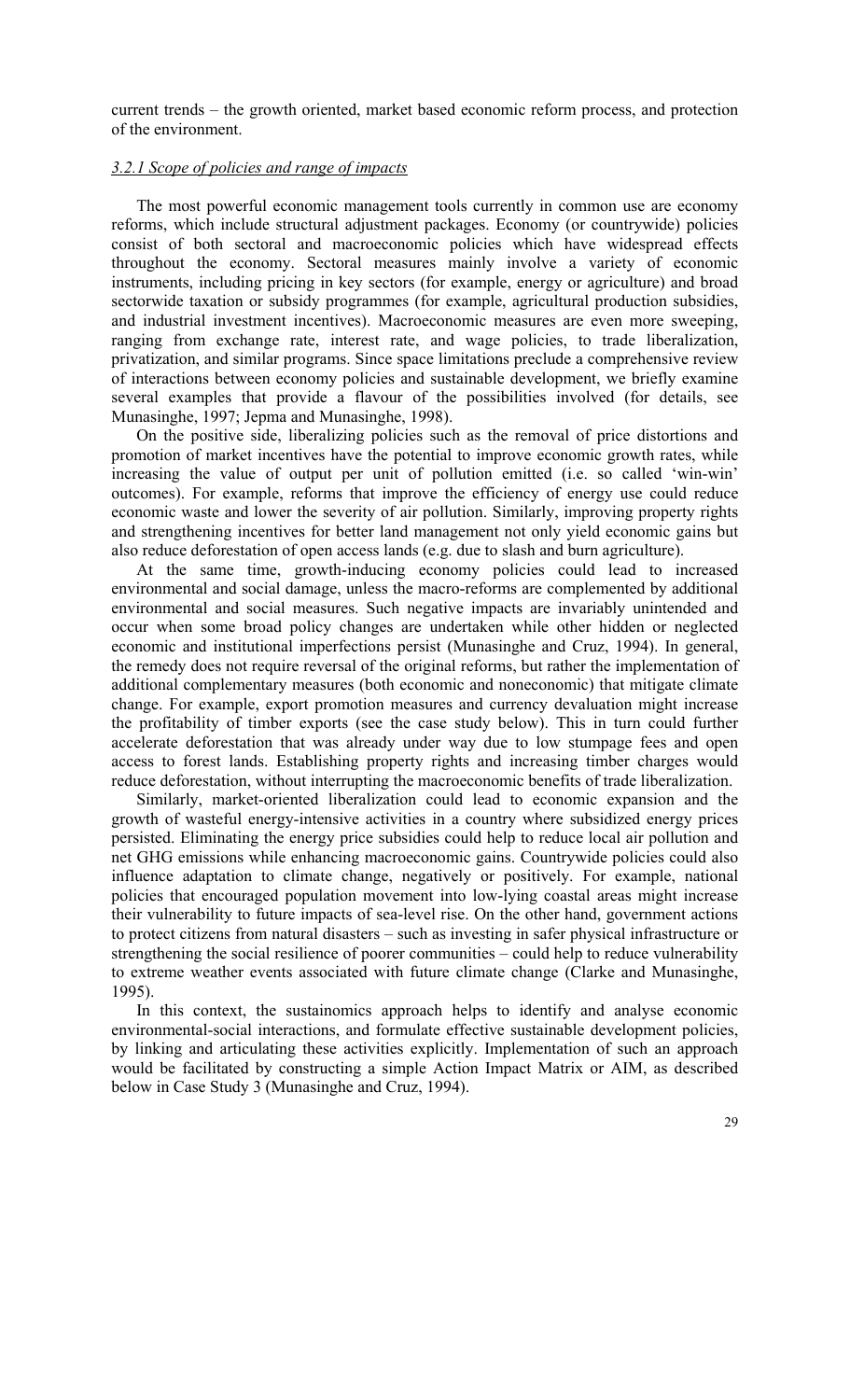## *3.2.2 Case Study 3: Action impact matrix (AIM) for policy analysis*

The sustainomics approach seeks to identify and analyse economic-environmental-social interactions, and thereby formulate more sustainable development policies. One tool that would facilitate the implementation of such an approach is the Action Impact Matrix (AIM) – a simple example is shown in Table 1, although an actual AIM would be very much larger and more detailed (Munasinghe, 1993, 1998b). Such a matrix helps to promote an integrated view, meshing development decisions with priority economic, environmental and social impacts. The far left column of the table lists examples of the main development interventions (both policies and projects), while the top row indicates some typical sustainable development issues. Thus the elements or cells in the matrix help to:

- identify explicitly the key linkages;
- focus attention on methods of analysing the most important impacts;
- suggest action priorities and remedies.

At the same time, the organization of the overall matrix facilitates the tracing of impacts, as well as the coherent articulation of the links among a range of development actions - both policies and projects.

A stepwise procedure, starting with readily available data, has been used effectively to develop the AIM in several country studies (Munasinghe and Cruz, 1994). This process has helped to harmonize views among those involved (economists, ecologists, sociologists and others), thereby improving the prospects for successful implementation.

## *Screening and problem identification*

One of the early objectives of the AIM-based process is to help in screening and problem identification – by preparing a preliminary matrix that identifies broad relationships, and provides a qualitative idea of the magnitudes of the impacts. Thus, the preliminary AIM would be used to prioritize the most important links between policies and their sustainability impacts. For example, in row 2 of Table 1, a currency devaluation aimed at improving the trade balance may make timber exports more profitable and lead to deforestation of open access forests. Column 3 indicates severe land degradation and biodiversity. Lower down in the same column, one appropriate remedy might involve complementary measures to strengthen property rights and restrict access to forest areas.

A second example shown in row 3 involves increasing energy prices closer to marginal costs – to improve energy efficiency, while decreasing air pollution and GHG emissions. A complementary measure indicated in column 4 consists of adding pollution taxes to marginal energy costs, which will further reduce air pollution and GHG emissions. Increasing public sector accountability will reinforce favourable responses to these price incentives, by reducing the ability of inefficient firms to pass on cost increases to consumers or to transfer their losses to the government. In the same vein, a major hydroelectric project is shown lower down in the Table as having two adverse impacts (inundation of forested areas and village dwellings), as well as one positive impact (the replacement of thermal power generation, thereby reducing air pollution and GHG emissions). A re-forestation project coupled with resettlement schemes may help address the negative impacts.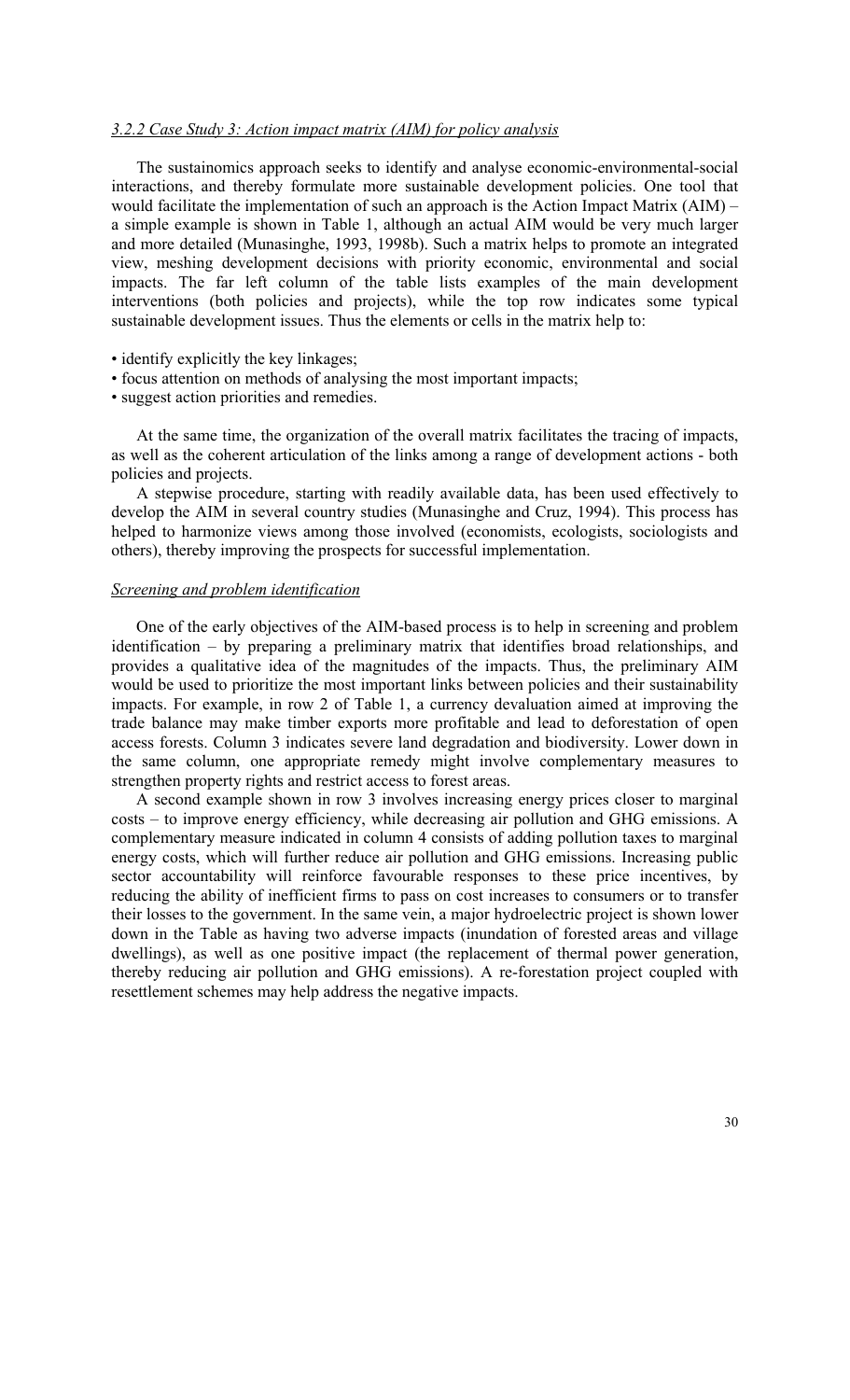| Table 1 A simplified preliminary Action Impact Matrix (AIM) |  |
|-------------------------------------------------------------|--|
| (source: Munasinghe and Cruz, 1994).                        |  |

|                              |                                 | Impacts on key sustainable development issues           |                                                        |                   |       |
|------------------------------|---------------------------------|---------------------------------------------------------|--------------------------------------------------------|-------------------|-------|
| Activity/policy <sup>1</sup> | Main objective                  | Land degrada- Air pollution                             |                                                        | Resettlement      | Other |
|                              |                                 | tion, bio                                               | GHG emissions                                          | and social        |       |
|                              |                                 | diversity loss                                          |                                                        | effects           |       |
| Macro economic               | Macro economic and sectoral     |                                                         | Positive impacts due to removal of distortions         |                   |       |
| and sectoral                 | improvements                    |                                                         | Negative impacts mainly due to remaining constraints   |                   |       |
| policies                     |                                 |                                                         |                                                        |                   |       |
| Exchange rate                | Improve trade balance and       | $(H-)$                                                  |                                                        |                   |       |
|                              | economic growth                 | (deforest open                                          |                                                        |                   |       |
|                              |                                 | access areas)                                           |                                                        |                   |       |
| Energy pricing               | Improve energy use economic and |                                                         | $(+M)$                                                 |                   |       |
|                              | efficiency                      |                                                         | energy                                                 |                   |       |
|                              |                                 |                                                         | (efficiency)                                           |                   |       |
| Others                       |                                 |                                                         |                                                        |                   |       |
| Complementary                | Specific socio economic and     |                                                         | Enhance positive impacts and mitigate negative impacts |                   |       |
| measures and                 | environmental gains             | (above) of broader macro economic and sectoral policies |                                                        |                   |       |
| remedies $2$                 |                                 |                                                         |                                                        |                   |       |
| Market based                 |                                 | $(+M)$                                                  |                                                        |                   |       |
|                              |                                 | (pollution tax)                                         |                                                        |                   |       |
| Non market based             |                                 | $(H+)$                                                  | $(+M)$                                                 |                   |       |
|                              |                                 | (property                                               | (public sector                                         |                   |       |
|                              |                                 | rights)                                                 | accountability)                                        |                   |       |
| Investment                   | Improve effectiveness of        |                                                         | Investment decisions made more consistent with broader |                   |       |
| projects                     | investments                     | policy and institutional framework                      |                                                        |                   |       |
| Project 1                    |                                 | $(H-)$                                                  | $(+M)$                                                 | $(-M)$            |       |
| (Hydro-dam)                  |                                 | (inundate                                               | (displace fossil                                       | (displace         |       |
|                              |                                 | forests)                                                | fuel use)                                              | people)           |       |
| Project 2                    |                                 | $(H+)$                                                  |                                                        | $(+M)$            |       |
| (Re-forest and               |                                 | replant                                                 |                                                        | (relocate people) |       |
| relocate)                    |                                 | (forests)                                               |                                                        |                   |       |
| Project N                    |                                 |                                                         |                                                        |                   |       |

- <sup>1.</sup> A few examples of typical policies and projects as well as key economic, environmental and social issues are shown. Some illustrative but qualitative impact assessments are also indicated: thus  $+$  and signify beneficial and harmful impacts, while H and M indicate high and moderate intensity. The AIM process helps to focus on the highest priority socioeconomic and environmental issues.
- <sup>2.</sup> Commonly used market-based measures include effluent charges, tradable emission permits, emission taxes or subsidies, bubbles and offsets (emission banking), stumpage fees, royalties, user fees, deposit-refund schemes, performance bonds, and taxes on products (such as fuel taxes). Non-market based measures comprise regulations and laws specifying environmental standard (such as ambient standards, emission standards, and technology standards) which permit or limit certain actions ('dos' and 'don'ts').

This matrix-based approach therefore encourages the systematic articulation and coordination of policies and projects to make development more sustainable. Based on readily available data, it would be possible to develop such an initial matrix for many countries.

## *Analysis and remediation*

This process may be developed further to assist in analysis and remediation. For example, more detailed analyses and modelling may be carried out for those matrix elements in the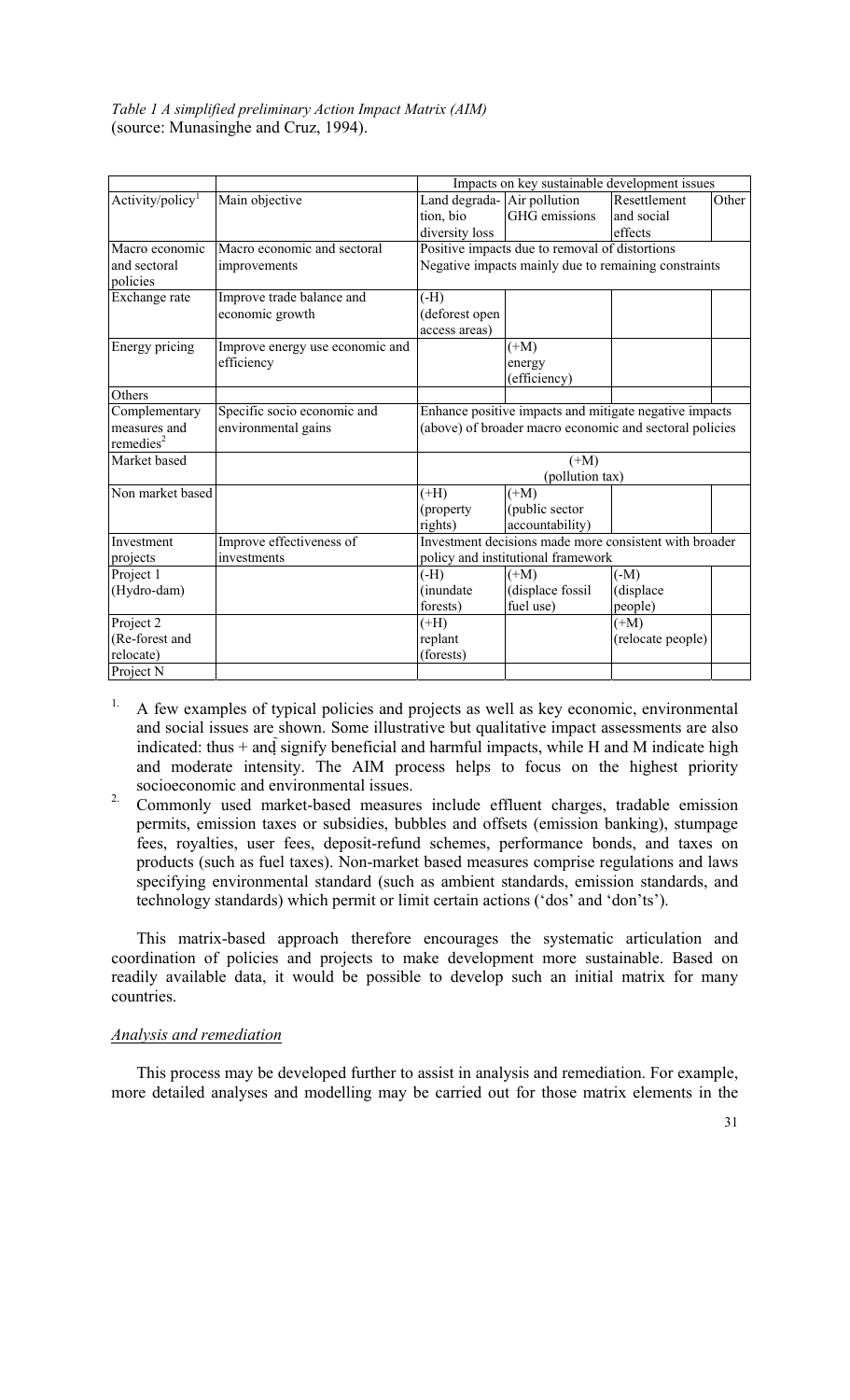preliminary AIM that had been already identified as representing high priority linkages between economywide policies and economic, environmental and social impacts. This, in turn, would lead to a more refined and updated AIM, which would help to quantify impacts and formulate additional policy measures to enhance positive linkages and mitigate negative ones.

The types of more detailed analysis that could help to determine the final matrix would depend on planning goals and available data and resources. They may range from fairly simple methods to rather sophisticated economic, ecological and social models, in the sustainomics toolkit.

## *3.2.3 Case Study 4: Restructuring growth to address climate change issues*

Economic growth continues to be a widely pursued objective of most governments, and therefore, the sustainability of long term growth is a key issue (Munasinghe et al.,  $2001$ ) – in particular, reducing the intensity of GHG emissions of human activities is an important step in mitigating climate change (Munasinghe, 2000). Given that the majority of the world population lives under conditions of absolute poverty, a climate change strategy that unduly constrained growth prospects in those areas would be more unattractive. A sustainomics based approach would seek to identify measures that modify the structure of development and growth rather than restricting it (see Figure 4), so that GHG emissions are mitigated and adaptation options enhanced.

The above approach is illustrated in Figure 7, which shows how a country's GHG emissions might vary with its level of development. One would expect carbon emissions to rise more rapidly during the early stages of development (along AB), and begin to level off only when per capita incomes are higher (along BC). A typical developing country would be at a point such as B on the curve, and an industrialized nation might be at C. The key point is that if the developing countries were to follow the growth path of the industrialized world, then atmospheric concentrations of GHGs would soon rise to dangerous levels. The risk of exceeding the safe limit (shaded area) could be avoided by adopting sustainable development strategies that would permit developing countries to progress along a path such as BD (and eventually DE), while also reducing GHG emissions in industrialized countries along CE.

As outlined earlier, growth-inducing economywide policies could combine with imperfections in the economy to cause environmental harm. Rather than halting economic growth, complementary policies may be used to remove such imperfections and thereby protect the environment. It would be fruitful to encourage a more proactive approach whereby the developing countries could learn from the past experiences of the industrialized world – by adopting sustainable development strategies and climate change measures which would enable them to follow development paths such as BDE, as shown in Figure 7 (Munasinghe, 1998b). Thus, the emphasis is on identifying policies that will help delink carbon emissions and growth, with the curve in Figure 7 serving mainly as a useful metaphor or organizing framework for policy analysis.

This representation also illustrates the complementarity of the optimal and durable approaches discussed earlier. It has been shown that the higher path ABC in Figure 7 could be caused by economic imperfections which make private decisions deviate from socially optimal ones (Munasinghe, 1998c). Thus the adoption of corrective policies that reduce such divergences from optimality and thereby reduce GHG emissions per unit of output would facilitate movement along the lower path ABD. Concurrently, the durability viewpoint suggests that flattening the peak of environmental damage (at C) would be especially desirable to avoid exceeding the safe limit or threshold representing dangerous accumulations of GHGs (shaded area in Figure 7).

Several authors have econometrically estimated the relationship between GHG emissions and per capita income using cross-country data and found curves with varying shapes and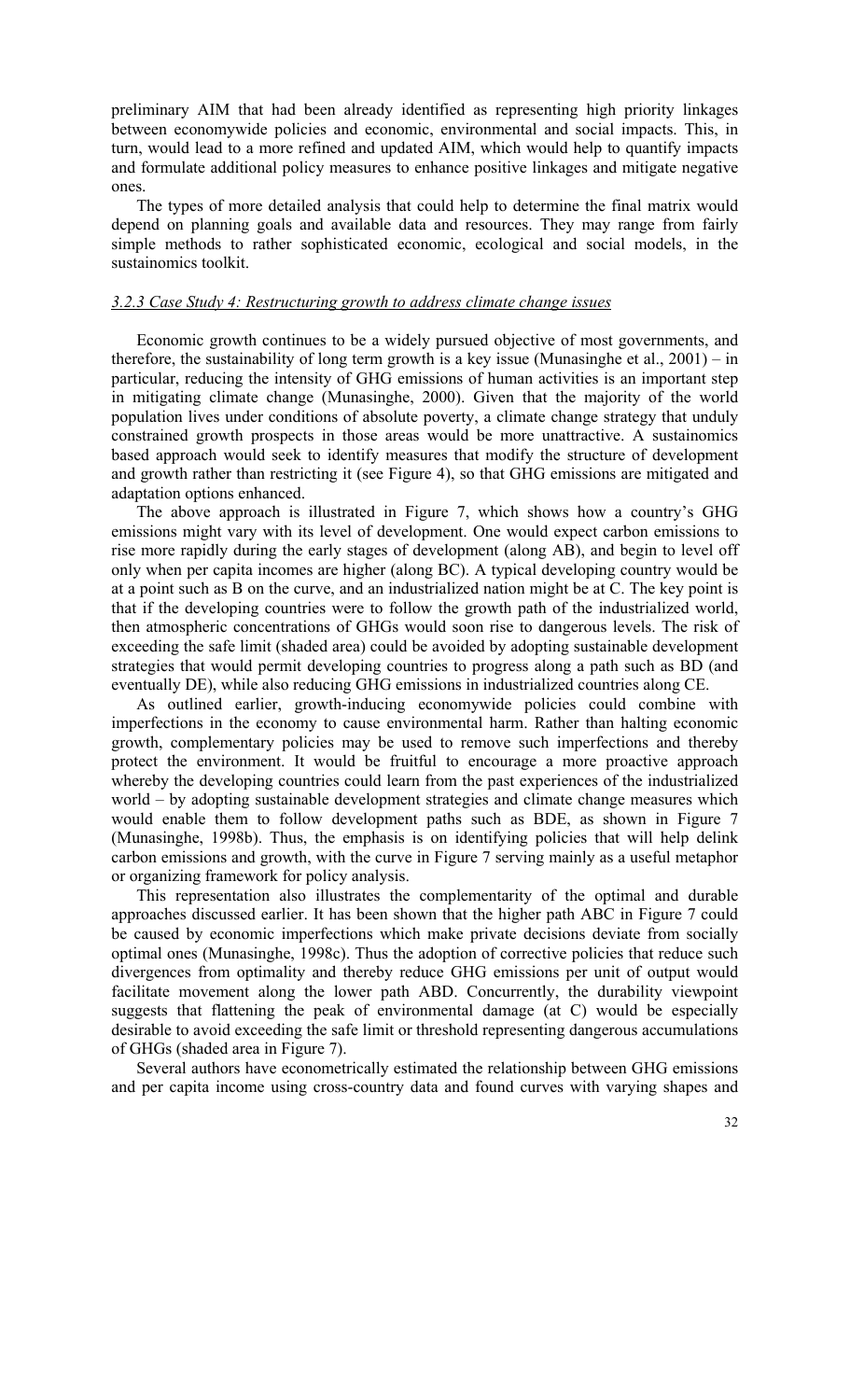turning points (Holtz-Eakin and Selden, 1995; Sengupta, 1996; Unruh and Moomaw, 1998; Cole et al., 1997). One reported outcome is an inverted U-shape (called the environmental Kuznets curve or EKC) – like the curve ABCE in the Figure. In this case, the path BDE (both more socially optimal and durable) could be viewed as a sustainable development 'tunnel' through the EKC (Munasinghe, 1995, 1998c).



*Figure 7 Environment risks vs development level* 

#### *3.3 Sub-national scale: energy-sector planning and forest ecosystem management*

At the sub-national scale, sustainable development issues arise in various forms. In this section, we apply the sustainomics approach to two case studies dealing with such issues: (1) in an important sector of the Sri Lankan economy concerned with energy; and (2) in a key ecological region involving a tropical rainforest in Madagascar.

#### *3.3.1 Case Study 5: Improving energy-sector decision-making in Sri Lanka*

Actions that affect an entire economic sector or region of a country have significant and pervasive environmental and social impacts. Thus typically, policies in a given sector like energy have widespread impacts on other sectors of the economy. This requires an integrated, multi-sectoral analytic framework (Munasinghe, 1990).

## *Sustainable energy development framework*

A framework for sustainable energy decision-making is depicted in Figure 8. The middle column of the Figure shows the core of the framework comprising an integrated multilevel analysis that can accommodate issues ranging from the global scale down to the local or project level. At the top level, individual countries constitute elements of an international matrix. Economic and environmental conditions imposed at this global level constitute exogenous inputs or constraints on national level decision-makers.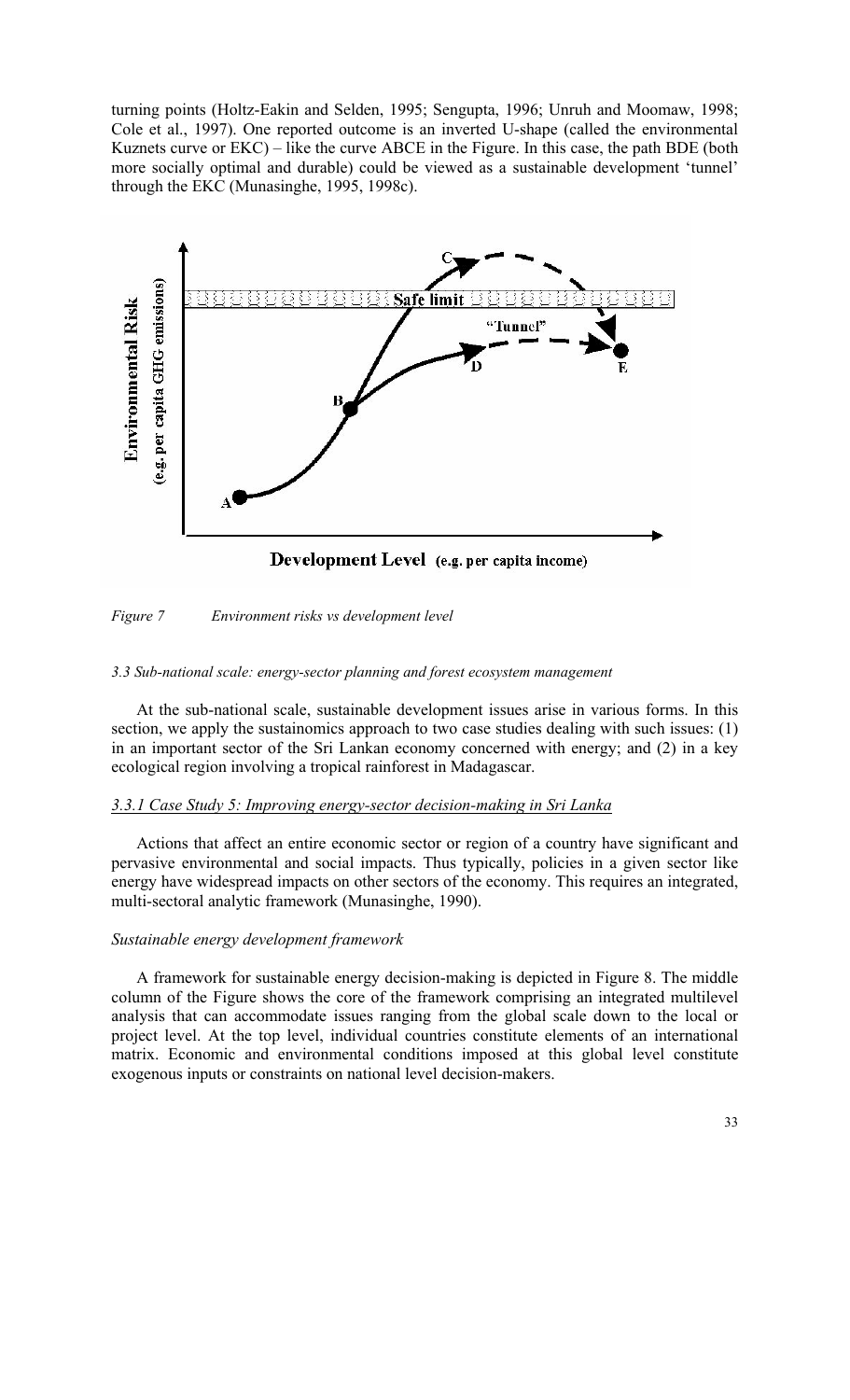| <b>Multiple</b><br><b>Actors</b> | <b>Multiple</b><br>Criteria | <b>Integrated Multilevel Analytical Framework</b> | <b>Policy</b><br>Instruments | <b>Impediments</b> |
|----------------------------------|-----------------------------|---------------------------------------------------|------------------------------|--------------------|
|----------------------------------|-----------------------------|---------------------------------------------------|------------------------------|--------------------|

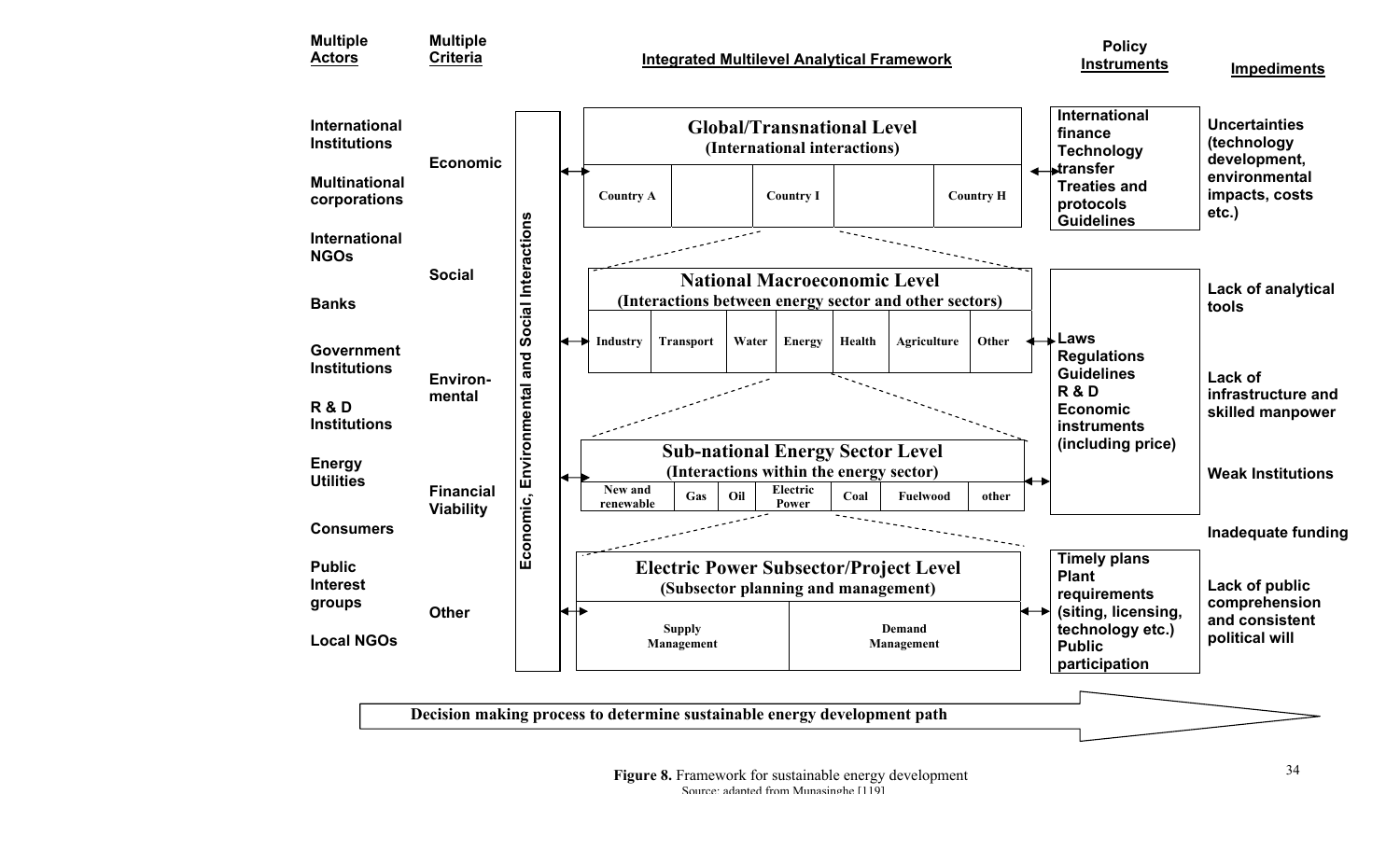The next level focuses on the multi-sectoral national economy, of which the energy sector is one element. This level of the framework recognizes that planning within the energy sector requires analysis of the links between that sector and the rest of the economy. At the third or sub-national level, we focus on the energy sector as a separate entity composed of sub-sectors such as electricity, petroleum products and so on. This permits detailed analysis, with special emphasis on interactions among different energy sub-sectors. Finally, the most disaggregate and lowest hierarchical level pertains to energy analysis within each of the energy sub-sectors. At this level, most of the detailed energy planning and implementation of projects is carried out by line institutions (both public and private).

In practice, the various levels of analysis merge and overlap considerably, requiring that inter-sectoral linkages should be carefully examined. Energy-economic environmental- social interactions (represented by the vertical bar) tend to cut across all levels and need to be incorporated into the analysis as far as possible. Such interactions also provide important paths for incorporating environmental and social considerations into sustainable energy development policies.

#### *Methodology*

The incorporation of environmental and social externalities into decision-making is particularly important in the electric power sector. It is also clear that in order for environmental and social concerns to play a real role in power sector decision-making, one must address these issues early – at the sectoral and regional planning stages, rather than later at the stage of environmental and social assessment of individual projects. Many of the valuation techniques discussed earlier are most appropriate at the microlevel, and may therefore be very difficult to apply in situations involving choices among a potentially large number of technology, site, and mitigation options. Therefore, multicriteria analysis (MCA) may be applied, since it allows for the appraisal of options with different objectives and varied costs and benefits, which are often assessed in differing units of measurement.

Such an approach was used by Meier and Munasinghe (1994) in a study of Sri Lanka, to demonstrate how externalities could be incorporated into power system planning in a systematic manner. Sri Lanka presently depends largely on hydro power for electricity generation, but over the next decade the main choices seem to be large coal- or oil-fired stations, or hydro plants whose economic returns and environmental impacts are increasingly unfavourable. In addition, there is a wide range of other options (such as wind power, increasing use of demand side management, and system efficiency improvements), that make decision-making quite difficult – even in the absence of unusual environmental concerns. The study is in its focus on system-wide planning issues, as opposed to the more usual policy of assessing environmental concerns only at the project level after the strategic sectoral development decisions have already been made.

The methodology involves the following steps: (a) definition of the generation options and their analysis using sophisticated least-cost system planning models; (b) selection and definition of the attributes, selected to reflect planning objectives; (c) explicit economic valuation of those impacts for which valuation techniques can be applied with confidence – the resultant values are then added to the system costs to define the overall attribute relating to economic cost; (d) quantification of those attributes for which explicit economic valuation is inappropriate, but for which suitable quantitative impact scales can be defined; (e) translation of attribute value levels into value functions (known as 'scaling'); (f) display of the trade-off space, to facilitate understanding of the trade-offs to be made in decisionmaking; and (g) definition of a candidate list of options for further study; this also involves the important step of eliminating inferior options from further consideration.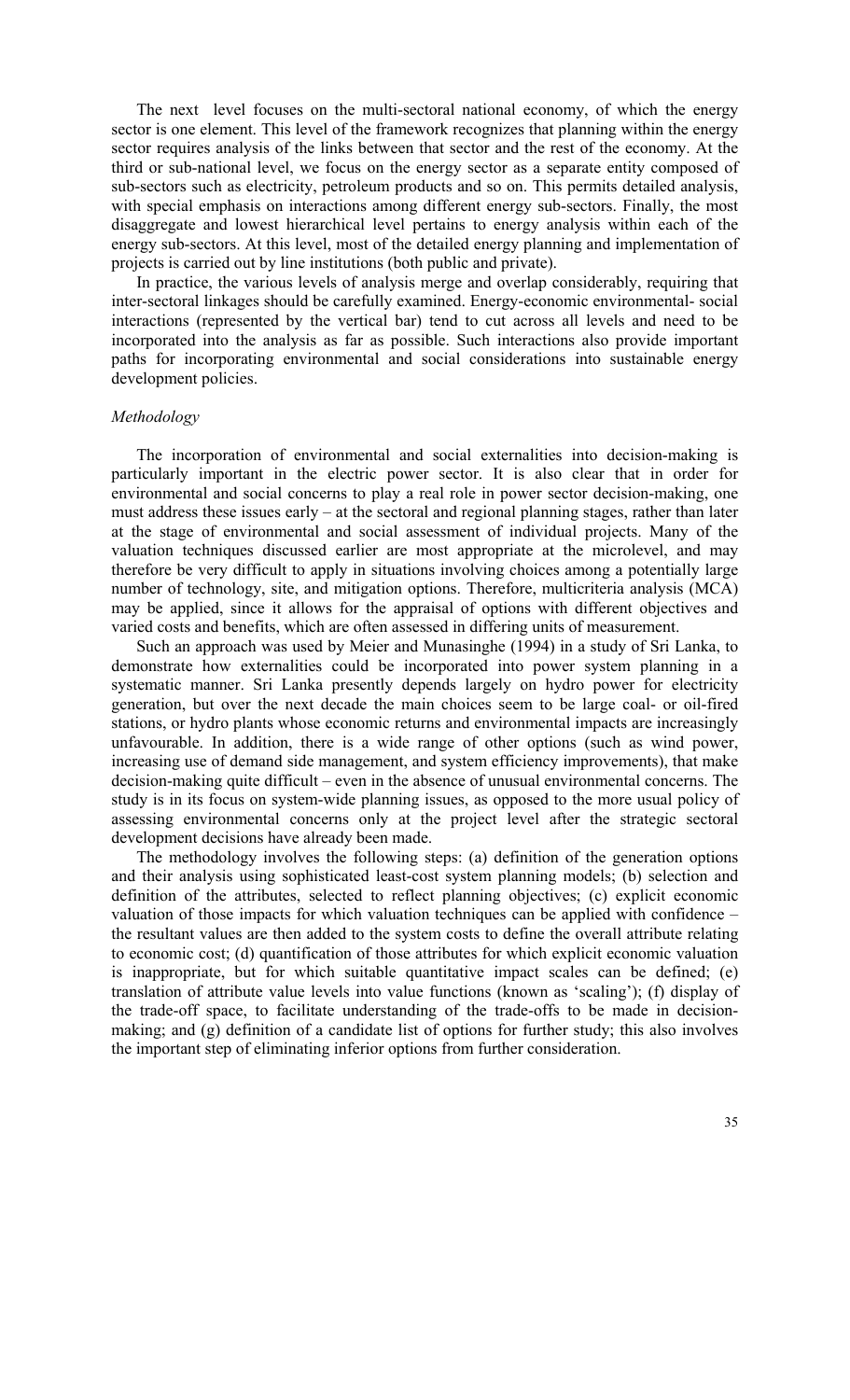#### *Main results*

The main set of sectoral policy options examined included: (a) variations in the currently available mix of hydro, and thermal (coal and oil) plants; (b) demand-side management (using the illustrative example of compact fluorescent lighting); (c) renewable energy options (using the illustrative technology of wind generation); (d) improvements in system efficiency (using more ambitious targets for transmission and distribution losses than the base case assumption of 12% by 1997); (e) clean coal technology (using pressurized fluidized bed combustion (PFBC) in a combined cycle mode as the illustrative technology); and (f) pollution control technology options (illustrated by a variety of fuel switching and pollution control options such as using imported low sulfur oil for diesels, and fitting coal-burning power plants with flue gas desulfurization (FGD) systems).

Great care needs to be exercised in criteria or attribute selection – they should reflect issues of national as well as local project level significance, and ought to be limited in number. To capture the potential impact on global warming, CO2 emissions were defined as the appropriate proxy. Health impacts were measured through population-weighted increments in both fine particulates and NOx attributable to each source. To capture the potential biodiversity impacts, a probabilistic index was derived (see Box 4 for details). As an illustrative social impact, employment creation was used.

#### *Box 4 Developing a preliminary biodiversity index*

In electric power plant evaluation, detailed site-specific information at potential sites is unlikely to be available at the long-range system planning stage. Thus, the only quantification of biodiversity impacts that appears possible at this level of aggregation is a probabilistic estimate that gives the decision-maker advance information about the likelihood that a more detailed environmental impact assessment will reveal adverse effects on an endemic species, significant impacts on ecosystems of high biological diversity, or degradation of a habitat already in a marginal condition. It should be noted that endemicity and biodiversity are not necessarily correlated, since an endemic species may be encountered in an area of low biodiversity, and areas of high biodiversity may contain no endemic species. However, endemic species in Sri Lanka are most likely to be encountered in areas of high biodiversity.

A biodiversity index must reflect several key characteristics. First is the nature of the impacted system itself. In Table B4, the main agro-ecological zones encountered in SriLanka are ranked and assigned a value  $(w<sub>i</sub>)$  that captures the relative biodiversity value of different habitats. The scale is to be interpreted as a strict ratio scale (i.e. zero indicates zero amount of the characteristic involved, and a habitat value of 0.1 implies ten times the value of a habitat assigned the value of 0.01). The second element concerns the *relative* valuation, because the *value* of the area lost is a function of the proportion of the abitat that is lost. For example, the loss of the last hectare of an ecosystem would be unacceptable, and hence assigned a very large value (even if the habitat involved were of low biodiversity, such as a sand dune) whereas the loss of one hectare out of 10,000 ha would be much less valuable.

The total biodiversity index value associated with site *i*, is defined as:

$$
E_i = \sum_j w_j A_{ij}
$$

where  $A_{ij}$  is the ha of ecosystem of type *j* at site *i*, and  $w_j$  is relative biodiversity value of type *j* (as defined in Table B4). Because *Ei* would tend to be correlated with reservoir size (i.e. land area inundated and energy-storage capacity), two further scaled indices may be defined as follows:

$$
F_i = E_i / [\sum_j A_{ij}] = E / [total \text{ land area affected at site}]
$$

36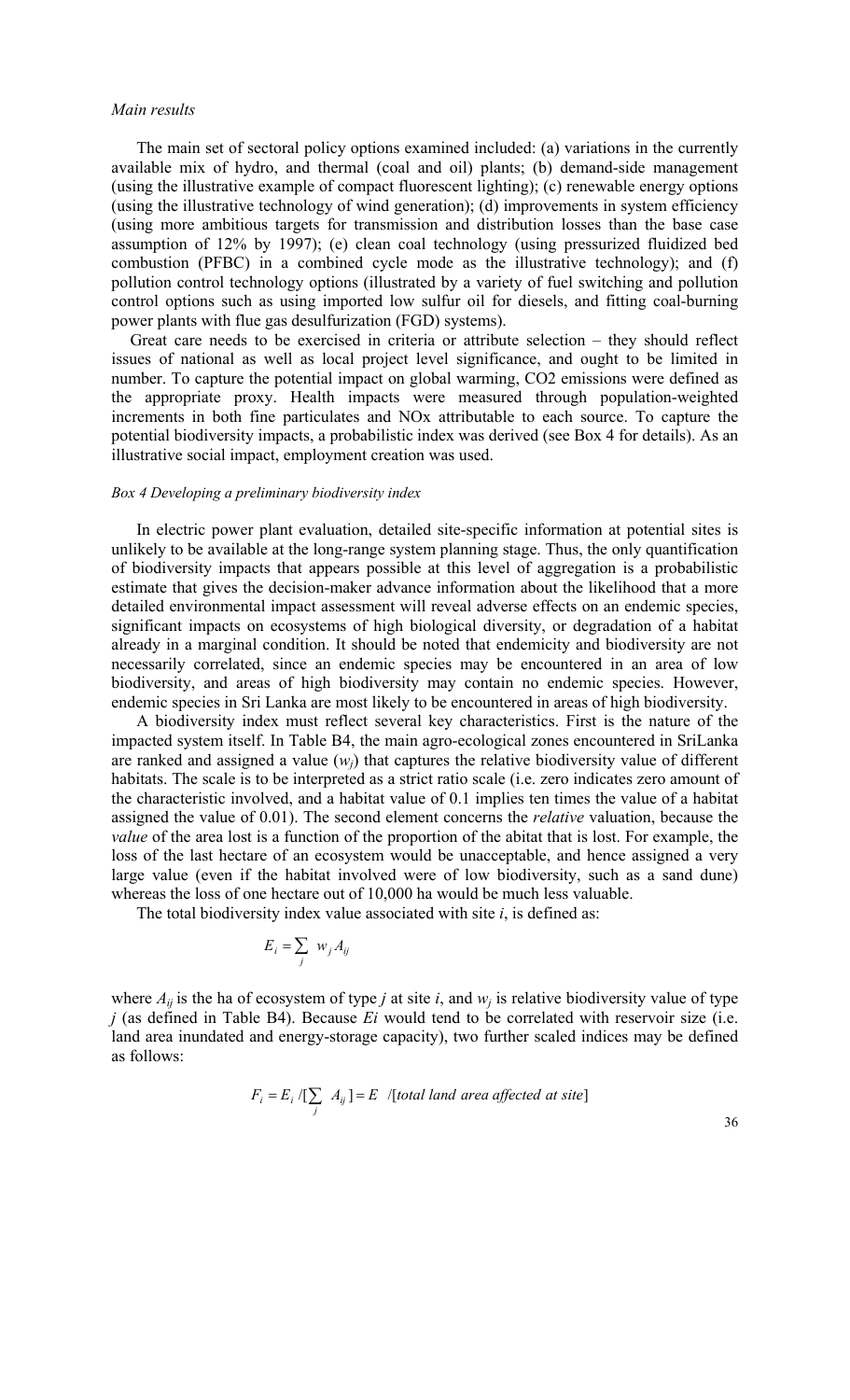



*Figure 9 Trade-off curves between economic costs and (a) health impacts; and (b) biodiversity impacts (Meier and Munasinghe, 1994).* 

37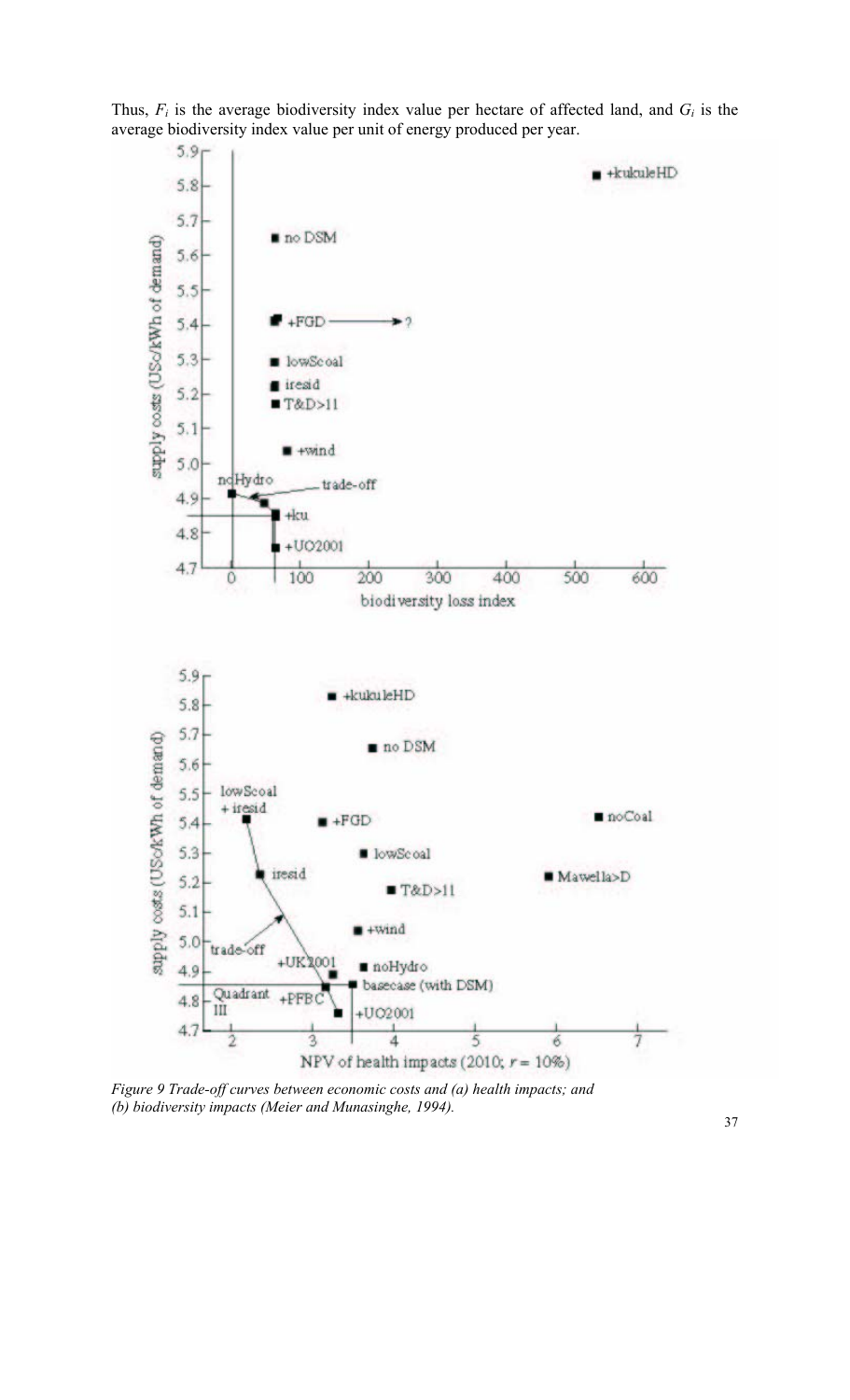Figure 9a illustrates a typical trade-off curve for biodiversity (see also, the earlier discussion on MCA in the context of Figure 2). The 'best' solutions lie closest to the origin. The so-called trade-off curve is defined by the set of 'non-inferior' solutions, representing the set of options that are superior, regardless of the weights assigned to the different objectives. For example, on this curve, the option defined as 'no hydro' is better than the option 'wind', in terms of both economic cost and biodiversity loss.

*Table B4 Relative biodiversity values of agro-ecological zones in Sri Lanka (adapted from Meier and Munasinghe, 1994).* 

| Rank | Ecosystem                      | Relative biodiversity value |
|------|--------------------------------|-----------------------------|
|      | Lowland wet evergreen forest   | 1.98                        |
|      | Lowland moist evergreen forest | 0.98                        |
|      | Lower montane forest           | 0.90                        |
| 4    | Upper montane forest           | 0.90                        |
| 5    | Riverline forest               | 0.75                        |
| 6    | Dry mixed evergreen forest     | 0.5                         |
|      | Villus                         | 0.4                         |
| 8    | Mangroves                      | 0.4                         |
| 9    | Thorn forests                  | 0.3                         |
| 10   | Grasslands                     | 0.3                         |
| 11   | Rubber lands                   | 0.2                         |
| 12   | Home gardens                   | 0.2                         |
| 13   | Salt marshes                   | 0.1                         |
| 14   | Sand dunes                     | 0.1                         |
| 15   | Coconut lands                  | 0.01                        |

While most of the options have an index value that falls in the range of 50–100, the nohydro option has an essentially zero value, because the thermal projects that replace hydro plants in this option tend to lie at sites of poor biodiversity value (either close to load centres or on the coast). Meanwhile, wind plants would require rather large land area, and their biodiversity index is higher. However, the vegetation in the area on the south coast (where the wind power plants would be located) has relatively low biodiversity value, and therefore the overall biodiversity impact of this option is small. In summary, the best options (on the trade-off curve) include the no-hydro, and run-of-river hydro options that require essentially zero inundation. Note the extreme outlier at the top right hand corner, which is the Kukule hydro dam – it has a biodiversity loss index  $(B = 530)$  that is an order of magnitude larger than for other options ( $B = 50$  to 70).

A quite different trade-off curve was derived between health impacts and average incremental cost, as illustrated in Figure 9b. Note that the point 'iresid' on the trade-off curve (which calls for the use of low sulfur imported fuel oil at diesel plants), is better than the use of flue gas desulfurization systems (point 'FGD') – in terms of both economic cost and environment.

## *Conclusions*

The case study draws several useful conclusions.

First, the results indicate that those impacts for which valuation techniques are relatively straightforward and well-established – such as valuing the opportunity costs of lost production from inundated land, or estimating the benefits of establishing fisheries in a reservoir – tend to be quite small in comparison with overall system costs, and their inclusion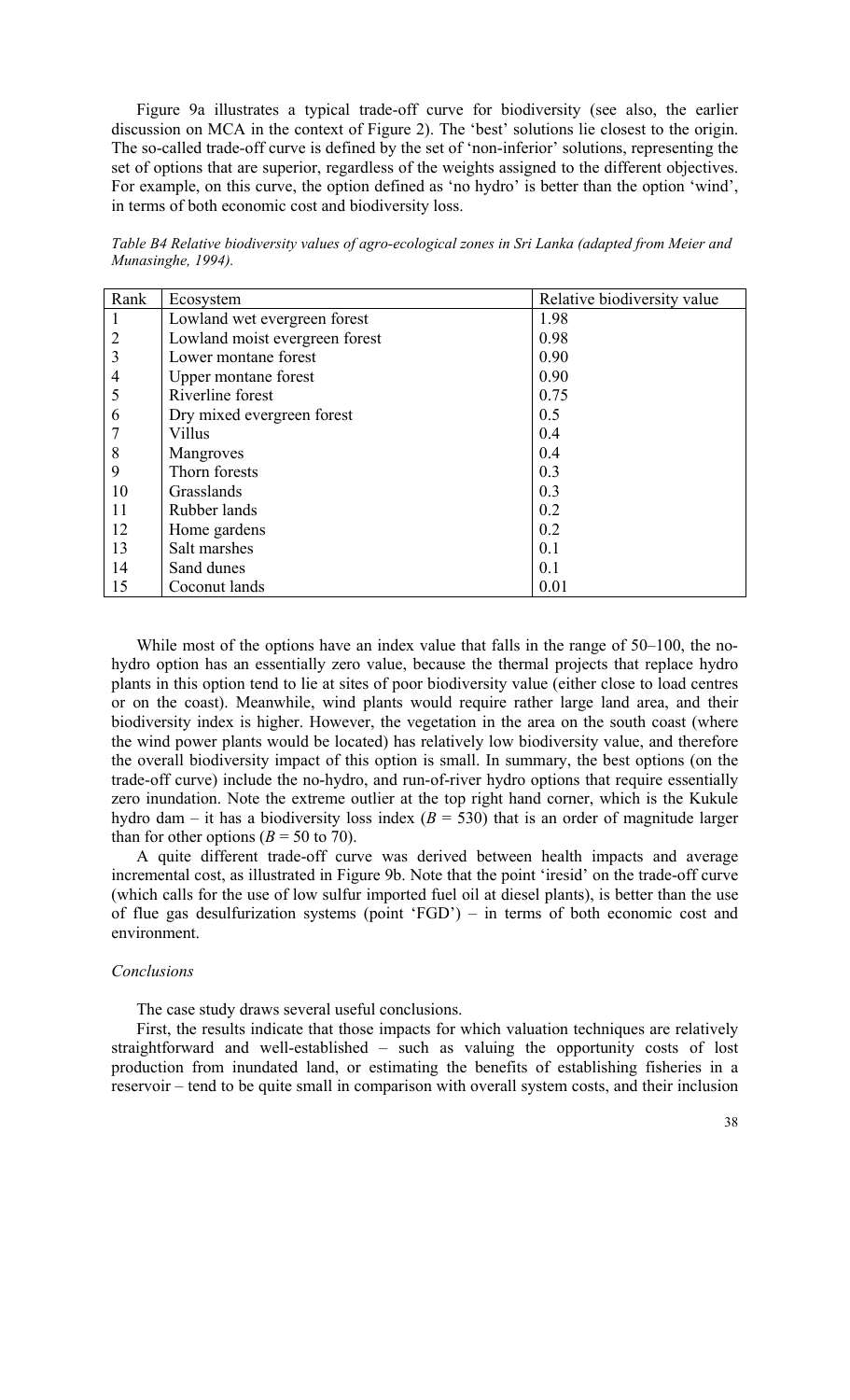into the benefit-cost analysis does not materially change results.

Second, even in cases where explicit valuation may be difficult, such as in the case of mortality and morbidity effects of air pollution, implicit valuation based on analysis of the trade-off curve can provide important guidance to decision-makers.

Third, the case study indicated that certain options were in fact clearly inferior, or clearly superior, to all other options when one examines all impacts simultaneously. For xample, the high dam version of the Kukule hydro project can be safely excluded from all further consideration here, as a result of poor performance on all attribute scales (including the economic one). Fourth, the results indicate that it is possible to derive attribute scales that can be useful proxies for impacts that may be difficult to value. For example, use of the population-weighted incremental ambient air pollution scale as a proxy for health impacts permitted a number of important conclusions that are independent of the specific economic value assigned to health effects.

Finally, with respect to the practical implications for planning, the study identified several specific recommendations on priority options, including (i) the need to systematically examine demand side management options, especially fluorescent lighting; (ii) the need to examine whether the present transmission and distribution loss reduction target of 12% ought to be further reduced; (iii) the need to examine the possibilities of pressurized fluidized bed combustion technology for coal power; (iv) replacement of some coal-fired power plants (on the South coast) by diesel units; and (v) the need to re-examine cooling system options for coal plants.

#### *3.3.2 Case Study 6: Rainforest management in Madagascar*

Madagascar is one of the economically poorest and ecologically richest countries in the world, and it has been designated by the international community as a prime area for biodiversity whose ecosystems are also at great risk. The government of Madagascar is also taking steps to control forest degradation and to protect biodiversity. The results summarized below are from the first stage in the analysis to arrive at a rational decision concerning the proposed creation of the Mantadia National Park in Madagascar (Kramer et al., 1995).

The establishment of a national park generates many indirect and direct costs and benefits. Costs arise from land acquisition (if the land had been previously privately owned), the hiring of park personnel, and the development of roads, visitors' facilities, and other infrastructure. Another important set of costs that are often ignored are the opportunity costs associated with the foregone uses of park land. Benefits include both use values and non-use values. Tourism can generate considerable revenues for the country from both entrance fees and travel expenditures. National parks also generate a number of non-use benefits, among which existence value and option value are important. Other benefits may include reduced deforestation, watershed protection and climate regulation.

This study measured some of the more important and difficult to measure economic impacts (including the impact of the park on local villagers and the benefits of the new park to foreign tourists), using the techniques summarized earlier in Box 3. Local people use the park area for rice cultivation and for gathering forest products. The creation of the park results in an opportunity cost in terms of lost production as presented in Table 2– based on detailed surveys of 351 households in 17 villages with a 7.5 km radius of the proposed park. The foregone benefit net of inputs used is \$91 per household per year. A comprehensive contingent valuation survey of the same villages, indicated that the willingness to pay (WTP) for access denied to the park area amounted to \$108 per household per year.

A novel international travel cost (or recreation demand) model was used to determine the value of the proposed park to international tourists. The average tourist earned about \$60 000 per year, had 15 years of education, and spent about \$2900 per trip. Two empirical models – random utility (RU) and typical trip (TT) – were used to measure value, yielding estimates of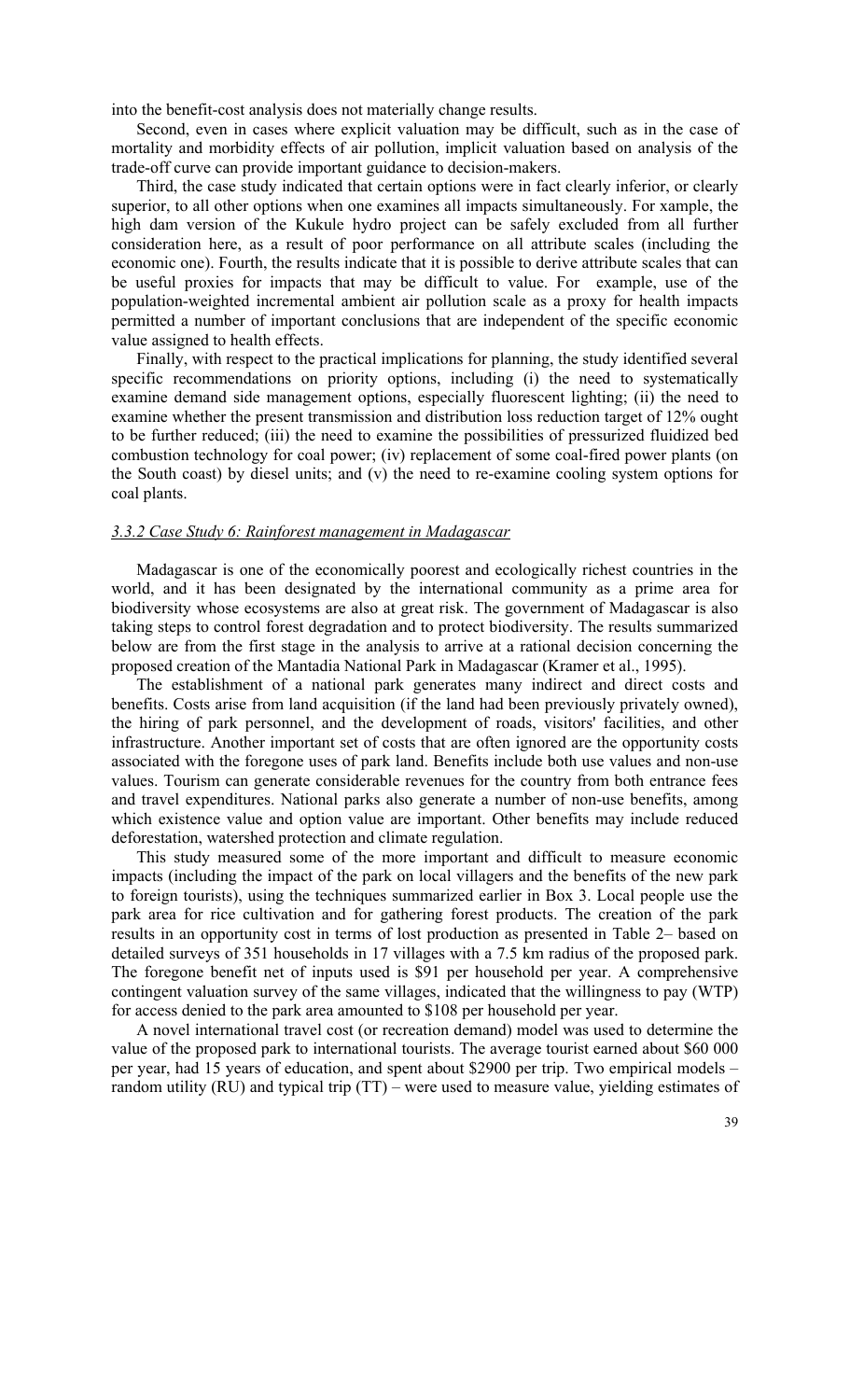\$24 and \$45 per trip. A separate contingent value survey of eco-tourists yielded a mean willingness-to-pay of \$65 per trip.

| Activity | Number of<br>observations | Total annual value for<br>all villages (US \$) | Annual mean value<br>per household (US \$) |
|----------|---------------------------|------------------------------------------------|--------------------------------------------|
| Rice     | 351                       | 44928                                          | 128                                        |
| Fuelwood | 316                       | 13289                                          | 38                                         |
| Crayfish | 19                        | 220                                            | 12                                         |
| Crab     | 110                       | 402                                            | 3.7                                        |
| Tenreck  | 21                        | 125                                            | O                                          |
| Frog     |                           |                                                | 6.5                                        |

| Table 2 Value of agricultural and forestry activities (source: Kramer et al., 1995). |  |
|--------------------------------------------------------------------------------------|--|
|--------------------------------------------------------------------------------------|--|

#### Conclusions

All these results, and the total present value of benefits from these alternative uses of the rainforest (by local villagers or tourists) are summarized in Table 3. Several tentative conclusions can be drawn from the results of this study. Non-market valuation techniques can provide useful information for economic evaluation of national parks. A major strength of this study is the opportunity to compare valuation techniques. For the village component, the estimated benefits from park use based on two entirely different methods, opportunity cost analysis and contingent valuation method, were remarkably similar (\$91 and \$108 per household per year). The estimates of tourist benefits based on the travel cost method and contingent valuation method were somewhat more disparate (\$24 to \$65 per trip) but it is noteworthy that the benefit estimates are of the same order of magnitude. We note that the higher contingent valuation estimate may reflect some nonuse values, while the recreation demand method is mainly for use value only.

This type of analysis would have implications for policy, investment decisions, resource mobilization, and project design and management. It can help governments to decide how to (a) allocate scarce capital resources among competing land-use activities; (b) choose and implement investments for natural resource conservation and development; (c) determine pricing, land use, and incentive policies; (d) determine compensation for local villagers for foregone access to forest areas designated as national parks; and (e) value the park as a global environmental asset to foreigners (thus attracting external assistance for conservation programmes at the local level).

At the same time, the findings indicate future issues. Reliance on WTP is fundamental to the economic approach, but tends to overemphasize the importance of value ascribed to richer foreign visitors. Assuming mutually exclusive alternative uses of the park, the costs (represented by the foregone benefits of villagers) are significantly less than potential benefits to tourists. If conflicting claims to park access were to be determined purely on this basis, residents (especially, the poor local villagers) are more likely to be excluded. Therefore, the socio-cultural concepts of sustainable development (especially intra-generational equity and distributional concerns) would need to be invoked to protect the basic rights of local residents – for example, in the form of a 'safe minimum' degree of access to park facilities, irrespective of WTP-based benefits that are dependent on income levels.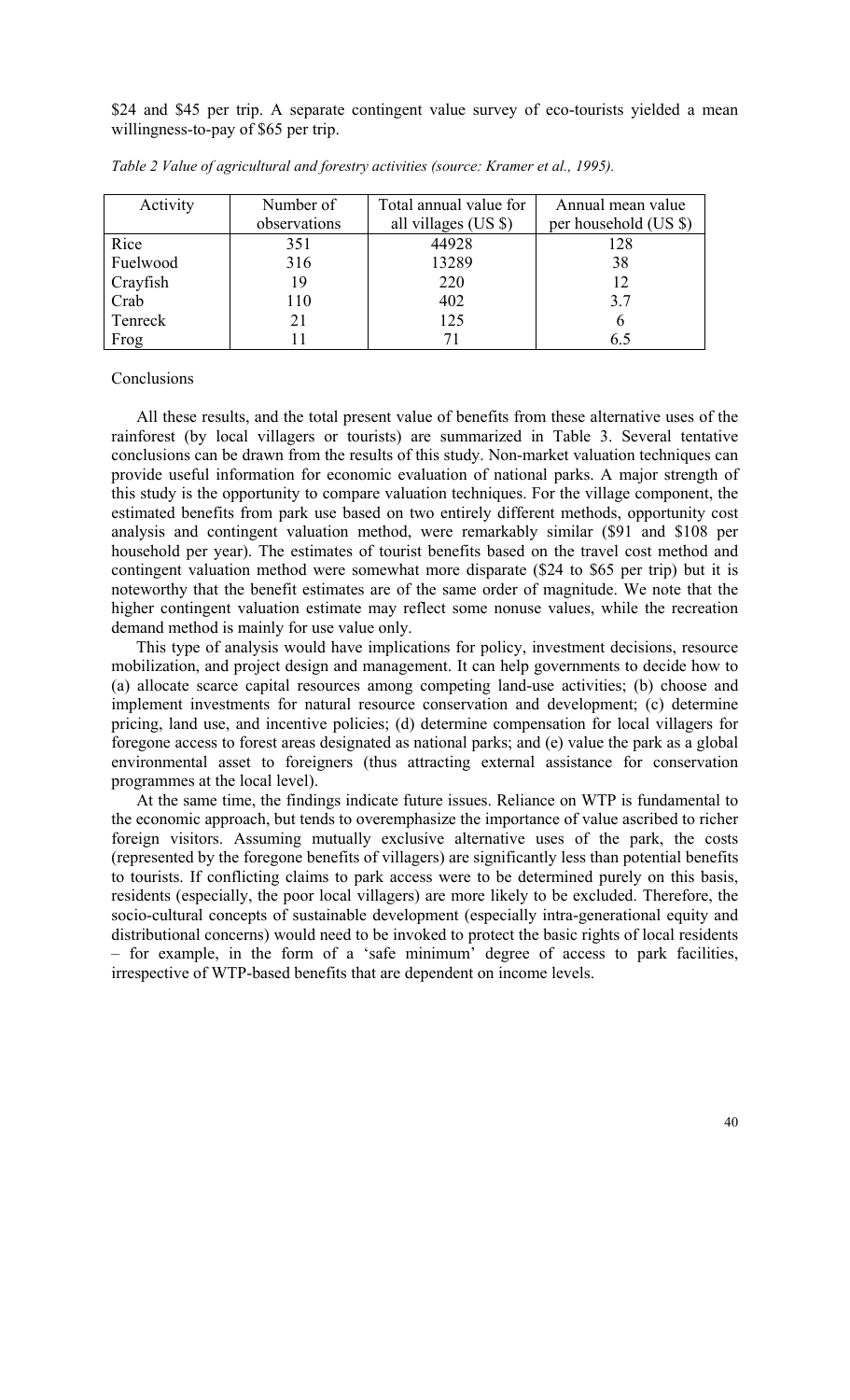#### *Table 3 Summary of economic analysis of Mantadia National Park.*

Estimates of welfare losses to local villagers from establishment of park

| Method used          | Total present value <sup>a</sup><br>Annual mean value per<br>household |               |
|----------------------|------------------------------------------------------------------------|---------------|
|                      |                                                                        |               |
| Opportunity cost     | US \$ 91                                                               | US \$ 673,078 |
| Contingent valuation | 108                                                                    | 566,070       |

Estimates of welfare gains to foreign tourists from establishment of park

| Method used              | Annual mean value per trip | Total present value <sup>a</sup> |
|--------------------------|----------------------------|----------------------------------|
| Recreation demand 1 (RU) | <b>US \$ 24</b>            | US \$936 000                     |
| Recreation demand 2 (TT) | 45                         | 1 750 000                        |
| Contingent valuation     | 65                         | 2 530 000                        |

## <sup>a</sup> Discount rate  $= 10\%$

#### *3.4 Local-project scale: Fuelwood stoves and hydroelectric power*

The procedures for conventional environmental and social assessment at the project/local level (which are now well accepted world wide), may be readily adapted to assess the environmental and social effects of micro-level activities (World Bank, 1998) – see also Figure 4. The OECD (1994) has pioneered the 'Pressure-State-Response' framework to trace socioeconomic-environment linkages. This P-S-R approach begins with the pressure (e.g. population growth), then seeks to determine the state of the environment (e.g. ambient pollutant concentration), and ends by identifying the policy response (e.g. pollution taxes). Specific methods for economic valuation of environmental and social impacts were described earlier in Box 3. The practical application of such techniques at the local level were illustrated in the previous case study. When valuation is not feasible for certain impacts, MCA may be used.

## *3.4.1 Case Study 7: Multicriteria analysis of a fuelwood stove project*

Figure 10 illustrates how an MCA-based analysis at the project level could provide balanced treatment of economic, social and environmental considerations. The stylized project evaluation involves the case of an improved fuelwood burning stove.

As discussed earlier, MCA offers policy-makers an alternative when progress toward multiple objectives cannot be measured in terms of a single criterion (e.g. monetary values). Take the case of an efficient fuelwood stove – an end-use option for sustainable energy development. While the economic value of such a cookstove is measurable, its contribution to social and environmental goals is not easily valued in economic terms. As shown in Figure 10, outward movements along the axes trace improvements in three indicators: economic efficiency (net monetary benefits), social equity (improved health of poor energy users), and environmental pollution (reduced deforestation and GHG emissions).

We may assess the policy options as follows. First, triangle ABC represents the existing method of burning fuelwood (typically placing the cooking pot on three bricks). In this case, the indicators of economic efficiency, social equity, and overall environmental impact are all bad, because the stove uses fuelwood inefficiently, increases smoke inhalation (especially by women and children in poor households), and worsens GHG emissions and pressure on forest resources. Next, triangle DEF indicates a 'win-win' future option based on an improved fuelwood stove, in which all three indices improve. The economic gains would include monetary savings from reduced fuelwood use and increased productivity from reductions in acute respiratory infections, lung disease and cancer caused by pollutants in biomass smoke.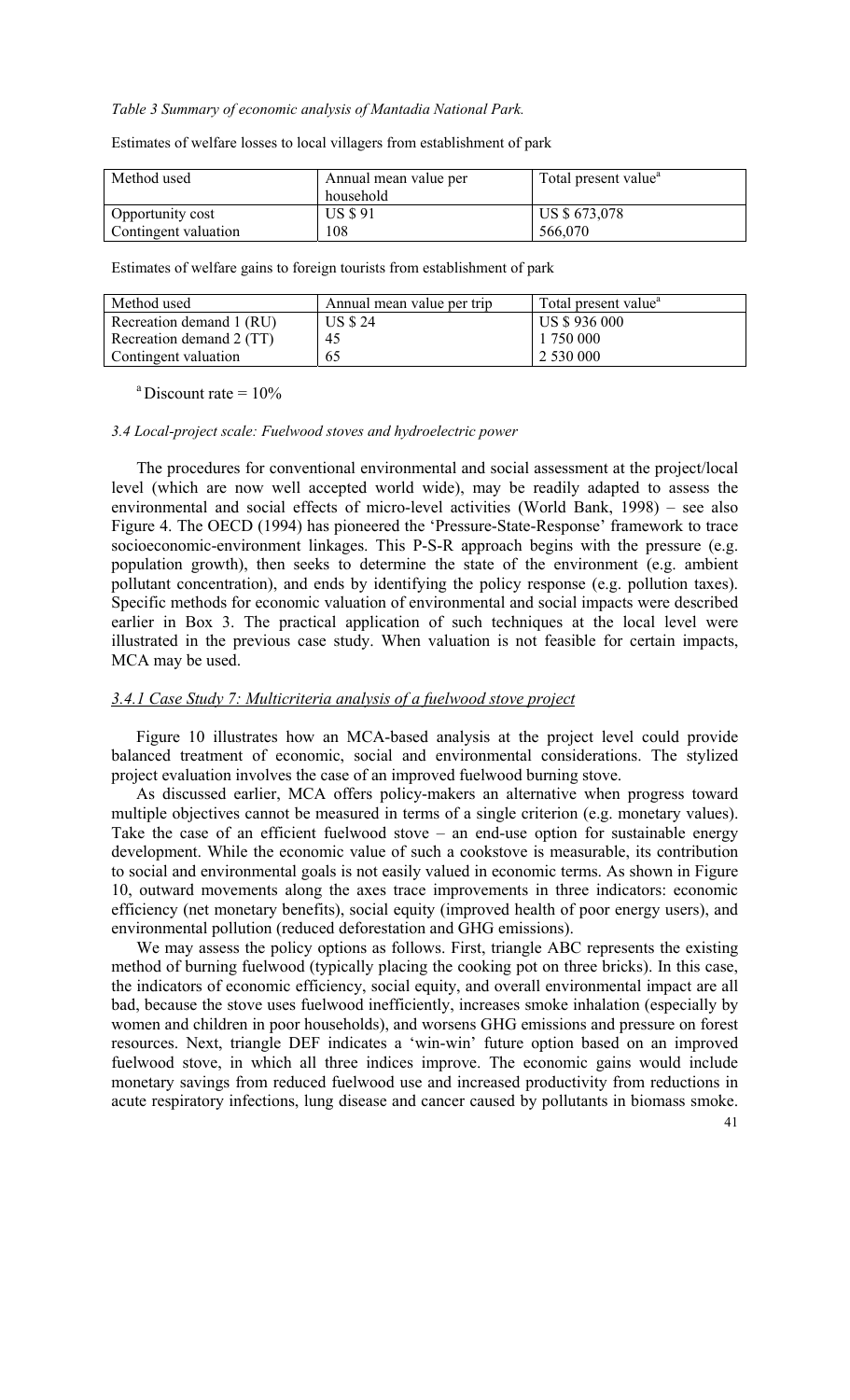Social gains would accrue from the fact that the rural poor benefit the most from this innovation – for example, due to the lighter health and labour burden on women and children, and the reduced time spent on collecting fuelwood, thereby increasing time spent on other productive activities. The environment benefits occur because more efficient use of fuelwood will reduce both deforestation and greenhouse emissions resulting from inefficient combustion.



*Figure 10 Analysing the sustainability of an improved fuelwood stove using multicriteria analysis* 

After realizing such 'win-win' gains, other available options would require trade-offs. In triangle GIH, further environmental and social gains are attainable only at the expense of sharply increasing costs. For example, shifting from fuelwood to liquid petroleum gas (LPG) or kerosene as a fuel may increase economic costs, while yielding further environmental and social benefits. A policy-maker may not wish to make a further shift from DEF to GIH without knowing the relative weights that society places on the three indices – in sharp contrast to the move from ABC to DEF, which is unambiguously desirable. Such social preferences are often difficult to determine explicitly, but it is possible to narrow the options. Suppose a small economic cost, FL, yields the full social gain DG, while a large economic cost, LI, is required to realize the environmental benefit EH. Here, the social gain may better justify the economic sacrifice. Further, suppose that budgetary constraints limit costs to less than FK (where  $FL < FK < LI$  ). Then, sufficient funds exist only to pay for the social benefits, and the environmental improvements will have to be delayed.

## *3.4.2 Case Study 8: Comparison of hydroelectric power projects*

In this case study, MCA is used to compare hydroelectric power schemes (for details, see Morimoto and Munasinghe, 2000). The three main sustainable development issues that are considered comprise the economic costs of power generation, ecological costs of biodiversity loss, and social costs of resettlement.

The principal objective is to generate additional kilowatt-hours (kWh) of electricity to

42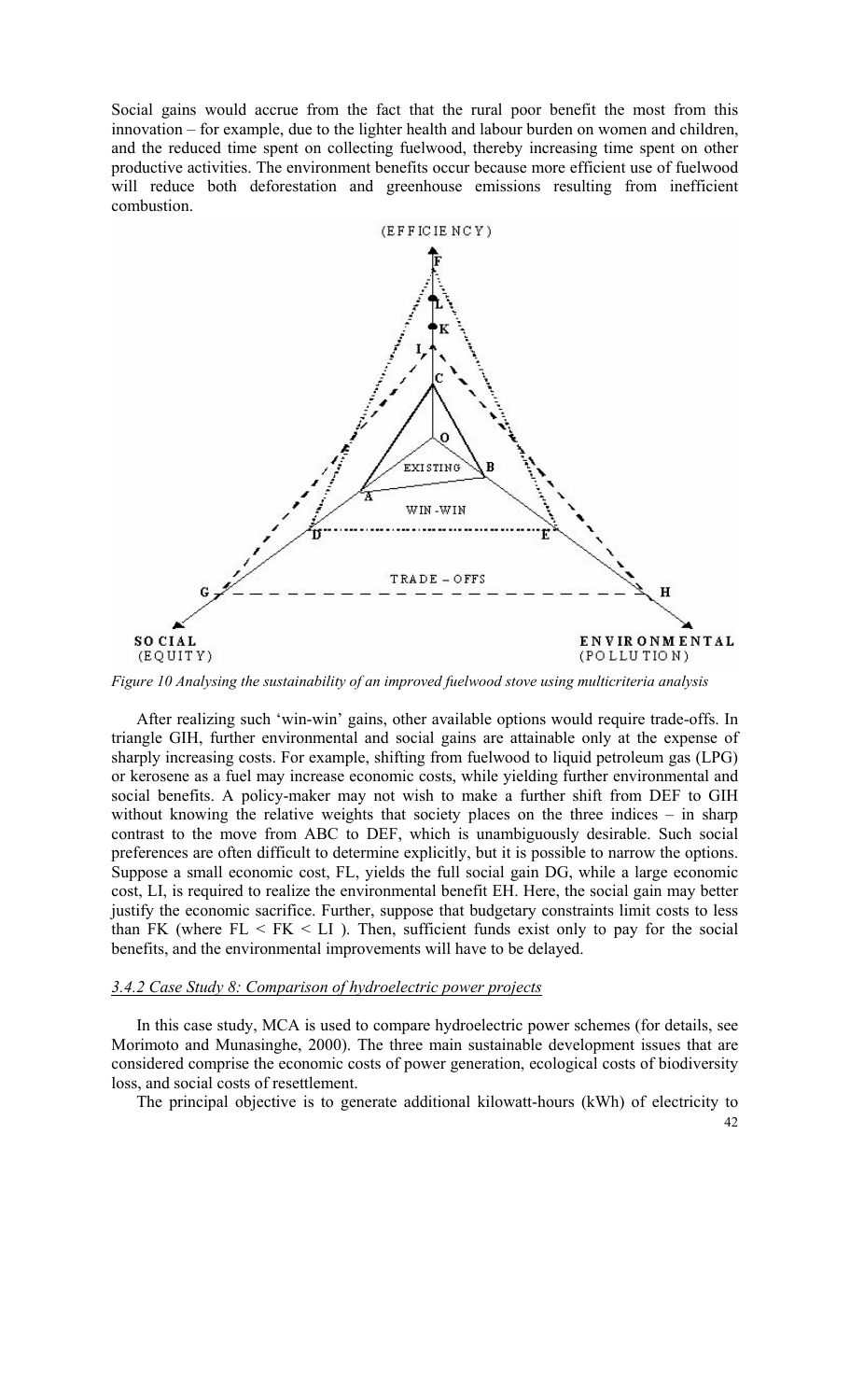meet the growing demand for power in Sri Lanka. As explained earlier in the section on costbenefit analysis (CBA), we assume that the benefits from each additional kWh are the same. Therefore, the analysis seeks to minimize the economic, social and environmental costs of generating one unit of electricity from different hydropower sites. Following the MCA approach, environmental and social impacts are measured in different (non-monetary) units, instead of attempting to economically value and incorporate them within the single-valued CBA framework.

## *Environmental, social and economic indicators*

Sri Lanka has many varieties of fauna and flora, many of which are endemic or endangered. Often large hydro projects destroy wildlife at the dam sites and the downstream areas. Hence, biodiversity loss was used as the main ecological objective. The biodiversity index described in Box 4 was estimated for each hydroelectric site.

Although dam sites are usually in less densely populated rural areas, resettlement is still a serious problem in most cases. In general, people are relocated from the wet to the dry zone where soils are less rich, and therefore the same level of agricultural productivity cannot be maintained. In the wet zone, multiple crops including paddy, tobacco, coconuts, mangos, onions, and chilies can be grown. However, these crops cannot be cultivated as successfully in the dry zone, due to limited access to water and poor soil quality. Living standards often become worse and several problems (like malnutrition) could occur. Moreover, other social issues such as erosion of community cohesion and psychological distress due to change in the living environment, might arise. Hence, minimising the number of people resettled due to dam construction is one important social objective.

The project costs are available for each site, from which the critical economic indicator – average cost per kWh per year – may be estimated (for details, see Ceylon Electricity Board (CEB), 1987, 1988, 1989). The annual energy generation potential at the various sites ranges from about 11 to 210 KWh (see Figure 11). All three variables, the biodiversity index, number of people resettled, and generation costs, are weighted by the inverse of the amount of electrical energy generated. This scaling removes the influence of project size and makes them more comparable.



#### 28 11 159 210 209 20 149 114 390 512 22 78 161 34 50 83 42 18 123 79 113 143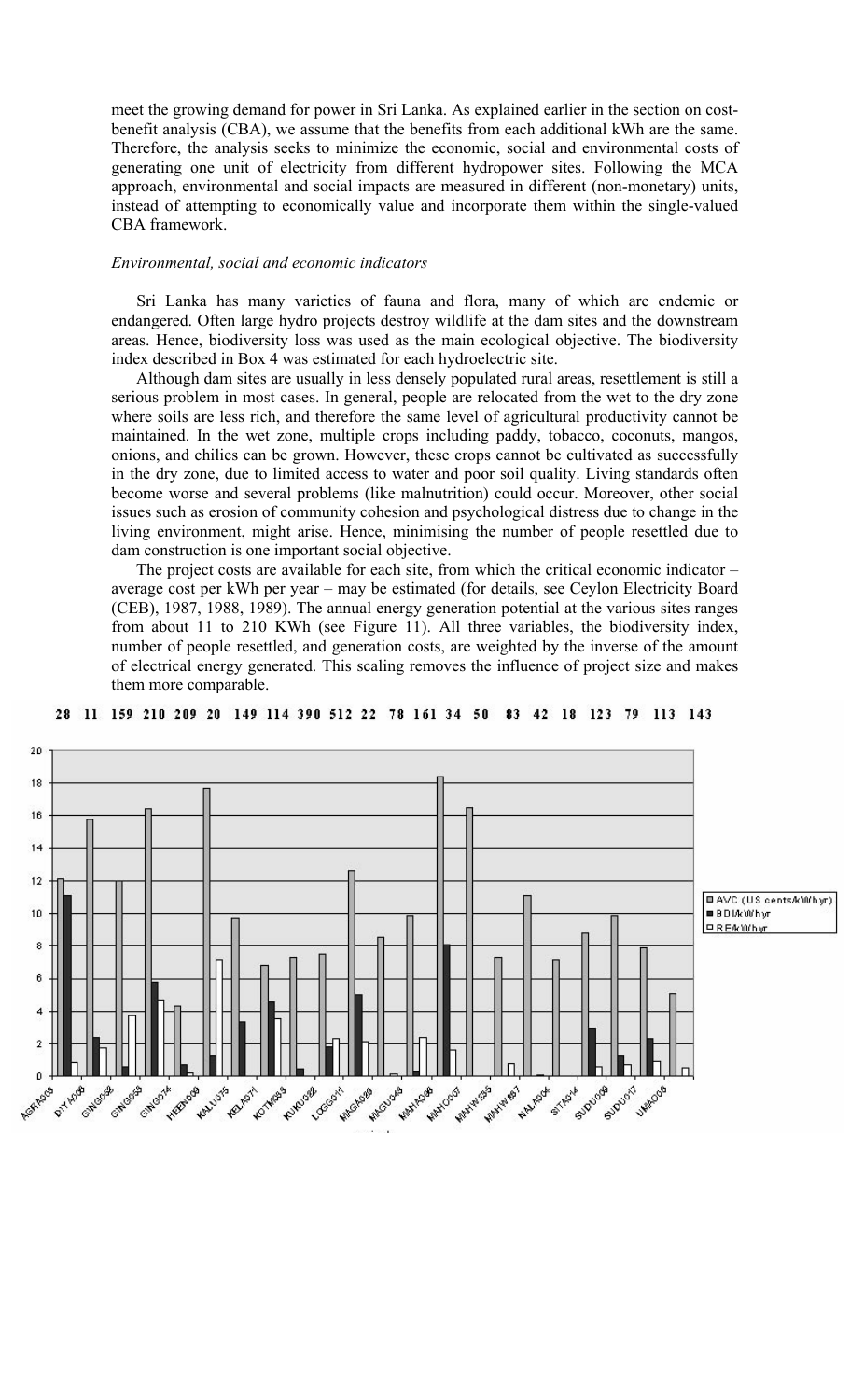Figure 10 Average generation costs (AVC), biodiversity index (BDI) and number of resettled people (RE) by hydroelectric project. All indices are per kWh per year. The numbers of people resettle and the biodiversity index are scaled for convenience (by the multipliers  $10^{-5}$ 10<sup>-9</sup> respectively). The values at the top of the graph indicate the annual energy generation in gigawatt hours (GWh).

#### *Some basic results*

A simple statistical analysis shows that, pairwise, there is little correlation between the quantity of electricity generated, average generation cost, number of people resettled, and biodiversity index.

From Figure 11, it is clear that on a per kWh per year basis, the project named AGRA003 has the highest biodiversity index, HEEN009 has the highest number of resettled people, and MAHA096 has the highest average generation cost. Some important comparisons may be made. For example, KALU075 is a relatively large project where the costs are low, whereas MAHA096 is a smaller scheme with much higher costs with respect to all three indices. Another simple observation is that a project like KELA071 fully dominates GING053, since the former is superior in terms of all three indicators. Similar pairwise comparisons between other projects may be needed.

A three-dimensional analysis of sustainable development indicators for these hydropower sites is provided in Figure 12, where the axes represent economic, ecological, and social objectives, respectively. The distance from the origin to each coordinate point can be seen, and the closer to the origin, the better is the project in terms of achieving these three objectives. This type of analysis gives policy-makers some idea about which project is more favourable from a sustainable energy development perspective. Suppose we arbitrarily give all the three objectives an equal weight. Then, each project may be ranked according to its absolute distance from the origin. For example, rank 1 is given to the one closest to the origin, rank 2 is to the the second closest and so on, as shown in Figure 12. On this ad-hoc overall basis, from a sustainable energy development perspective, the most favourable project is GING074 (rank 1), whereas the least favourable one is MAHA096 (rank 22).

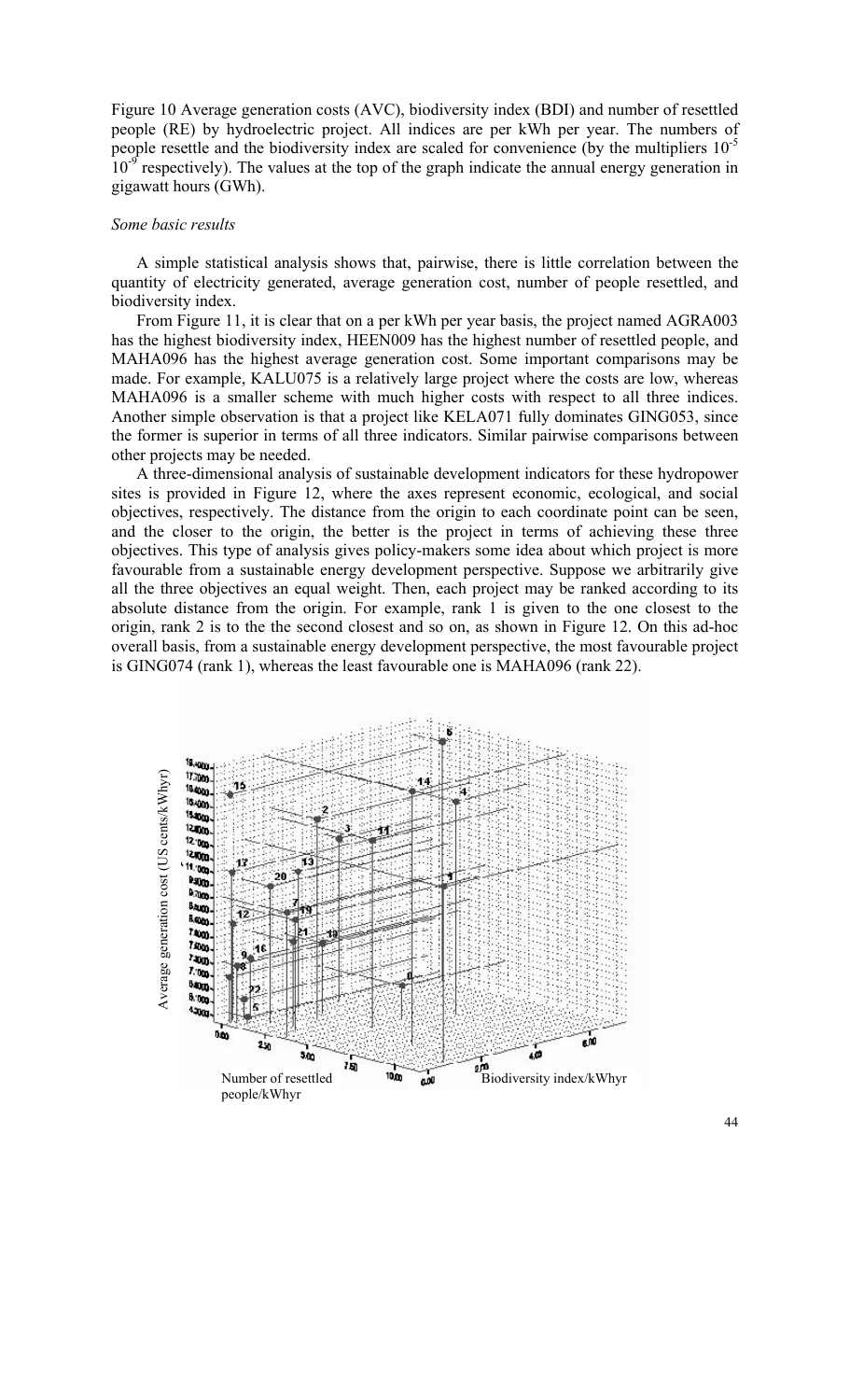#### *Conclusions*

The strength of this type of analysis is in helping policy-makers to compare project alternatives more easily and effectively. The simple graphical presentations are more readily comprehensible, and identify the sustainable development characteristics of each scheme quite clearly. The multi-dimensional analysis supplements the more conventional CBA, based on economic analysis alone. Since each project has different features, assessing them by looking at only one aspect (e.g. generation costs, effects on biodiversity, or impacts on resettlement) could be misleading.

There are some weaknesses in the MCA approach used here. First, for simplicity each major objective is represented by only one variable, assuming that all the other impacts are minor. In reality, there may be more than one variable that can describe the economic, social and environmental aspects of sustainable development. Further analysis that includes other variables may provide new insights. A second extension of this study is to include other renewable sources of energy in the analysis. Finally, a more sophisticated 3D graphic techniques may yield a better and clearer representation (Tufte, 1992).

## **4 Summary and concluding remarks**

Sustainable development is one of the most important challenges facing humankind in the 21st century. While no universally acceptable practical definition exists as yet, the concept has evolved to encompass three major points of view: economic, social and environmental. Each viewpoint corresponds to a domain or system, which has its own distinct driving forces and objectives. The economic system is geared mainly towards improving human welfare (primarily through increases in the consumption of goods and services). The environmental domain focuses on protection of the integrity and resilience of ecological systems. The social system seeks to enrich human relationships and achieve individual and group aspirations.

There is no single overarching framework for sustainable development, but sustainomics attempts to describe 'a trans-disciplinary, integrative, balanced, heuristic and practical metaframework for making development more sustainable'. It seeks to synthesize key elements from core disciplines like ecology, economics, and sociology, as well as others such as anthropology, biotechnology, botany, chemistry, demography, engineering, ethics, geology, information technology, philosophy, physics, psychology, and zoology. Methods that cross the economy-society-environment interfaces are also important, including environmental and resource economics, ecological economics, conservation ecology, social capital and inclusion, energetics and energy economics, sociological economics, environmental sociology, cultural economics, economics of sociology, and sociology of the environment. While building on earlier work, sustainomics constitutes a more neutral expression which focuses attention explicitly on sustainable development, and especially issues of concern to the developing world.

Comprehensiveness is an important requirement because sustainable development involves every aspect of human activity and involves complex interactions among socioeconomic, ecological and physical systems. The scope of analysis needs to extend from the global to the local scale, cover time spans extending to centuries (for example, in the case of climate change), and deal with problems of uncertainty, irreversibility, and non-linearity. The approach must not only integrate the economic, social and environmental dimensions of sustainable development, as well as related methodologies and paradigms in a consistent manner, but also provide balanced treatment of all these elements. Balance is also needed in the relative emphasis placed on traditional development versus sustainability. No single discipline could cope with the multiplicity of issues involved, and therefore a transdisciplinary framework is required which would address the many facets, from concept to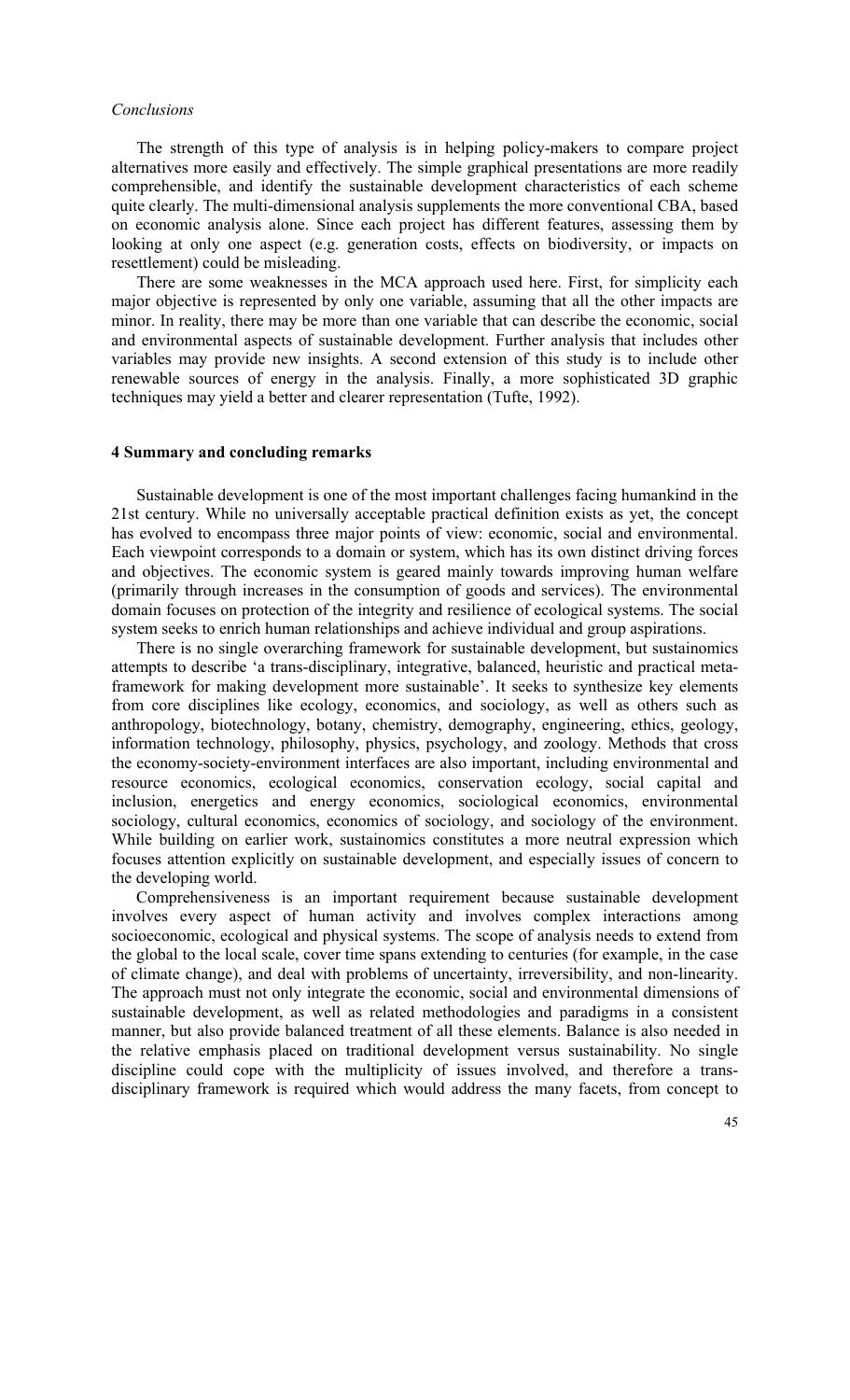actual practice. Furthermore, the precise definition of sustainable development remains an elusive (and perhaps unreachable) goal. Thus, the less ambitious strategy of simply seeking to make development more sustainable, might offer greater promise. Such an incremental (or gradient-based) method is more practical, because many unsustainable activities are often easier to recognize and eliminate.

Although the current state of knowledge makes it rather difficult to provide a complete definition of sustainomics, this paper has identified some of its key constituent elements and how they might fit together. The basic intention was to sketch out preliminary ideas which would help to stimulate discussion and encouraging further contributions that are needed to flesh out the initial framework.

The environmental, social and economic criteria for sustainability play an important role in the sustainomics framework. The environmental interpretation of sustainability focuses on the overall viability and health of ecological systems – defined in terms of a comprehensive, multiscale, dynamic, hierarchical measure of resilience, vigour and organization. Natural resource degradation, pollution and loss of biodiversity are detrimental because they increase vulnerability, undermine system health, and reduce resilience. The notion of a safe threshold (and the related concept of carrying capacity) are important – often to avoid catastrophic ecosystem collapse. The nested hierarchy of ecological and social systems across scales and their adaptive cycles constitute a 'panarchy'. A system at a given level is able to operate in its stable (sustainable) mode, because of the continuity provided by the slower and more conservative changes in the super-system above it, while being simultaneously invigorated and energized by the faster cycles of change taking place in the sub-systems below it.

Social sustainability seeks to reduce the vulnerability and maintain the health (i.e. resilience, vigour and organization) of social and cultural systems, and their ability to withstand shocks. Enhancing human capital (through education) and strengthening social values and institutions (like trust and behavioural norms) are key aspects. Weakening social values, institutions and equity will reduce the resilience of social systems and undermine governance. Preserving cultural diversity and cultural capital across the globe, strengthening social cohesion and networks of relationships, and reducing destructive conflicts, are integral elements of this approach. In summary, for both ecological and socioeconomic systems, the emphasis is on improving system health and their dynamic ability to adapt to change across a range of spatial and temporal scales, rather than the conservation of some 'ideal' static state.

The modern concept underlying economic sustainability seeks to maximize the flow of income that could be generated while at least maintaining the stock of assets (or capital), which yield these beneficial outputs. Economic efficiency plays a key role – in ensuring both efficient allocation of resources in production, and efficient consumption choices that maximize utility. Problems of interpretation arise in identifying the kinds of capital to be maintained (for example, manufactured, natural, human and social capital stocks have been identified) and their substitutability. Often, it is difficult to value these assets and the services they provide, particularly in the case of ecological and social resources. The issues of uncertainty, irreversibility and catastrophic collapse pose additional difficulties, in determining dynamically efficient development paths.

Equity and poverty play an important role in the sustainomics framework. Both issues have not only economic, but also social and environmental dimensions, and therefore, they need to be assessed using a more comprehensive set of indicators (rather than income distribution alone).

Several analytical techniques have sought to provide integrated and balanced treatment of the economic, social and environmental viewpoints. If material growth is the main issue, while uncertainty is not a serious problem, and relevant data are available, then the focus is more likely to be on optimizing economic output, subject to (secondary) constraints that ensure social and environmental sustainability. Alternatively, if sustainability is the primary objective, conditions are chaotic, and data are rather weak, then the emphasis would be on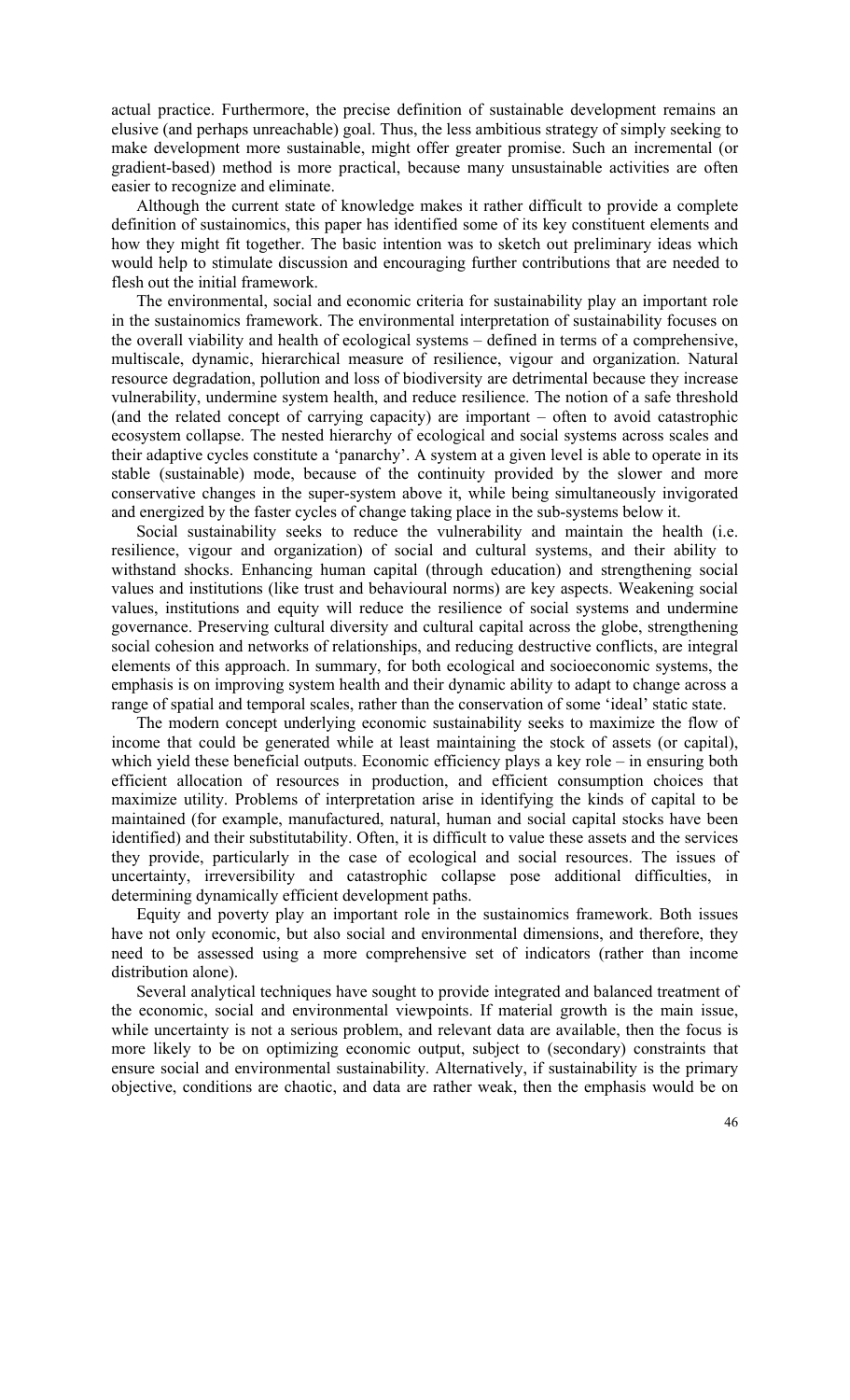paths which are economically, socially and environmentally durable or resilient, but not necessarily growth optimizing. Sustainomics attempts to use both optimal and durable approaches, by developing their potential to yield consistent and complementary results. In the same vein, sustainomics could also better reconcile the natural science view which relies more on flows of energy and matter, with the sociological and economic approaches that focus on human activities and behaviour. One potential area of application of sustainomics involves integrated assessment models, which contain a variety of submodels that represent ecological, geophysical and socioeconomic systems. Cost-benefit analysis and multi-criteria analysis are useful tools for analysing sustainable development issues.

The sustainomics framework would encourage crucial changes in the mindset of decisionmakers, by helping them to focus on the structure of development, rather than just the magnitude of economic growth (conventionally measured). This process would make development more sustainable, through the adoption of environmentally- and sociallyfriendly strategies that enable us to use natural resource inputs more frugally and efficiently, reduce polluting emissions, and facilitate public participation in social decisions. Sustainomics serves as an essential bridge between the traditional techniques of decision making and modern environmental and social analysis, by helping to incorporate ecological and social concerns into the decision making framework of human society. Operationally, it plays this bridging role by helping to map the results of environmental and social assessments (EA and SA) onto the framework of conventional economic analysis of projects. Thus, sustainomics identifies practical social and natural resource management options that facilitate sustainable development.

The paper also illustrates these concepts, by applying them to case studies involving energy problems across the full range of spatial scales. At the global-transnational level, the first case study examines the interplay of optimality and durability in determining appropriate global GHG emission target levels, while the second explores methods of combining efficiency and equity to facilitate South-North cooperation for climate change mitigation. At the level of national-economy policies, the third case study describes how the action impact matrix may be used for policy analysis, while the fourth sets out approaches for restructuring growth to make long term development more sustainable. On the subnational-sectoral scale, the fifth case outlines methods for improving energy sector decision making in Sri Lanka, and the sixth examines rainforest management in Madagascar. Finally, at the project-local level, multi-criteria analysis is applied to the case of a fuelwood stove project, and to compare small hydroelectric power projects, using relevant economic, social and environmental indicators.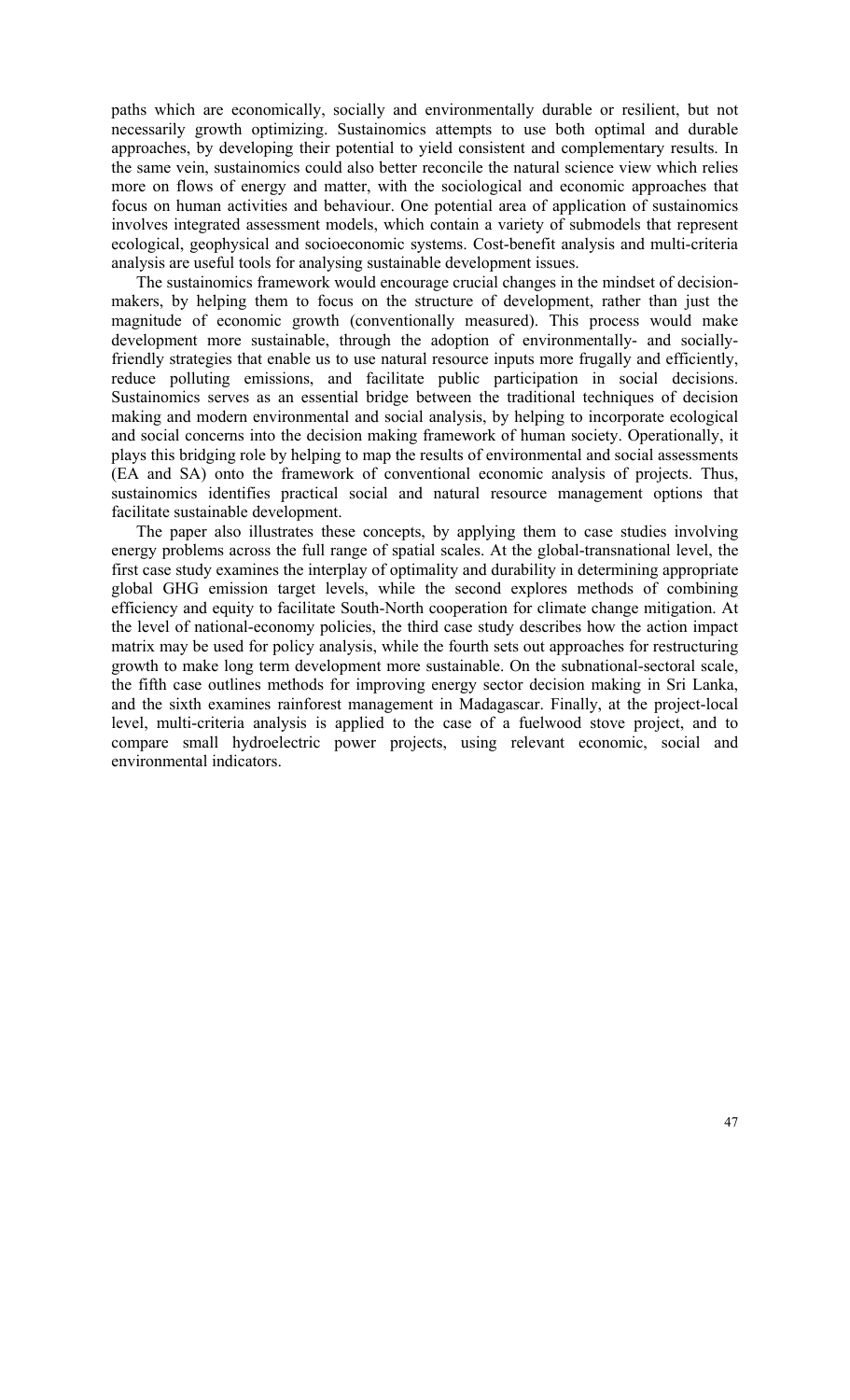#### **References**

- Adger, W.N. (1999) 'Social vulnerability to climate change and extremes in coastal Vietnam',World Development, February, pp. 1–21.
- Adriaanse, A. (1993) Environmental Policy Performance Indicators, Sdu, Den Haag.
- Alfsen, K. H. and Saebo, H.V. (1993) 'Environmental quality indicators: background, principles and examples from Norway', Environmental and Resource Economics, October, Vol. 3, pp. 415–35.
- Andersen, E. (1993) Values in Ethics and Economics, Harvard University Press, Cambridge MA.
- Arrow, K.J., Cline, W., Maler, K.G., Munasinghe, M. and Stiglitz, J. (1995) 'Intertemporal equity, discounting, and economic efficiency', in Global Climate Change: Economic and Policy Issues, M. Munasinghe (Editor) World Bank, Washington DC.
- Atkinson, G., Dubourg R., Hamilton, K., Munasinghe, M., Pearce, D.W. and Young, C. (1997) Measuring Sustainable Development: Macroeconomics and the Environment, Edward Elgar, Cheltenham, UK.
- Azar, C., Homberg, J. and Lindgren, K. (1996) 'Socio-ecological indicators for sustainability', Ecological Economics, Vol. 18, August, pp. 89–112.

Banuri, T. (1998) 'Human and environmental security', Policy Matters, Vol. 3, Autumn.

- 178 M. Munasinghe
- Banuri, T., Hyden, G., Juma, C. and Rivera, M. (1994) Sustainable Human Development: From Concept To Operation: A Guide For The Practitioner, UNDP, New York.
- Bennet, R. (2000) 'Risky business', Science News, Vol. 158, pp. 190–1, September.
- Bergstrom, S. (1993) 'Value standards in sub-sustainable development: On limits of ecological economics', Ecological Economics, Vol. 7, pp. 1–18, February.
- Bohle, H.G., Downing, T.E. and Watts, M.J. (1994) 'Climate change and social vulnerability: toward a sociology and geography of food insecurity', Global Environmental Change, Vol. 4, No. 1, pp. 37–48.
- Brown, P.G. (1998) 'Towards an economics of stewardship: the case of climate', Ecological Economics, Vol. 26, pp. 11–21, July.
- Burton, I. (1997) 'Vulnerability and adaptive response in the context of climate and climate change', Climatic Change, Vol. 36, Nos. 1–2, pp. 185–196.
- Ceylon Electricity Board (CEB) (1987) Masterplan for electricity supply in Sri Lanka, Vol 1, CEB, Colombo, Sri Lanka.
- Ceylon Electricity Board (CEB) (1988) Masterplan for electricity supply in Sri Lanka, Vol 2, CEB, Colombo, Sri Lanka.
- Ceylon Electricity Board (CEB) (1999) Long Term Generation Expansion Plan 1999-2013, CEB, Colombo, Sri Lanka.
- Chambers, R. (1989) 'Vulnerability, coping and policy', IDS Bulletin, Vol. 20, No. 2, pp. 1– 7.
- Chenery, H. and Srinivasan, T.N. (Editors) (1988) (1989) Handbook of Development Economics, I and II, North-Holland, Amsterdam.
- Chichilnisky, G. and Heal, G. (Editors) (2000) Environmental Markets: Equity and Efficiency, Columbia University Press, New York, USA.
- Cialdini, R.B. (2001) Influence: Science and Practice, Fourth Edition, Allyn and Bacon, London.
- Clark, W.C. (1998) 'Visions of the 21st century: Conventional wisdom and other surprises in the global interactions of population, technology and environment', in K. Newton, T. Schweitzer, J. P. Voyer (Editors), Perspective 2000: Proceedings of a conference sponsored by the Economic Council of Canada, December, Economic Council of Canada, Ottawa, pp. 7-32.
- Clarke, C. and Munasinghe, M. (1995) 'Economic aspects of disasters and sustainable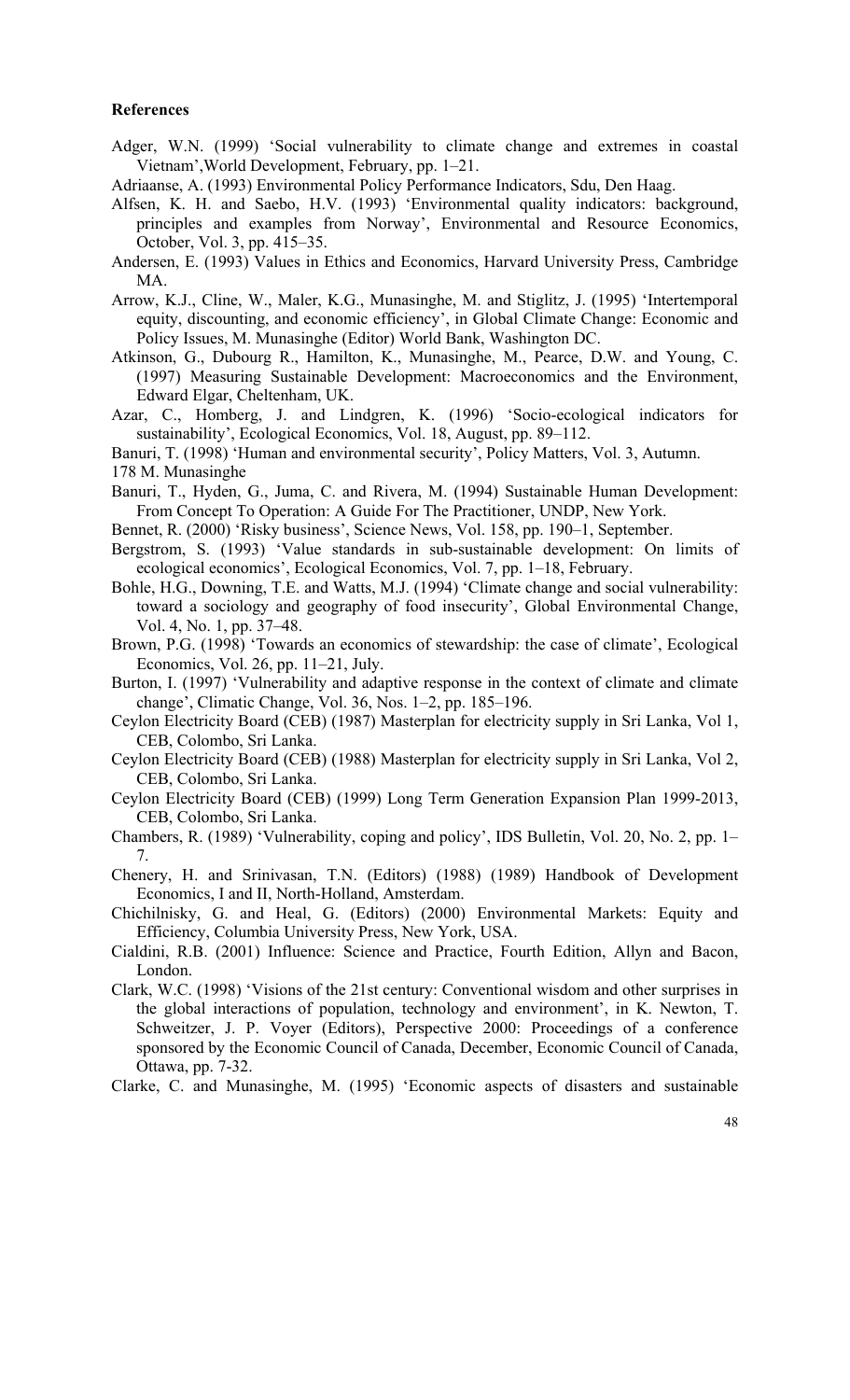development', in M. Munasinghe and C. Clarke (Editors) Disaster Prevention for Sustainable Development, Int. Decade of Natural Disaster Reduction (IDNDR) and World Bank, Geneva and Wash. DC.

- Colding, J., and Folke, C. (1997) 'The relations among threatened species, their protection, and taboos', Conservation Ecology, Vol. 1, No. 1, p. 6. Available from: http:// www.consecol.org/vol1/iss1/art6.
- Cole, M.A., Rayner, A.J. and Bates, J.M. (1997) 'Environmental quality and economic growth', University of Nottingham, Department of Economics Discussion Paper; 96/20, pp.1–33, December.
- Coleman, J. (1990) Foundations of Social Theory, Harvard Univ. Press, Cambridge, MA.
- Commission on Sustainable Development (1998) Indicators of Sustainable Development, New York.
- Conservation Ecology (various issues), published electronically; URL: http://www.consecol.org.
- Costanza, R. (2000) 'Ecological sustainability, indicators and climate change', in M. Munasinghe and R. Swart (Editors) Climate Change and its Linkages with Development, Equity and Sustainability, IPCC, Geneva, Switzerland.
- Costanza, R., Cumberland J., Daly, H., Goodland, R. and Norgaard, R. (1997) An Introduction to Ecological Economics, St. Lucia's Press, Boca Raton FL, USA.
- Daly, H.E. and Cobb, J.B. Jr. (1989) For the Common Good, Beacon Press, Boston MA.
- Dasgupta, P. and Maler, K.G. (1997) 'The resource basis of production and consumption: an economic analysis', in P. Dasgupta and K.G. Maler (Editors) The Environment and Emerging Developmwnt Issues, Vol. 1, Claredon Press, Oxford, UK.
- Sustainomics transdisciplinary meta-framework 179
- Dreze, J. and Sen, A. (1990) Hunger and Public Action, Clarendon Press, Oxford. Ecological Economics (2000) Special Issue on the Human Actor in Ecological-Economic Models, Vol.35, No.3, December.
- Ecological Economics (various issues), Elsevier, Amsterdam.
- Environmental Ethics (various issues), Elsevier, Amsterdam.
- Faucheux, S., Pearce, D. and Proops, J. (Editors) (1996) Models of Sustainable Development, Edward Elgar Publ., Cheltenham, UK.
- Fisher I. 1906 (reprinted 1965) The Nature of Capital and Income, Augustus M. Kelly, New York NY, USA.
- Freeman, A.M., (1993) The Measurement of Environmental and Resource Values: Theory and Methods, Resources for the Future, Washington DC.
- Georgescu-Roegen, N. (1971) The Entropy Law and the Economic Process, Harvard Univ. Press,
- Cambridge, MA, USA.
- Gilbert, A. and Feenstra, J. (1994) 'Sustainability indicators for the Dutch environmental policy theme 'diffusion' cadmium accumulation in soil', Ecological Economics, Vol. 9, pp. 253–65, April.
- Gintis, H. (2000) 'Beyond homo economicus: evidence from experimental economics', Ecological Economics, Vol. 35, No. 3, pp. 311-23.
- Githinji, M. and Perrings, C. (1992) 'Social and ecological sustainability in the use of biotic resources in sub-Saharan Africa: rural institutions and decision making in Kenya and Botswana', Mimeo., Beijer Institute and University of California, Riverside, July .
- Grootaert, C. (1998) 'Social capital: the missing link', Social Capital Initiative Working Paper No. 3, World Bank, Washington DC.
- Gunderson, L., and Holling, C.S. (2001) Panarchy: understanding transformations in human and natural systems. Island Press, New York.
- Hall, C. (Editor). (1995) Maximum Power: The Ideas and Applications of H.T. Odum, Colorado Univ. Press, Niwot, CO, USA.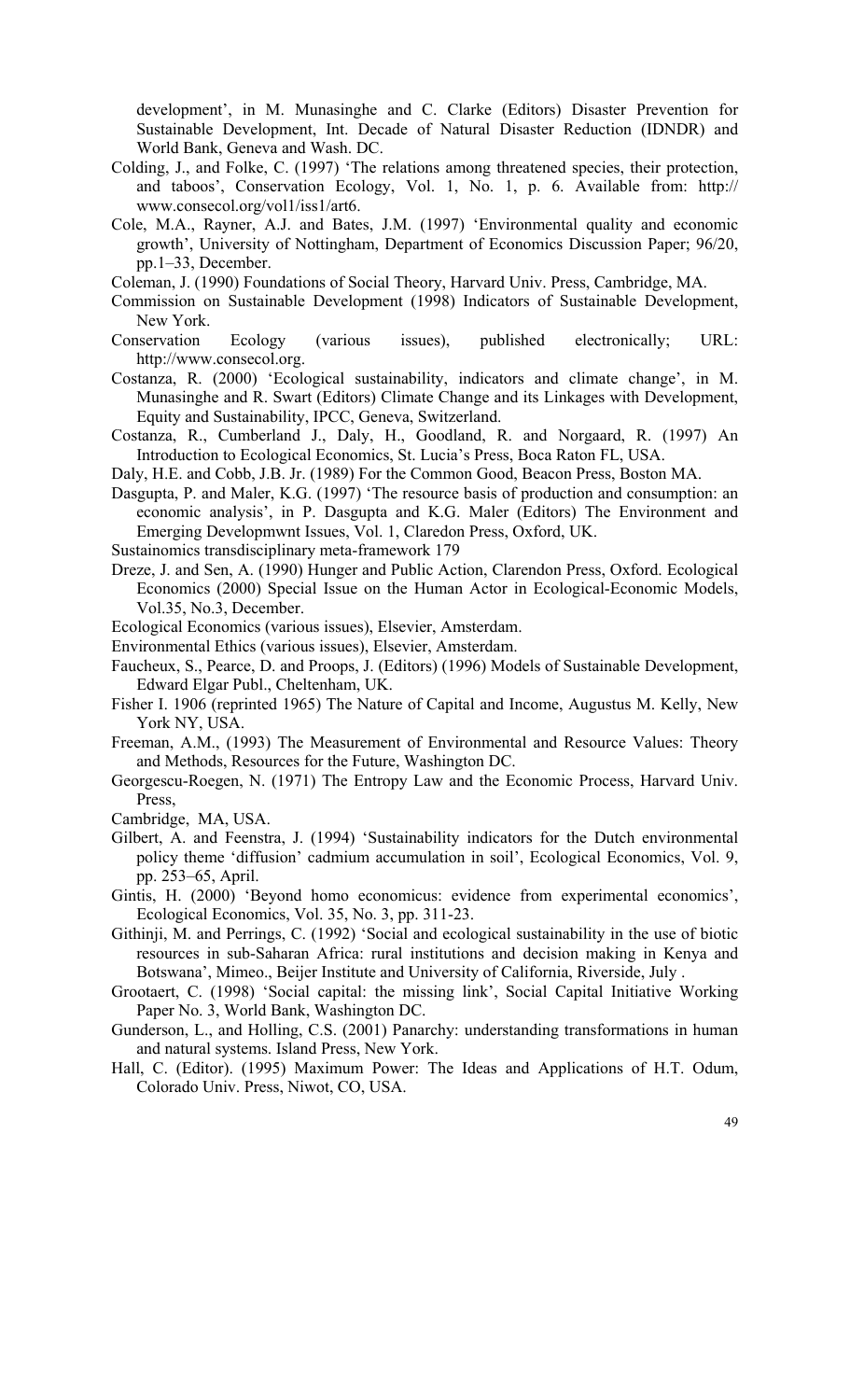- Hanna, S., and Munasinghe, M. (1995) Property Rights in Social and Ecological Context, Beijer Institute and the World Bank, Stockholm and Washington D.C.
- Hicks, J. (1946) Value and Capital, 2nd edition, Oxford University Press, Oxford, UK.
- Holling, C.S. (1973) 'Resilience and stability of ecological systems', Annual Review of Ecology and Systematics, Vol. 4, pp. 1–23.
- Holling, C.S. (1986) 'The resilience of terrestrial ecosystems: local surprises and global change', in W.C.Clark and R.E.Munn (Editors) Sustainable Development of the Biosphere, Cambridge University Press, Cambridge, UK, pp. 292-317.
- Holmberg, J., and Karlsson, S. (1992) 'On designing socio-ecological indicators', in U. Svedin and Bhagerhall-Aniansson (Editors) Society and Environment: A Swedish Research Perspective, Kluwer Academic, Boston.
- Holtz-Eakin, D. and Selden, T.M. (1995) 'Stoking the fires? CO2 emissions and economic growth', National Bureau of Economic Research, Working Paper Series, 4248, pp. 1–38. December
- IPCC (1996a) Climate Change 1995: Economic and Social Dimensions of Climate Change, J.P. Bruce, et al., (Editors) Cambridge University Press, London..
- IPCC (1996b) Climate Change 1995: Impacts, Adaptations and Mitigation of Climate Change, Watson, R.T. et al., (Editors) Cambridge University Press, London.
- IPCC (1997) Climate Change and Integrated Assessment Models (IAMs), Geneva, Switzerland.
- IPCC (1999) Special Report on Technology Transfer, draft report, IPCC, Geneva.
- Islam, Sardar M.N. (2001) 'Ecology and optimal economic growth: an optimal ecological economic growth model and its sustainability implications', in M. Munasinghe, O. Sunkel and C. de Miguel (Editors) The Sustainability of Long Term Growth, Edward Elgar Publ., Cheltenham, UK.
- Jepma, C. and Munasinghe, M. (1998) Climate Change Policy, Cambridge Univ. Press, Cambridge, UK.
- Kramer, R.A., Sharma N. and Munasinghe, M. (1995) Valuing Tropical Forests, The World Bank, Washington DC, USA.
- Kuik, O. and Verbruggen, H. (Editors) (1991) In Search of Indicators of Sustainable Development, Kluwer, Boston.
- Kverndokk, S. (1995) 'Tradeable CO2 emission permits: initial distribution as a justice problem', Environmental Values, Vol. 4, pp. 129–48.
- Liverman, D., Hanson, M., Brown, B.J. and Meredith, R. Jr. (1988) 'Global sustainability: towards measurement', Environmental Management, Vol. 12, pp. 133–143.
- Lonergan, S.L. (1993) 'Impoverishment, population and environmental degradation: the case for equity', Environmental Conservation, Vol. 20, No. 4, pp. 328–334.
- Lovelock, L. (1975) Gaia: A New Look at Life on Earth.
- Ludwig, D., Walker, B. and Holling, C.S. (1997) 'Sustainability, stability, and resilience'. Conservation Ecology (online) Vol. 1, No. 1, p.7. Available from. URL: http://www.consecol.org/vol1/iss1/art7.
- Maler, K.G. (1990) 'Economic theory and environmental degradation: a survey of some problems', Revista de Analisis Economico, Vol. 5, pp.7–17, November.
- Maslow, A.H. (1970) Motivation and Personality, Harper and Row, New York.
- Meier, P. and Munasinghe, M. (1994) Incorporating Environmental Concerns Into Power Sector Decision Making, The World Bank, Washington DC.
- Moffat, I. (1994) 'On measuring sustainable development indicators', International Journal of Sustainable Development and World Ecology, Vol. 1, pp.97–109.
- Morimoto, R. and Munasinghe, M. (2000) 'Sustainable energy development: assessing the economic, social and environmental implications of hydropower projects in Sri Lanka', MIND Research-Discussion Paper No.2, Munasinghe Institute For Development (MIND), Colombo, Sri Lanka.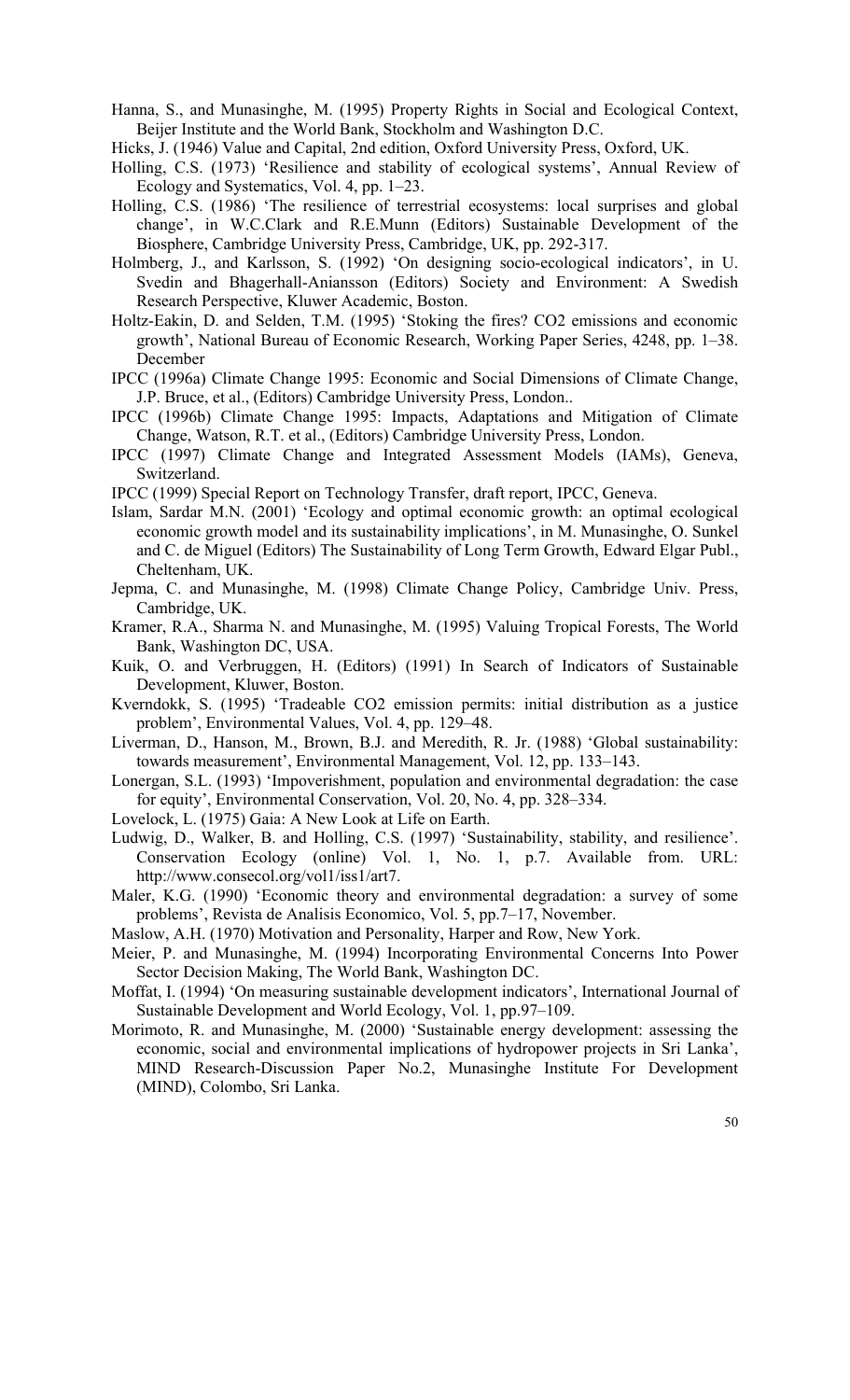- Moser, C. (1998) 'The asset vulnerability framework: reassessing urban poverty reduction strategies', World Development, Vol.26, No.1, p.1-19.
- Munasinghe, M. (Editor) (1989) Computers and Informatics in Developing Countries, Butterworths Press, London UK, for the Third World Academy of Sciences, Trieste, Italy. Munasinghe, M. (1990) Energy Analysis and Policy, Butterworth-Heinemann, London, UK.
- Munasinghe, M. (1993) Environmental Economics and Sustainable Development, World Bank, Washington, DC, USA.
- Munasinghe, M. (1994) 'Sustainomics: a transdisciplinary framework for sustainable development', Keynote Paper, Proc. 50th Anniversary Sessions of the Sri Lanka Assoc. for the Adv. of Science (SLAAS), Colombo, Sri Lanka.
- Munasinghe, M. (1995) 'Making growth more sustainable', Ecological Economics, Vol. 15, pp.121–4.
- Munasinghe, M. (Editor) (1997) Environmental Impacts of Macroeconomic and Sectoral Policies, International Society for Ecological Economics and World Bank, Solomons, MD and Washington DC.
- Munasinghe, M. (1998a) 'Climate change decision-making: science, policy and economics', International Journal of Environment and Pollution, Vol. 10, No. 2, pp. 188–239.
- Munasinghe, M. (1998b) 'Countrywide policies and sustainable development: are the linkages perverse?', in T. Teitenberg and H. Folmer (Editors) The International Yearbook of International and Resource Economics, Edward Elgar Publ., London, UK.
- Munasinghe, M. (1998c). 'Is environmental degradation an inevitable consequence of economic growth', Ecological Economics, December.
- Munasinghe, M. (2000) 'Development, equity and sustainability in the context of climate change', IPCC Guidance Paper, Intergovernmental Panel on Climate Change, Geneva.
- Munasinghe, M. and Cruz, W. (1994) Economywide Policies and the Environment, The World Bank, Washington DC, USA.
- Munasinghe, M. and King, K. (1992) 'Accelerating ozone layer protection in developing
- countries', World Development Vol. 20, April, pp.609–18.
- Munasinghe, M. and Munasinghe. S. (1993) 'Enhancing south-north cooperation to reduce global warming', Paper presented at the IPCC Meeting on Global Warming, Montreal, May.
- Munasinghe, M. and Shearer, W. (Editors) (1995) Defining and Measuring Sustainability: The Biogeophysical Foundations, UN University and World Bank, Tokyo and Washington, DC.
- Munasinghe, M., Sunkel, O. and de Miguel, C. (Editors) (2001) The Sustainability of Long Term Growth, Edward Elgar Publ., London, UK.
- Munasinghe, M. and Swart, R. (Editors) (2000) Climate Change and its Linkages with Development, Equity and Sustainability, Intergovernmental Panel on Climate Change (IPCC), Geneva, Switzerland.
- Narada, The Venerable (1988) The Buddha and His Teachings, Buddhist Missionary Society, Kuala Lumpur, Malaysia, Fourth Edition.
- Nordhaus, W. and Tobin, J. (1972) 'Is growth obsolete?', Economic Growth, National Bureau of Economic Research (NBER), Columbia University Press, New York, NY, USA. North, D. (1990) Institutions, Institutional Change and Economic Performance, Cambridge Univ. Press, Cambridge, UK.

OECD (1994) Environmental Indicators, OECD, Paris, France.

- Olson, M. (1982) The Rise and Decline of Nations, Yale Univ. Press, New Haven, CN, USA.
- Opschoor, H. and Reijnders, L. (1991) 'Towards sustainable development indicators', in O. Kuik and H. Verbruggen (Editors) In Search of Indicators of Sustainable Development, Kluwer, Boston, MA, USA.
- Parris, T.M. and Kates, R.W. (2001) Characterizing a Sustainability Transition: The International Consensus, Research and Assessment Systems for Sustainability Discussion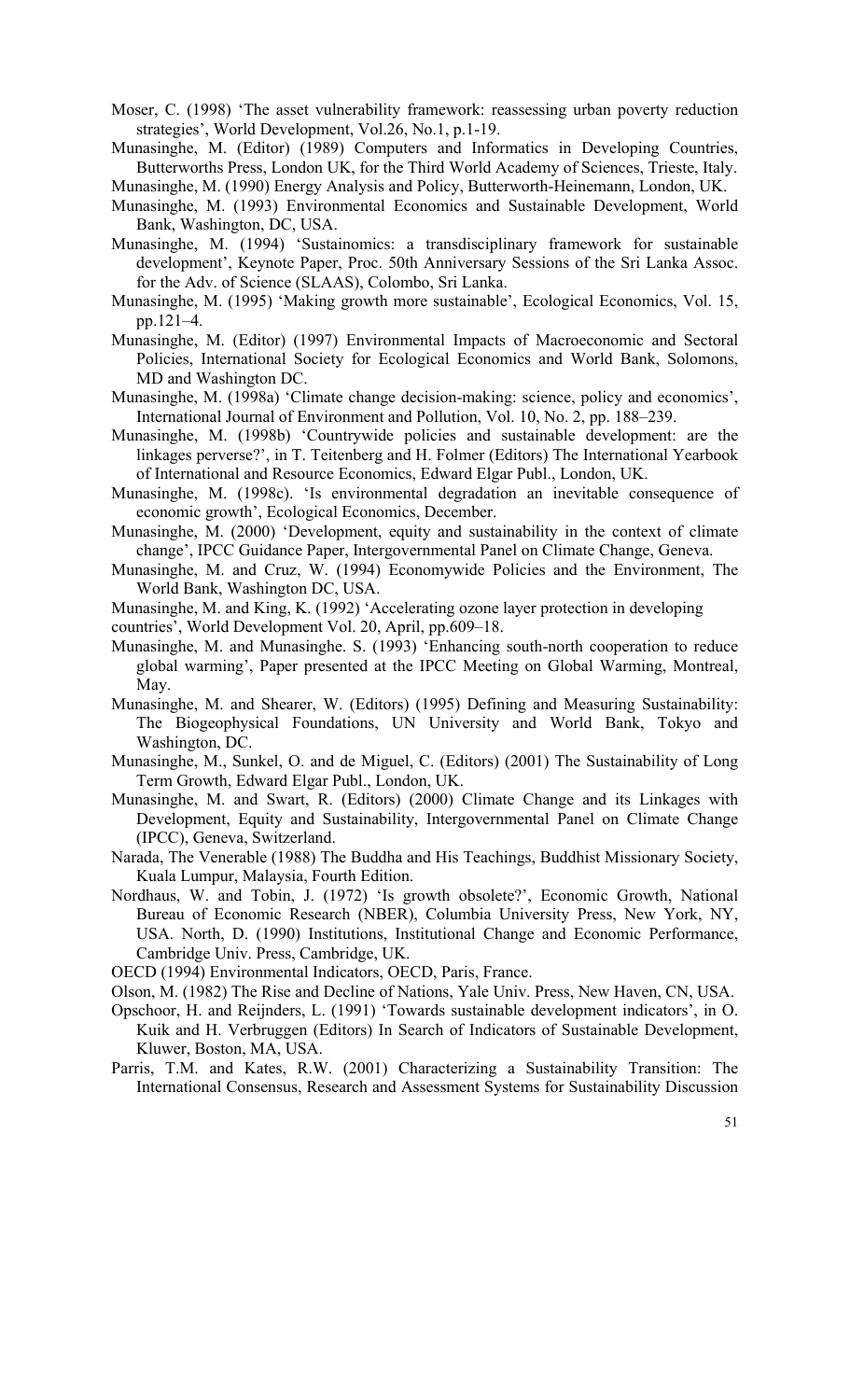Paper, Environment and Natural Resources Program, Belfer Center for Science and International Affairs, Kennedy School of Government, Harvard University, Cambridge, MA, USA.

- Pearce, D.W. and Turner, R.K. (1990) Economics of Natural Resources and the Environment, Harvester Wheatsheaf, London, UK.
- Perrings, C. and Opschoor, H. (1994) Environmental and Resource Economics, Edward Elgar Publ., Cheltenham, UK.
- Perrings, C., Maler, K.G. and Folke, C. (1995) Biodiversity Loss: Economic and Ecological Issues, Cambridge University Press, Cambridge, UK.
- Petersen, G.D., Allen, C.R. and Holling, C.S. (1998) 'Diversity, ecological function, and scale: resilience within and across scales', Ecosystems, Vol. 1.
- Pezzey, J. (1992) 'Sustainable development concepts: an economic analysis', Environment Paper No. 2, World Bank, Washington DC.
- Pigou, A.C. (1932) The Economics of Welfare, Macmillan, London, UK
- Pimm, S.L. (1991) The Balance of Nature?, University of Chicago Press, Chicago, Illinois, USA.
- Putnam, R.D. (1993) Making Democracy Work: Civic Traditions in Modern Italy, Princeton Univ. Press, Princeton.
- Rawls, J.A. (1971) Theory of Justice, Harvard Univ. Press, Cambridge MA, USA.
- Rayner, S. and Malone, E. (Editors) (1998) Human Choice and Climate Change, pp. 1–4, Batelle Press, Columbus OH, USA.
- Ribot, J.C., Najam, A. and Watson, G. (1996) 'Climate variation, vulnerability and sustainable development in the semi-arid tropics', in J.C Ribot, A.R. Magalhaes and S.S. Pangides (Editors) Climate Variability, Climate Change and Social Vulnerability in the Semi-Arid Tropics, Cambridge University Press, Cambridge, UK.
- Robson, A.J. (2001) 'The biological basis of human behavior', Journal of Economic Literature, Vol. XXXIX, pp.11-33, March.
- Ruitenbeek, H.J. (1996) 'Distribution of ecological entitlements: implications for economic security and population movement', Ecological Economics, Vol. 17, pp. 49–64.
- Schutz, J. (1999) 'The value of systemic reasoning', Ecological Economics, Vol. 31, No. 1, pp. 23–29, October.
- Sen, A.K. (1981) Poverty and Famines: An Essay on Entitlement and Deprivation, Clarendon, Oxford, UK.
- Sen, A.K. (1984) Resources, Values and Development, Blackwell, Oxford, UK.
- Sen, A.K. (1987) On Ethics and Economics, Basil Blackwell, Cambridge MA, USA.
- Sengupta, R. (1996) Economic Development and CO2 Emissions, Institute for Economic Development, Boston University, Boston MA.
- Siebhuner, B. (2000) 'Homo sustinens towards a new conception of humans for the science of sustainability', Ecological Economics, Vol. 32, pp. 15–25.
- Solow, R. (1986) 'On the intergenerational allocation of natural resources', Scandinavian Journal of Economics, Vol. 88, No. 1, pp. 141–9.
- Squire, L. and van der Tak, H. (1975) Economic Analysis of Projects, Johns Hopkins Univ. Press, Baltimore MD, USA.
- Stern, N.H. (1989) 'The economics of development: a survey', Economic Journal, 99.
- Teitenberg, T. (1992) Environmental and Natural Resource Economics, Harper Collins Publ., New York NY.
- Tellus Institute (2001) Halfway to the Future: Reflections on the Global Condition, Tellus Institute, Boston. MA, USA.
- Temple, J. (1999) 'The new growth evidence', Journal of Econ. Literature, Vol. XXXVII. pp. 112–54, March.
- Toth, F. (1999) 'Decision analysis for climate change', in M. Munasinghe (Editor) Climate Change and Its Linkages With Development, Equity and Sustainability,